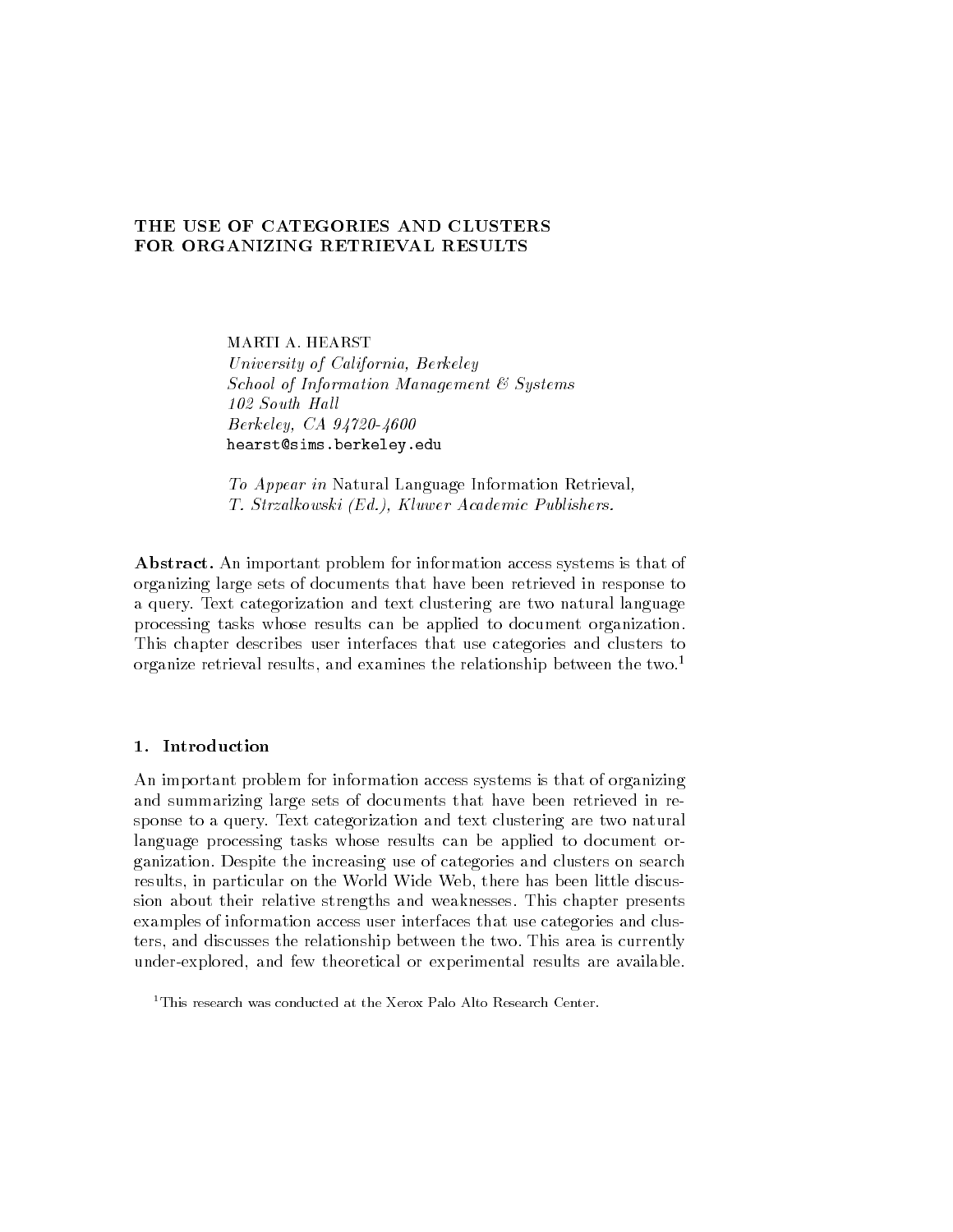Therefore, most of the discussion presented here is anecdotal. It is hoped that the framing of the issues in this manner will lead to more rigorous exploration.

The standard approach for displaying retrieval results is to present, in ranked order, a list of document titles. A numerical score is often shown alongside each title, signifying the degree of match between the document and the query, or the estimated relevance of the document to the query. (In a pure rankless Boolean system, chronological or alphabetic ordering is used instead.) Online bibliographic systems show meta-data about the documents, such as author and publisher, alongside the title. Search engines on the World Wide Web commonly show short summaries or excerpts from the retrieved documents. Some systems, such as that of Manber and Wu [46] extract lines of text from retrieved documents that contain terms that match the query. Document titles can also be annotated with graphics that show the correspondence between the retrieved documents and the query [23].

Another tactic that is beginning to receive increasing attention is the imposition of an organization on retrieval results. An organization can summarize the kinds of information found in response to the user's query, and suggest avenues for further exploration. Grouping of retrieved documents is especially important when the user has issued a very short or vague query (user queries to standard search engines usually consist of only a few words [44, 10]). Short queries tend to return documents that cover a wide range of topics.

An underexploited resource for the grouping of retrieved documents is the category taxonomy. Categories are associated with many important and valuable document collections. For example, the Association for Computing Machinery (ACM) has developed a hierarchy of approximate 1200 category labels, and authors are required to assign multiple categories from this list to their journal articles.<sup>2</sup> Bibliographic records are annotated with Library of Congress sub ject codes [47]. Articles from ma jor medical journals are annotated with categories drawn from a very large taxonomy called MeSH [43].

Categories are arranged in a hierarchy or network that reflect the concepts that define the domain of the corresponding document collection. Categories are intended to be readily understandable to those who know the domain from which they are drawn, and can provide a novice with a structure by which to understand a new domain. Categories are restricted to a fixed set, and so help reduce the space of concepts by which documents can be characterized. Categories can summarize a document's contents, and

<sup>&</sup>lt;sup>2</sup>See http://www.acm.org/class/1991/cr91.html.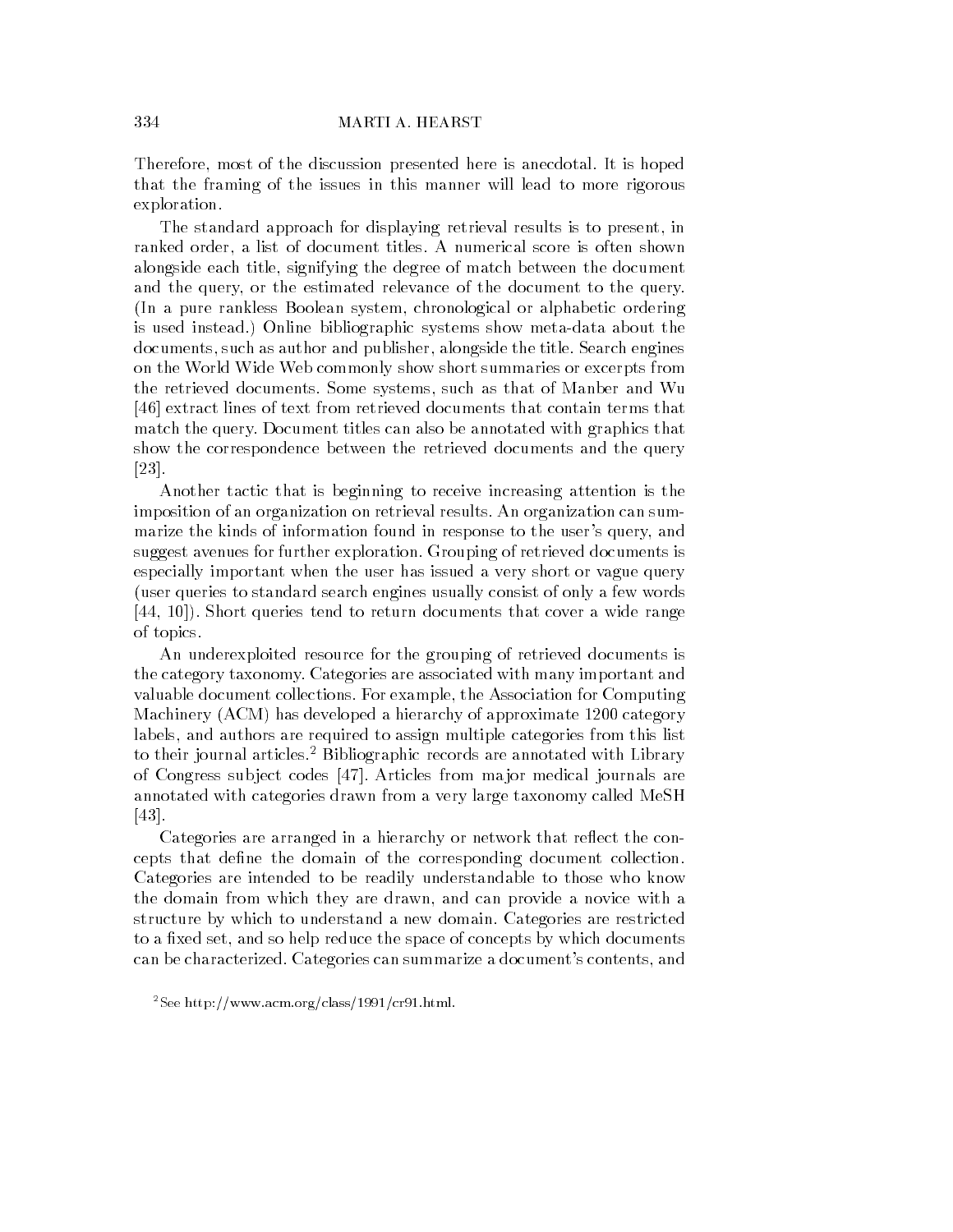by virtue of being assigned to a document (or not assigned), distinguish between concepts that are central to the document versus those just touched on in passing.

Although much research has been done on the use of sub ject codes in the rormulation of queries" [47, 14], there has been little emphasis on improving the presentation and organization of the category labels associated with retrieved documents. Unfortunately, there are conditions under which simply listing categories associated with documents is inadequate for organizing retrieval results. These include situations in which:

- 1. Many documents are assigned to a particular category. That is, the categories available do not differentiate among the retrieved documents.
- 2. Many categories are associated with a set of retrieved documents. That is, there are too many categories associated with a set of retrieved documents to allow their contents to be shown succinctly.
- 3. The categories available do not characterize the information in a way that is of interest to the user.

Even less research has been done on the problem of how to display retrieved documents that have been assigned multiple categories. A onedocument/one-category assumption can be insufficient for guiding a user through hundreds or thousands of articles.

An alternative method for document organization is text clustering. Clustering can organize documents according to themes, based on shared features among subsets of the documents. Although much research has been done on the automatic clustering of document collections for improved document ranking, the discussion in this chapter will focus instead on clustering to improve organization of retrieval results.

The remainder of this chapter discusses issues related to the use of categories and clusters in the organization of retrieval results. Section 2 presents definitions and introduces the example document collection. Section 3 discusses issues surrounding the use of category hierarchies in user interfaces and describes two example interfaces in detail. The first, called Cat-a-Cone, shows intersections among multiple categories, thus addressing issue 1 above. The second interface, called DynaCat, shows only the categories that are known to be important for a particular kind of query, thus addressing issue 3. Section 4 discusses document clustering, including examples of an interface that detects themes among a set of retrieved

<sup>&</sup>lt;sup>3</sup>And difficulties have long been reported. Problems arise when users are confronted with a long list of category labels, or when the categories do not align well with their interests. As one remedy, researchers have investigated automatically mapping a user's natural language query into a controlled vocabulary [36, 65].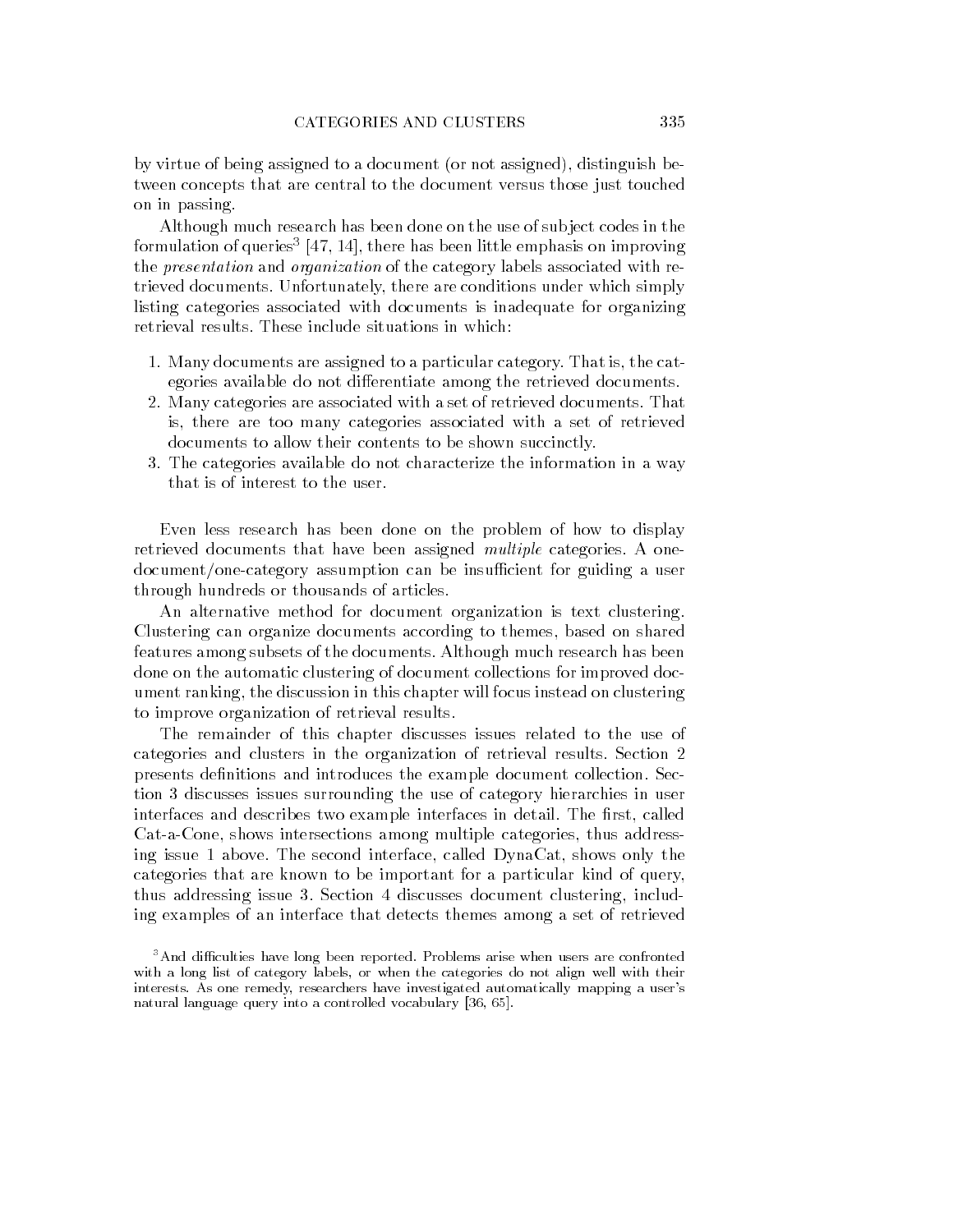documents, thus partially addressing issue 2. Section 5 examines the relationship between categories and clusters in the display of retrieval results, and Section 6 draws conclusions and suggests future directions for research.

Although this chapter is part of a book about natural language processing and information retrieval, it does not discuss in detail the natural language processing aspects of categorization and clustering. Rather, it discusses the use of the results of such processing in information access systems. Because category assignment and document clustering can be automated to some degree of accuracy using strictly statistical techniques [59], it can be argued that this chapter describes the use of statistical processing rather than NLP. The interplay between statistical and symbolic NLP techniques has been discussed elsewhere [30] and is not explored further here.

## 2. Preliminaries

## 2.1. META-DATA

One way to group documents is according to their external properties, or meta-data. Bibliographic records, for example, characterize the external properties of documents. These data types include author, date of creation, provenance, document length, language, and a host of other types of information that describe the creation and use of the document, but not its content (altough one could argue that author and place of publication imply, at least indirectly, something about the content of the document).

In contrast with external meta-data are contentful meta-data: descriptions of what a document is actually *about* – its content or meaning. Content can be represented by categories, which are also sometimes referred to as sub ject codes, controlled vocabulary, or keywords. A familiar example of content-based meta-data is the Library of Congress sub ject codes, used in bibliographic systems to classify books and other documents. Another example of content-based meta-data is the keyword assignment required of authors who write technical papers for journals such as those published by the ACM.

The examples in this chapter are drawn from the medical domain, although the arguments presented here should be equally applicable to other technical fields. Medical text is an interesting collection testbed (or textbed) because its information is of wide interest and represents the results of great effort and expense. More to the point here, however, medical journal articles tend to describe a complex interaction of concepts that are not easily classied by one category.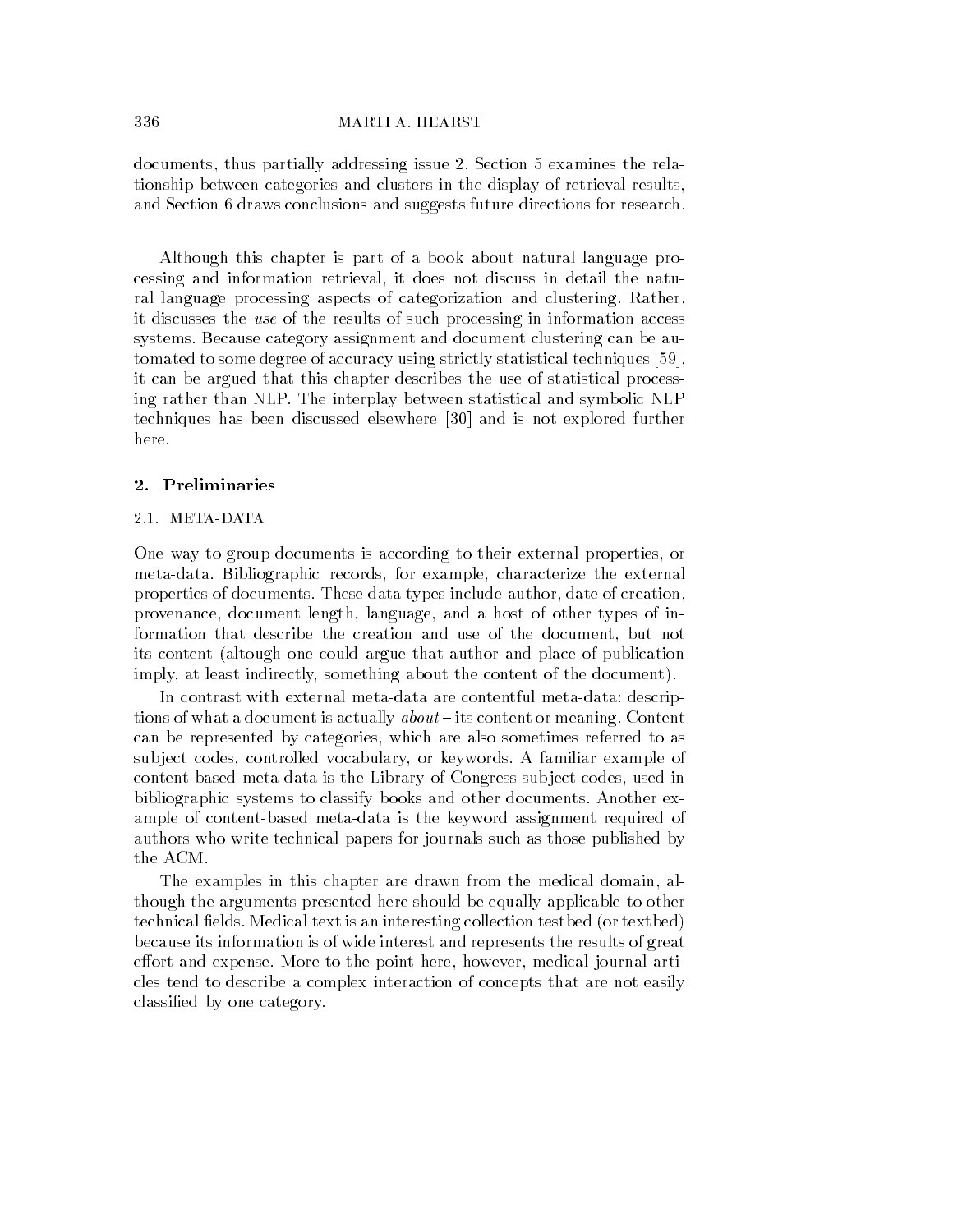An important topic that will not be explored in this chapter is the relationship between external meta-data and contentful meta-data. There have recently been several efforts to define meta data types to the World Wide Web [34]. These focus for the most part on external meta data, leaving content to a field called "subject" or something similar. It may be useful to view meta-data as residing along a continuum, with concepts that would appear only as free text in some domains acting as fixed meta-data in others.

#### 2.2. DEFINITIONS

Before describing the collection used in this work in detail, some definitions are introduced below.

Document refers to an information ob ject whose content is expressed in text. Examples of documents include journal articles, magazine stories, web pages, and books.

Category refers to one of a fixed finite set of topics or meaningful semantic units, arranged in a hierarchy or network structure.<sup>4</sup> A category is usually represented as a textual name or label, (and then called a category label), and is assigned to a document via a categorization algorithm. Some category sets, such as "subject codes" used in bibliographic records, capture (roughly) the main topic of the document. Other kinds of category labels, such as MeSH labels assigned to medical articles, characterize particular aspects of the content of the document such as disease type or part of the anatomy. Medline articles are usually assigned multiple MeSH categories reflecting the complexity of the subject matter within each article.

Categorization refers to an algorithm or procedure that results in the assignment of categories to documents. Many automated methods for category assignment exist (see, for example, [40]) but will not be discussed here.

Clustering refers to an algorithm that assigns documents to a finite set of (potentially overlapping) groups based on associations among features within the documents.

Clusters refer to the groupings of documents that results from clustering.

Features refer to descriptive elements that occur within or associated with a document, that provide cues for classification into categories or clustering into clusters. Features can be words, phrases, or other kinds

<sup>4</sup>This chapter is adopting a simplistic view of categories, ignoring important subtleties about the structure of the human categorization system [35], primarily because existing category hierarchies do not reflect these subtleties.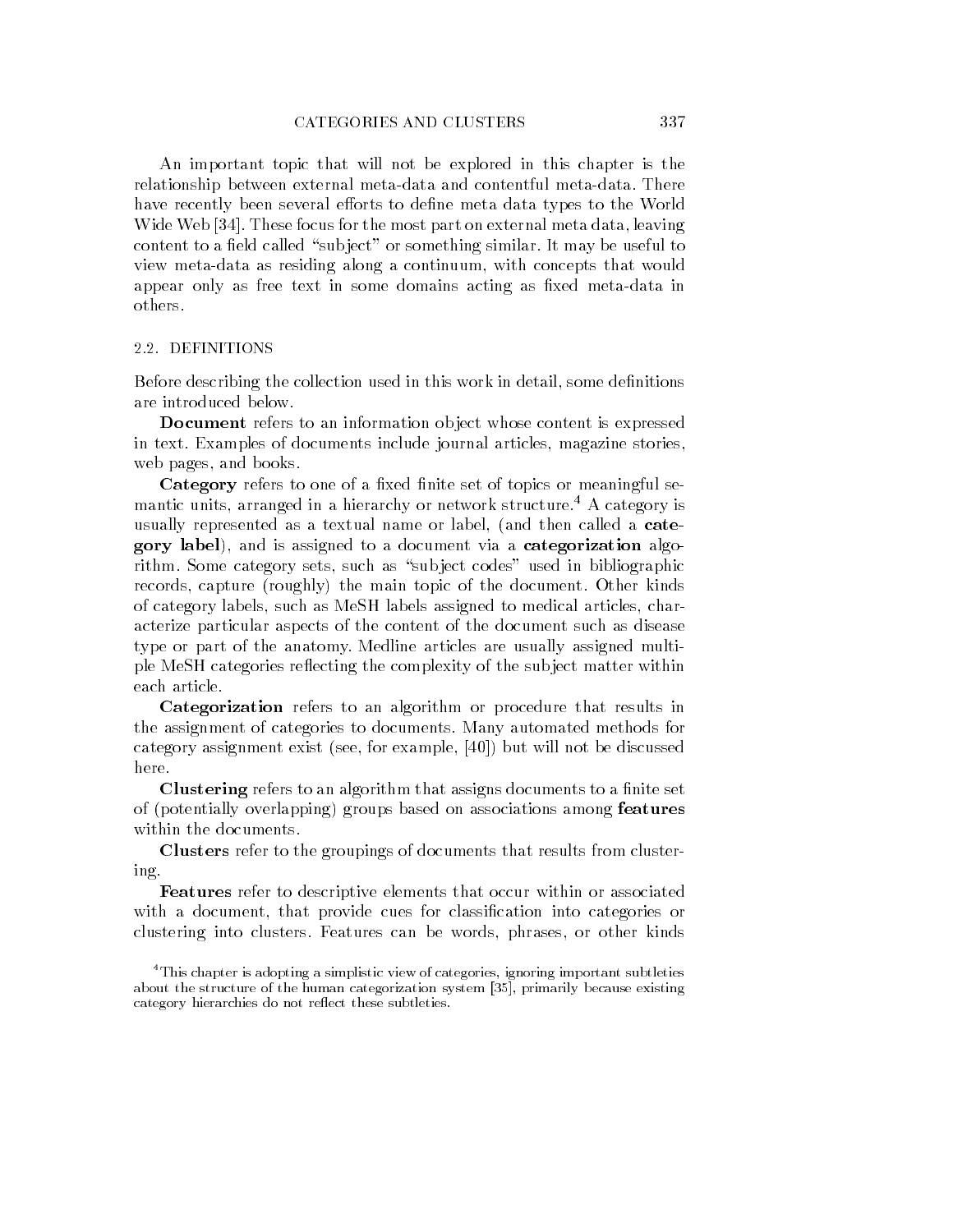of data that comprise the content of documents. Note that once categories have been assigned to a document, they can in turn be used as features for further assignments and/or for clustering.

External meta-data refers to information associated with the production and use of the document. Genre, source, date, and author apply to the entire document. Some kinds of external meta-data can be assigned to documents based on features of those ob jects, but this will not be discussed in more detail here.

## 2.3. THE COLLECTION TEXTBED

The example collection for this chapter is a subset of MEDLINE,<sup>5</sup> a very large bibliographic database administrated by the the National Library of Medicine. MEDLINE contains bibliographic citations and author abstracts from over 3,800 biomedical journals and indexed over 8.6 million citations. CANCERLIT is a subset of MEDLINE journals that focuses on cancer.

Associated with MEDLINE is MeSH (Medical Sub ject Headings), a controlled-vocabulary category hierarchy containing biomedical sub ject headings, subheadings, and supplementary chemical terms used in indexing and searching MEDLINE. MeSH consists of a set of category labels arranged in both an alphabetic and a hierarchical structure. At the most general level of the hierarchy, headings include, for example, "anatomical terms", "diseases", and "chemicals and drugs". There are more than 18,000 main headings in the primary structure of MeSH, with a maximum depth of 9 and an average depth of approximately 4.5 categories. Although represented as a hierarchy in the MeSH data file, the taxonomy can also be thought of as a network because many category labels appear in more than one position in the hierarchy. Figure 1 shows a portion of the MeSH hierarchy having to do with medical informatics.

The National Library of Medicine employs human indexers who assign category labels from MeSH to MEDLINE articles. Indexers are instructed to always use the most specific MeSH term(s) available to describe the subject content of an article [43]. There is also a set of about 80 subheadings that are used to narrow the scope of the meaning of a MeSH category when it is assigned to a document. For example, the subheading "prevention  $\&$ control" can be applied the MeSH category label "Breast Neoplasm" to indicate articles that discuss the prevention of cancer rather than some other aspect of it.

<sup>5</sup> Information about MEDLINE can be found at http://www.nlm.nih.gov/databases- /medline.html, MeSH can be found at http://www.nlm.nih.gov/pubs/factsheets- /mesh.html, and the Metathesaurus can be found at http://www.nlm.nih.gov/pubs- /factsheets/umlsmeta.html.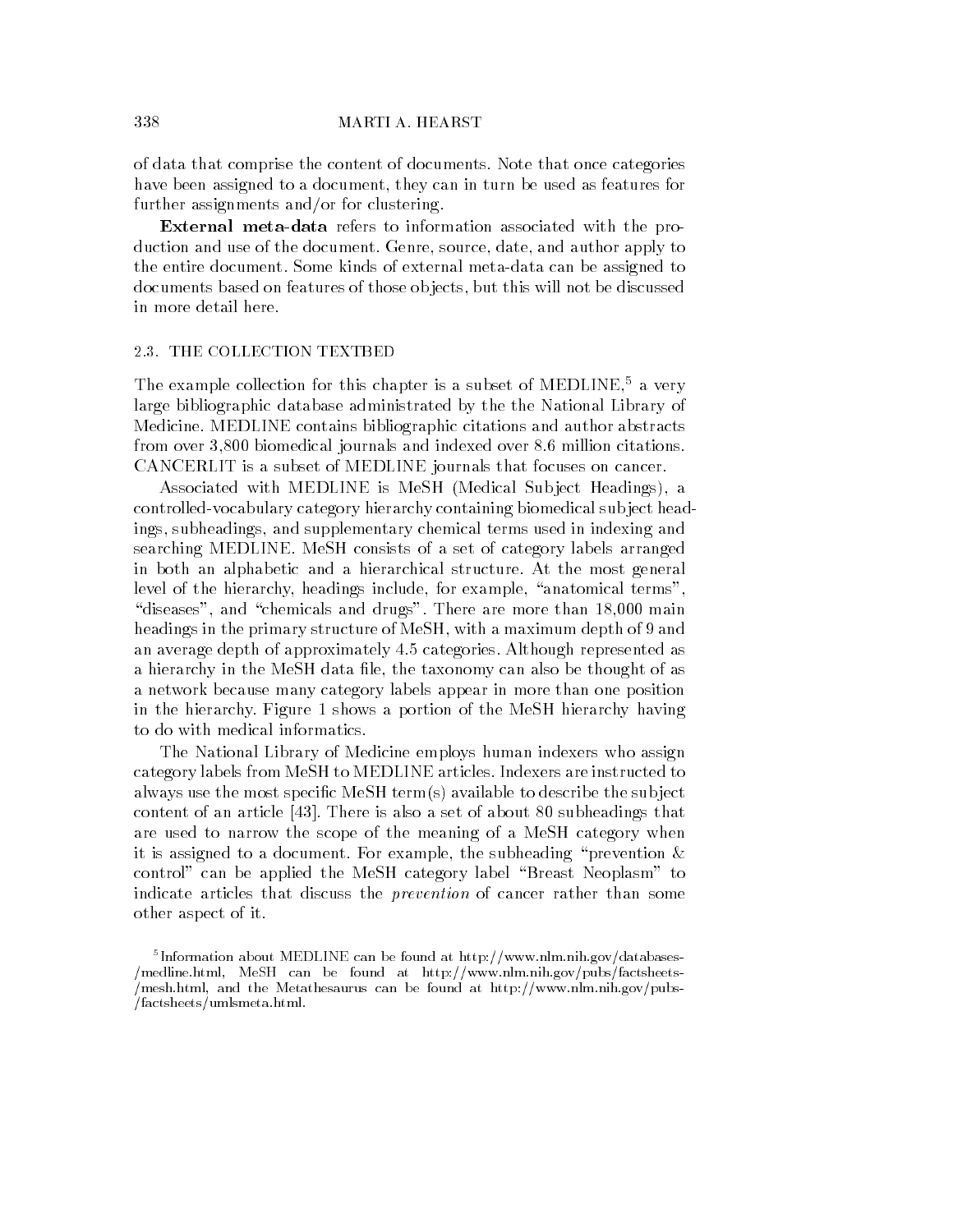#### Medical Informatics

Medical Informatics Applications Decision Making, Computer-Assisted Diagnosis, Computer-Assisted Image Interpretation, Computer-Assisted Radiographic Image Interpretation,Computer-Assisted Therapy, Computer-Assisted Drug Therapy, Computer-Assisted Radiotherapy, Computer-Assisted Radiotherapy Planning, Computer-Assisted Information Storage and Retrieval Grateful Med MEDLARS **MEDLINE** Information Systems Clinical Laboratory Information Systems Community Networks Databases, Bibliographic **MEDLINE** Databases, Factual National Practitioner Data Bank Hospital Information Systems Integrated Advanced Information Management Systems Management Information Systems Ambulatory Care Information Systems Clinical Laboratory Information Systems Clinical Pharmacy Information Systems Database Management Systems Decision Support Systems, Management Hospital Information Systems Operating Room Information Systems Office Automation Word Processing Personnel Staffing and Scheduling Information Systems Radiology Information Systems Medical Records Systems, Computerized MEDLARS MEDLINE Radiology Information Systems Reminder Systems Unified Medical Language System Medical Informatics Computing Computer Systems

...

Figure 1. A small sample of the MeSH hierarchy.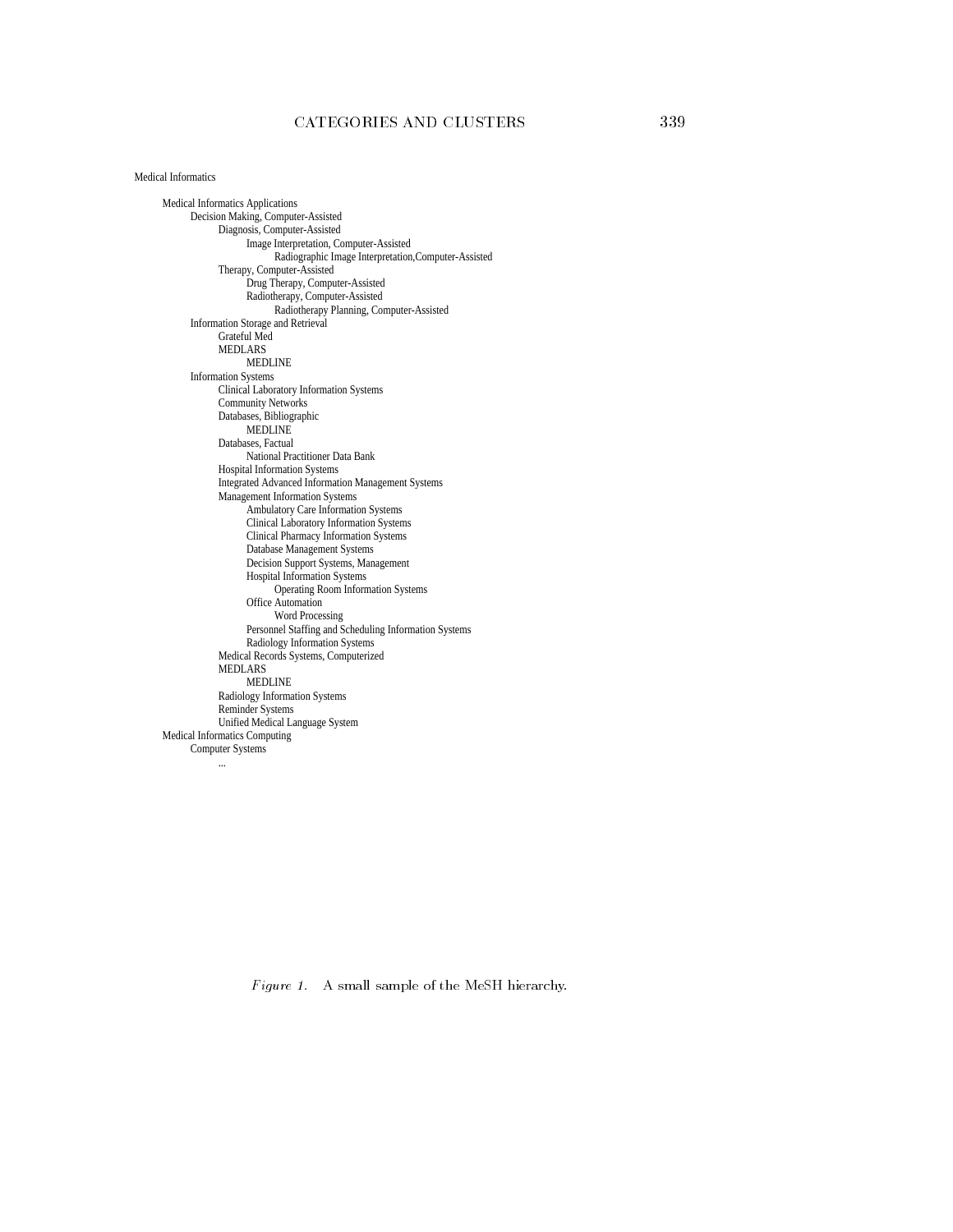MeSH is just one of several medical controlled vocabulary systems. The National Library of Medicine has created a knowledge base called the UMLS Metathesaurus that combines information from MeSH and many other sources. The Metathesaurus contains semi-automatically generated links between concepts and thesaurus terms, while preserving the original naming and structure of each information source. The 1997 version of the Metathesaurus contains 331,756 biomedical concepts named by 739,439 different terms from more than 30 source vocabularies.

The work discussed in this chapter uses a set of articles drawn from CANCERLIT that discuss breast cancer. There are on average eight MeSH categories assigned to each article and 47904 articles in the collection.

### 3. Using Categories to Organize Documents

As discussed in the introduction above, categories should provide an ideal way to organize retrieved documents. Categories allow users who do not know which words appear in a title of interest to search or browse according to sub ject matter instead. A book called \The Balancing Act" and a book called \Corpus Processing for Lexical Acquisition" might both appear under the sub ject heading of Computational Linguistics. A user who does not know these titles but is interested in their content might be more successful searching within a set of categories than trying to guess the words in the titles. Categories drawn from taxonomies such as those considered here are best seen as building blocks for describing documents' contents. Categories are more compact and reliable than raw text features alone, and the appearance of a category in a document's description should carry more weight than the mere appearance of the words that can be associated with the category.

However, if it is not obvious to the user which categories to use, or if the appropriate category is buried in a large list or hierarchy, then the existence of category assignments is not necessarily helpful [14]. These problems are exacerbated when documents are best characterized by multiple category labels. A document whose title is \Immediate breast reconstruction after mastectomy" is not about either breast reconstruction or mastectomy alone, but about the conjunction of these topics (each of the constitutive topics could occur without the other; breast reconstruction for cosmetic purposes rather than in response to the presence of a cancer, mastectomy discussed without mention of the reconstructive process). There are so many different ways in which topics like these can combine that, for a large category set, navigating a structure containing all potential combinations is untenable.

The next subsection illustrates these phenomena, using medical articles as example documents. The subsection that follows discusses user interfaces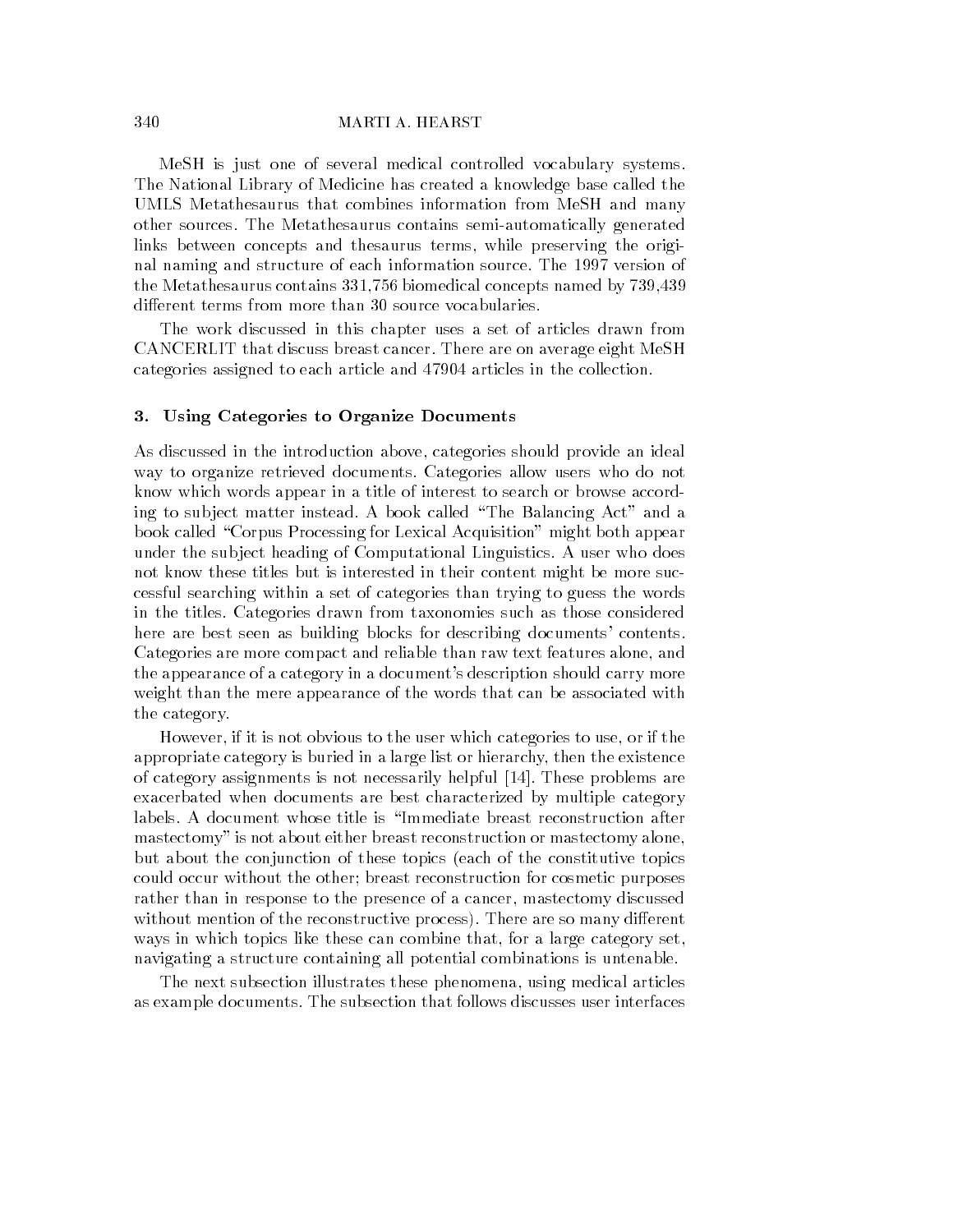that use categories to organize retrieval results.

## 3.1. EXAMPLES OF MESH CATEGORY ASSIGNMENTS

Figure 2 shows the titles, publication type, and MeSH categories for five CANCERLIT articles returned in response to a query on the word "mastectomy" (an operation that removes part of the human breast when it contains cancerous tumors). The MeSH categories are listed in alphabetical order, comma separated, and written in upper case. The human category assigner affixes an asterisk or "star" to those categories that are perceived to be most important or central to the article. Subheadings modify the categories to their left, and are shown in lower case, separated by hyphens.

A wide range of categories appears in each document and across the five documents. Article 2, perhaps to compensate for a title that does not differentiate it well from others, has been assigned fifteen categories.

The category labels attend to different aspects of the articles. For example, in just these five articles, we see several ways of expressing the following concepts:

- The kind of disease or problem being addressed. (Adenocarcinoma, Breast Neoplasms, Inltrating Duct Carcinoma, Lobular Carcinoma)
- The kind of surgery being performed/compared. (Segmental Mastectomy, Modied Radical Mastectomy, Mammaplasty, Plastic Surgery)
- The kinds of techniques begin used. (Combined Modality Therapy, Salvage Therapy, Tissue Expanders, Surgical Flaps, Skin Transplantation, Articial Implants)
- The possible negative outcomes of a procedure.
- (Local Neoplasm Recurrence, Neoplasm Seeding)
- Parts of the anatomy. (Breast, Muscles)
- Psychological factors.
- (Body Image, Self Concept)
- The characteristics of the study.
- (Clinical Trials, Follow-up Studies, Random Allocation)
- The characteristics of the patients discussed in the article.
- (Aged, Middle-Age, Adult)

Each article is a complex combination of several of these types of concepts. Given 100 or 1000 such documents, how they can be organized to show their relationship to one another and to these concepts? One solution is to provide a user interface that can show the intersection among category labels.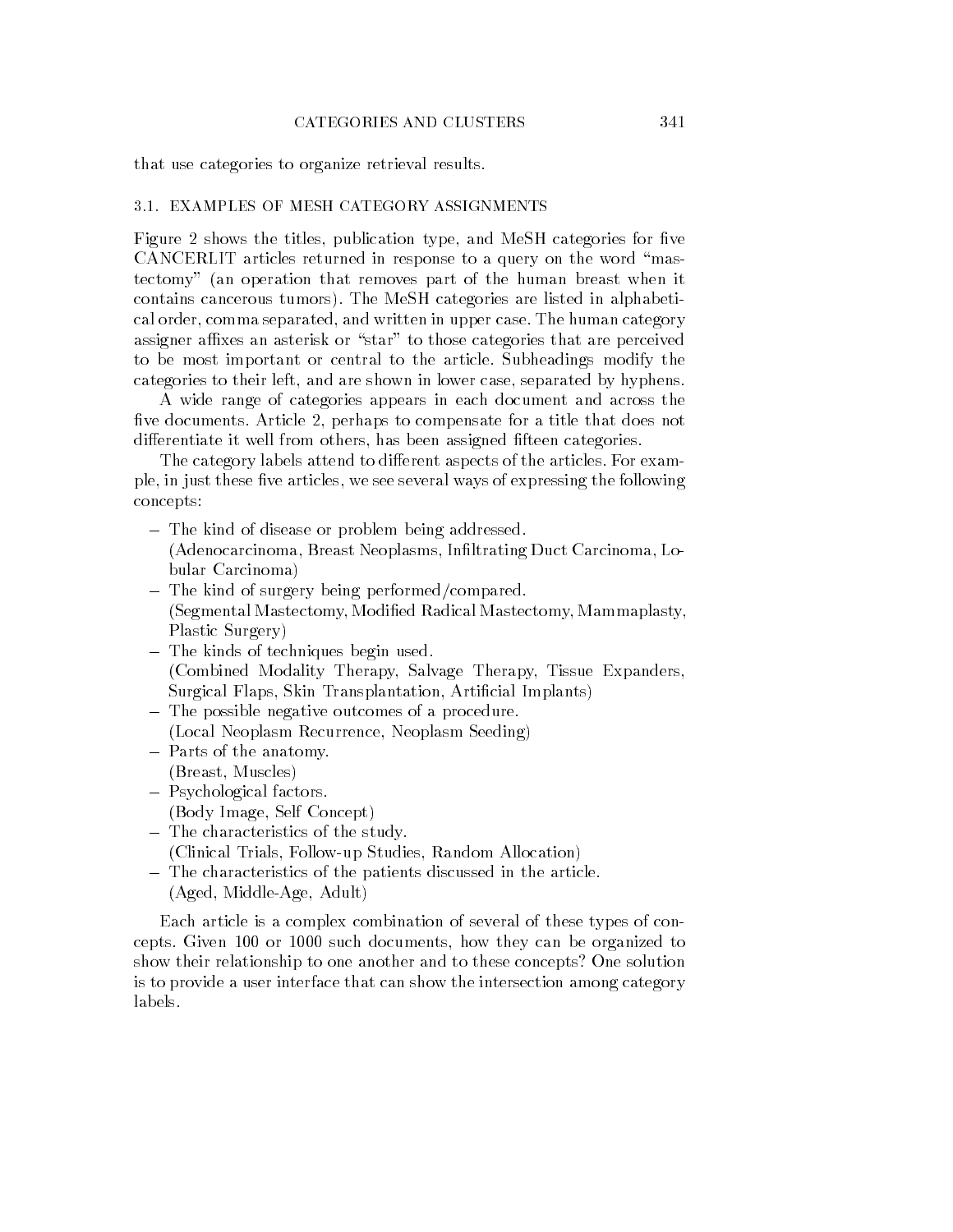# 1 Cancer of the breast after prophylactic subcutaneous mastectomy

(Journal Article)

Adenocarcinoma, \*Breast Neoplasms  $-$  pathology  $-$  \*prevention & control  $-$  surgery, \*Fibrocystic Disease of Breast  $-$  \*surgery, \*Mastectomy, Middle Age, Risk

# 2 Immediate breast reconstruction after mastectomy

(Journal Article)

Adult, Aged - rehabilitation - surgery, Breast Neoplasms, Combined Modality Therapy, Follow-Up Studies, Artificial Implants,  $*$ Mammaplasty – methods, Modified Radical  $*$ Mastectomy –  $*$ rehabilitation  $-$  rehabilitation, Simple Mastectomy, Middle Age  $-$  transplan $tation$ , Muscles  $-$  methods, Skin Transplantation  $-$  methods, Surgical Flaps, Time Factors, Tissue Expanders

# 3 Ten-year results of a randomized trial comparing a conservative treatment to mastectomy in early breast cancer

(Journal Article, Clinical Trial)

\*Adenocarcinoma  $-$  mortality  $-$  radiotherapy  $-$  \*surgery, Adult, Aged, \*Breast Neoplasms  $-$  mortality  $-$  radiotherapy  $-$  \*surgery, Clinical Trials, Combined Modality Therapy, Follow-Up Studies, Modied Radical \*Mastectomy, Segmental \*Mastectomy, Middle Age, Local Neoplasm Recurrence, Random Allocation

# 4 Recurrent breast cancer following immediate reconstruction with myocutaneous flaps.

## (Journal Article)

\*Adenocarcinoma – radiotherapy – \*surgery, Adult, Aged, \*Breast Neoplasms – radiotherapy – \*surgery, Infiltrating Duct \*Carcinoma { radiotherapy { \*surgery { surgery, Lobular Carcinoma, Combined Modality Therapy,  $*$ Mammaplasty  $*$ methods, Modified Radical Mastectomy, Middle Age, Local \*Neoplasm Recurrence, Neoplasm Seeding, Salvage Therapy, \*Surgical Flaps, Time Factors

# 5 Body image in women treated for breast cancer.

(Thesis)

\*Body Image, \*Breast  $-$  \*surgery, \*Breast Neoplasms  $-$  psychology  $$ radiotherapy  $-$  \*surgery, \*Mastectomy  $-$  \*psychology, Self Concept, Plastic  $*Surgery - *psychology$ 

Figure 2. The titles, publication type, and MeSH categories and subheadings assigned to five CANCERLIT articles about mastectomy.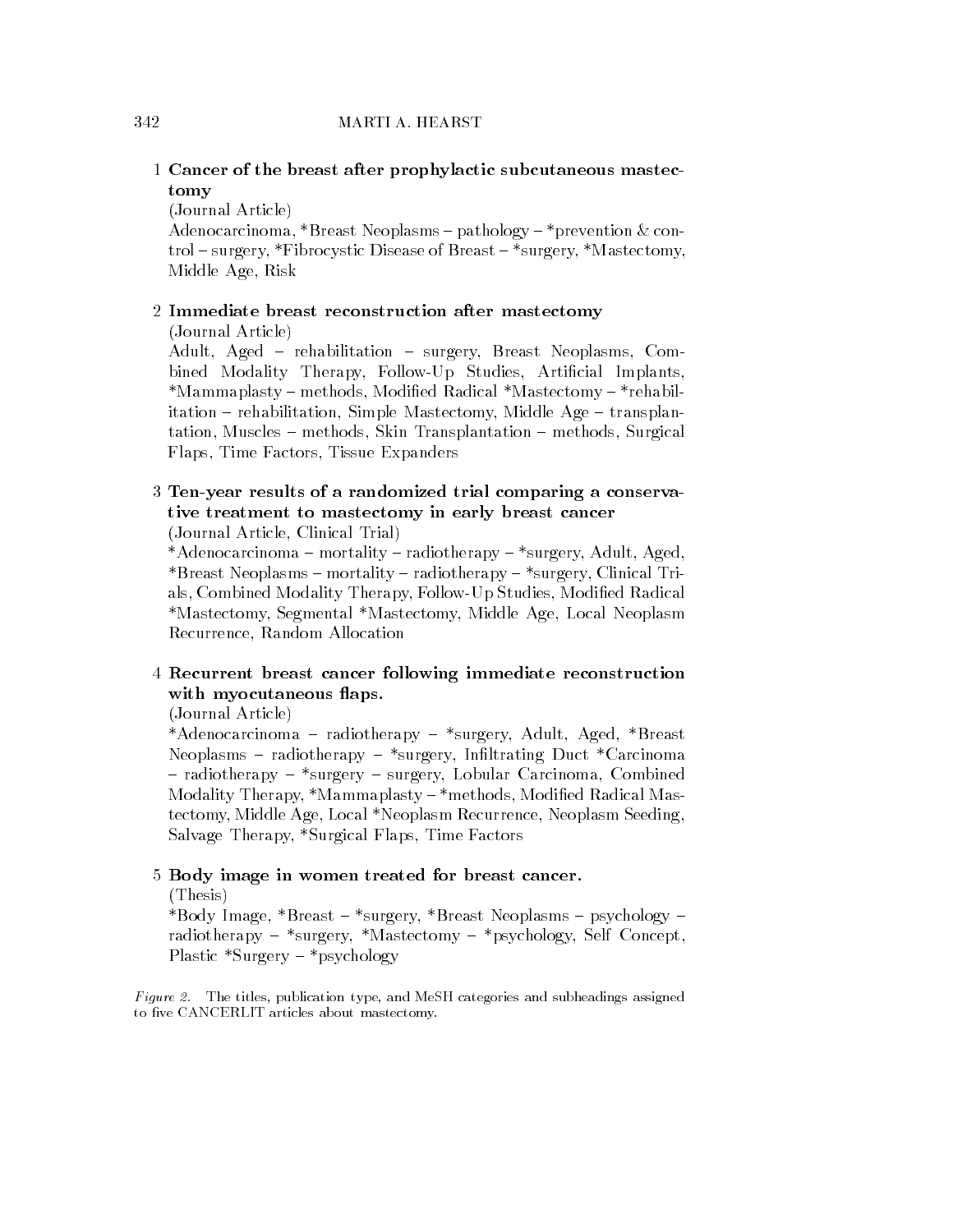## 3.2. USER INTERFACES FOR CATEGORY ORGANIZATION

#### 3.2.1. Hypertext

The Yahoo! directory on the World Wide Web is probably the best known category search interface.<sup>6</sup> Yahoo! presents a hierarchical content-based category taxonomy to which web pages are assigned by hand. Users follow a hypertext link from a page of general category labels to a page of more specific refinements of a selected category, and are shown links to pages outside the Yahoo! system that are associated with the current page's category label. When a user issues a search, the categories corresponding to hits, and their associated documents, are simply listed in alphabetical order. Because only a small subset of the web has been assigned categories, searches over Yahoo! often return no hits, and the system sends the user to a ranking-oriented search engine. No support is provided for viewing or selecting multiple categories simultaneously.

#### 3.2.2. Lattices and Tables

One way to organize documents that have been assigned many different categories is to graphically display the intersection of the various shared subsets of categories. A natural way to organize subsets of a set is a lattice structure. Although lattices are useful computational devices, when large they can be problematic as a way to display information. If we assume a set of three types of categories (say, kinds of Diseases, kinds of Surgery, and kinds of Negative outcomes) each of which can take on one of three values, and if we also assume that every document is assigned one each of category type, then there are 27 possible combinations of category assignments. (See Figure 3.) If we allow generalization according to category type, there are still 27 possible combinations if generalization is done over only one of the category types. (Here generalization means, for example, a subset in which Disease D1 and Surgery S1 must be present, but any Negative outcome Nx is allowed. There are nine ways two of the categories can combine, and three ways to pair the three categories.) The number of combinations is a managable nine if generalization is done over two category types at once.

Once there are more than three category types, or more than three categories per type, the display of all combinations that arise as the result of a search can be expected to become unmanageable. Nevertheless, some researchers have suggested showing retrieval results in terms of lattices [49, 5]. One group has suggested user control to restrict the number of combinations shown [5]. However, these researchers concede that it is not possible to show all combinations simultaneously on the screen, and as a partial remedy use fisheye views  $[57, 18]$  to help focus the user viewpoint.

 $6$ See http://www.yahoo.com.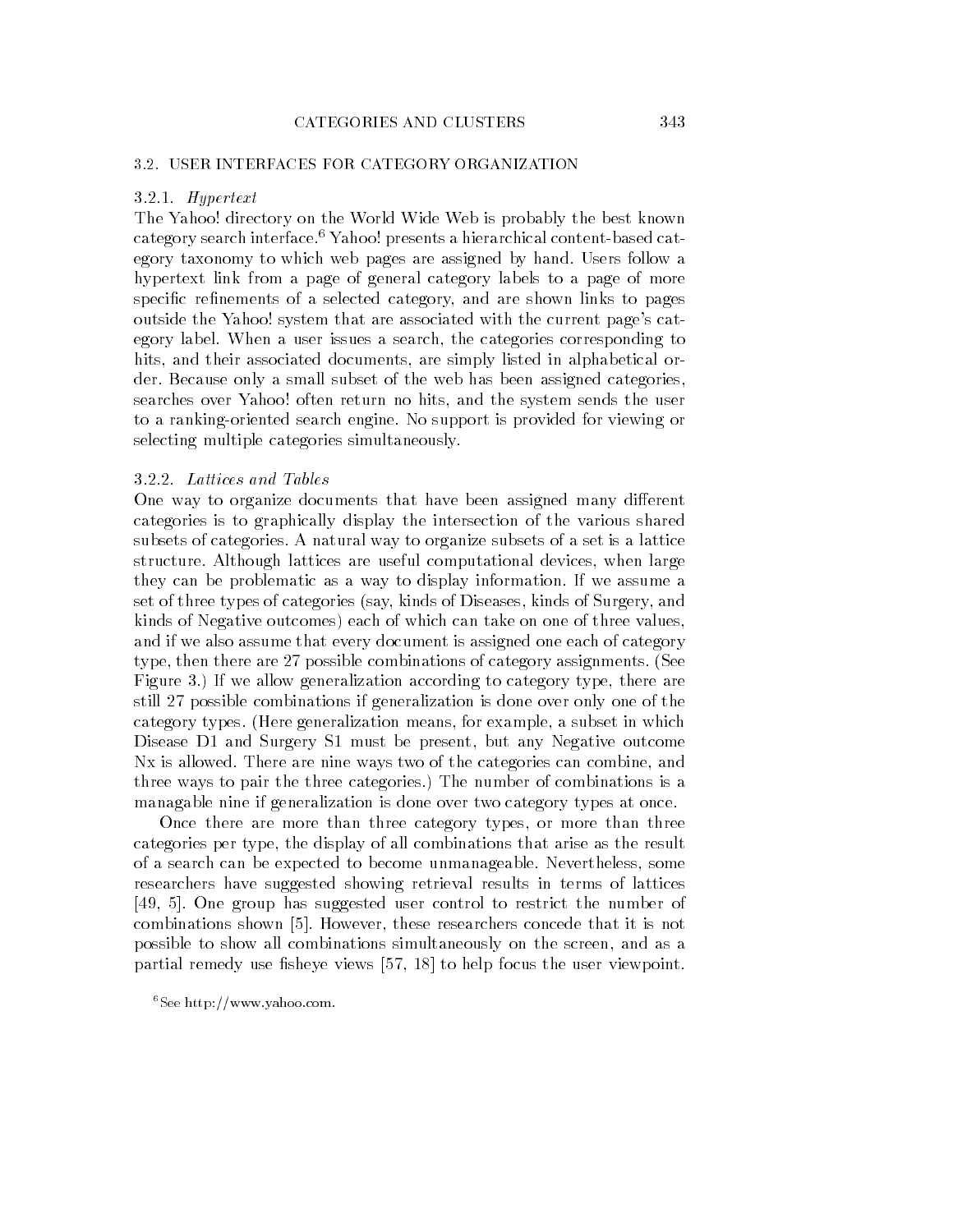

Figure 3. The lattice of all combinations of category triplets from a set of nine categories (three of type D, three of type S, and three of Type N) where each triplet must contain one and only one category of each type. The suffix 'x' indicates that any of that type of category can be substituted. Most links are not drawn to preserve simplicity of the presentation.

(This work is done with features selected from document text rather than category labels, but the arguments still apply.)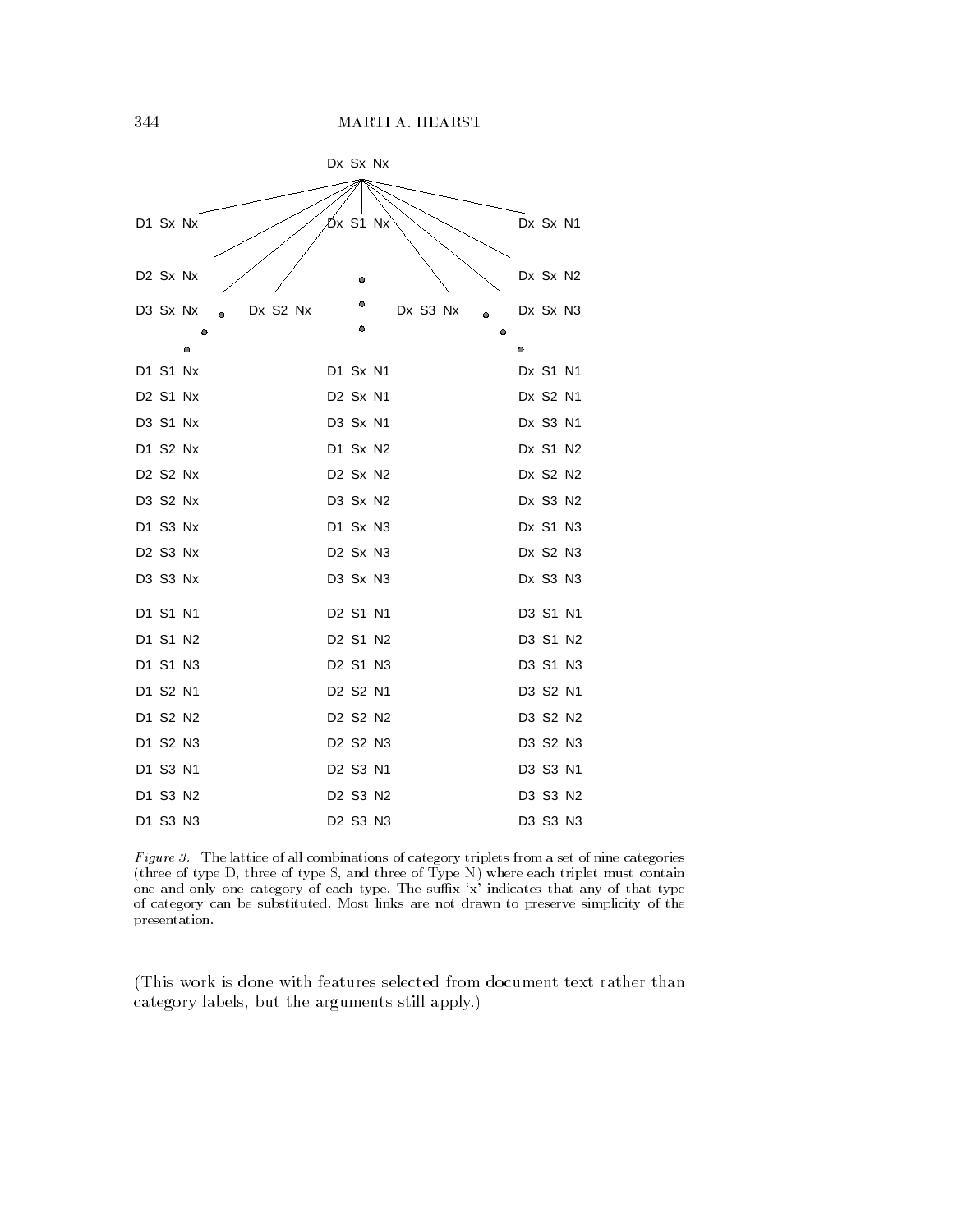Another approach is to show possible combinations of categories in a table [17]. The Table Lens [51] is an innovative interface for viewing and interactively re-organizing very large tables of information. However, tables are not particularly helpful for showing the intersection of many attributes; rather they are better for comparing the values of attributes. Furthermore, category information usually requires the display of textual labels in order to be informative and tables do not always have room for these.

### 3.2.3. Graphical Concept Spaces

Other interface ideas have been explored that attempt to show concept intersection (although usually based on words rather than categories). Some systems display retrieved documents in networks based on interdocument similarity [16, 60]. Systems such as VIBE [33] and the InfoCrystal [58] ask the user to specify the query in terms of k words (although category labels could be used instead) where  $k$  is a small number. They then display, for each subset of the <sup>k</sup> categories, the number of documents that contain that subset of words. These systems show the features in a graphical concept space. They do not provide a mechanism for choosing which of a large number of features or categories to choose from, nor show associations among features. They also do not introduce methods for associating the text of the documents with new features or categories.

In the AIR/SCALIR interface [54], a connectionist network determines in advance a set of features that characterize documents from a collection of bibliographic records. The feature nodes are connected to the document nodes via edge links, so the user can see which documents are associated with each important features. If there are a large number of links between associated terms and documents, or if the links are not neatly organized, the display becomes crowded and the relationships difficult to discern.

#### 3.2.4. The Cat-a-Cone

The Cat-a-Cone (see Figure 4) uses the insight that the representation of the categories should be *separated from* but *linked to* that of the retrieved documents [24]. By contrast, most systems that present graphical hierarchies (such as Yahoo!) associate documents directly with nodes of the category hierarchy; clicking on a node reveals the documents assigned to that node. The Cat-a-Cone uses IV [53], an information visualization environment which incorporates  $3D +$  animation to better display the category hierarchy and the relationship of that hierarchy to retrieved documents. It simultaneously shows the intersections of categories that are associated with the retrieved documents, along with their hierarchical structure.

To improve the viewability of the very large MeSH category hierarchy, category labels are placed in a ConeTree [53]. The 3D layout of the Cone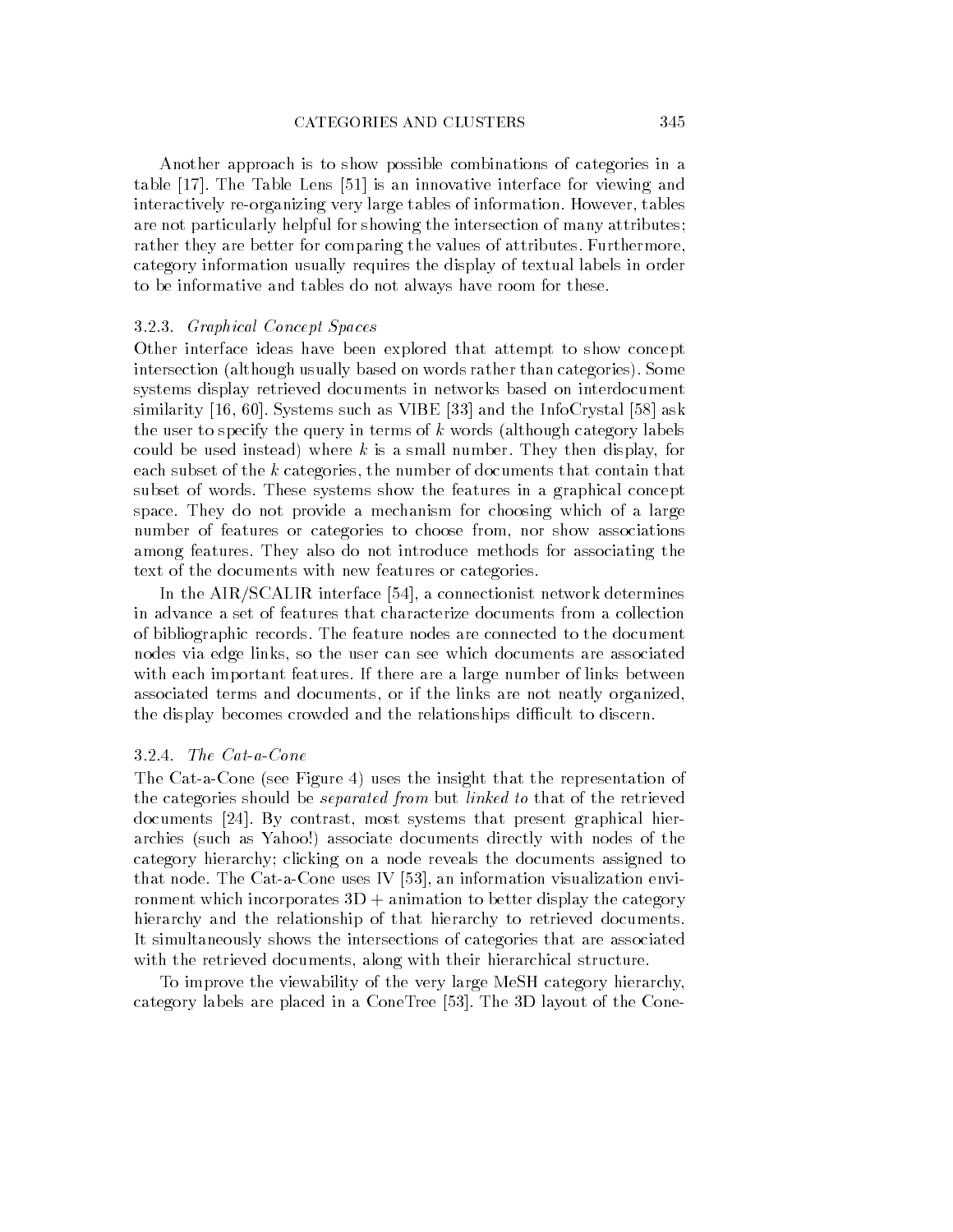346 MARTI A. HEARST



Figure 4. The Cat-a-Cone interface. Shown are the results of a search on the free-text query "mastectomy" and "lumpectomy" on a breast cancer subset of CANCERLIT. A ConeTree displays category labels and a WebBook shows retrieval results. The lefthand page shows the title and the category labels associated with the document. The righthand page shows the abstract associated with the document. Books that are the results of previous searches are stored in the workspace on the bookshelf, thus acting as a memory aid. When the user "opens" the book, the top-ranked article is shown on the pages of the book and all and only those categories (and their ancestors) present in the current document are displayed in the category hierarchy.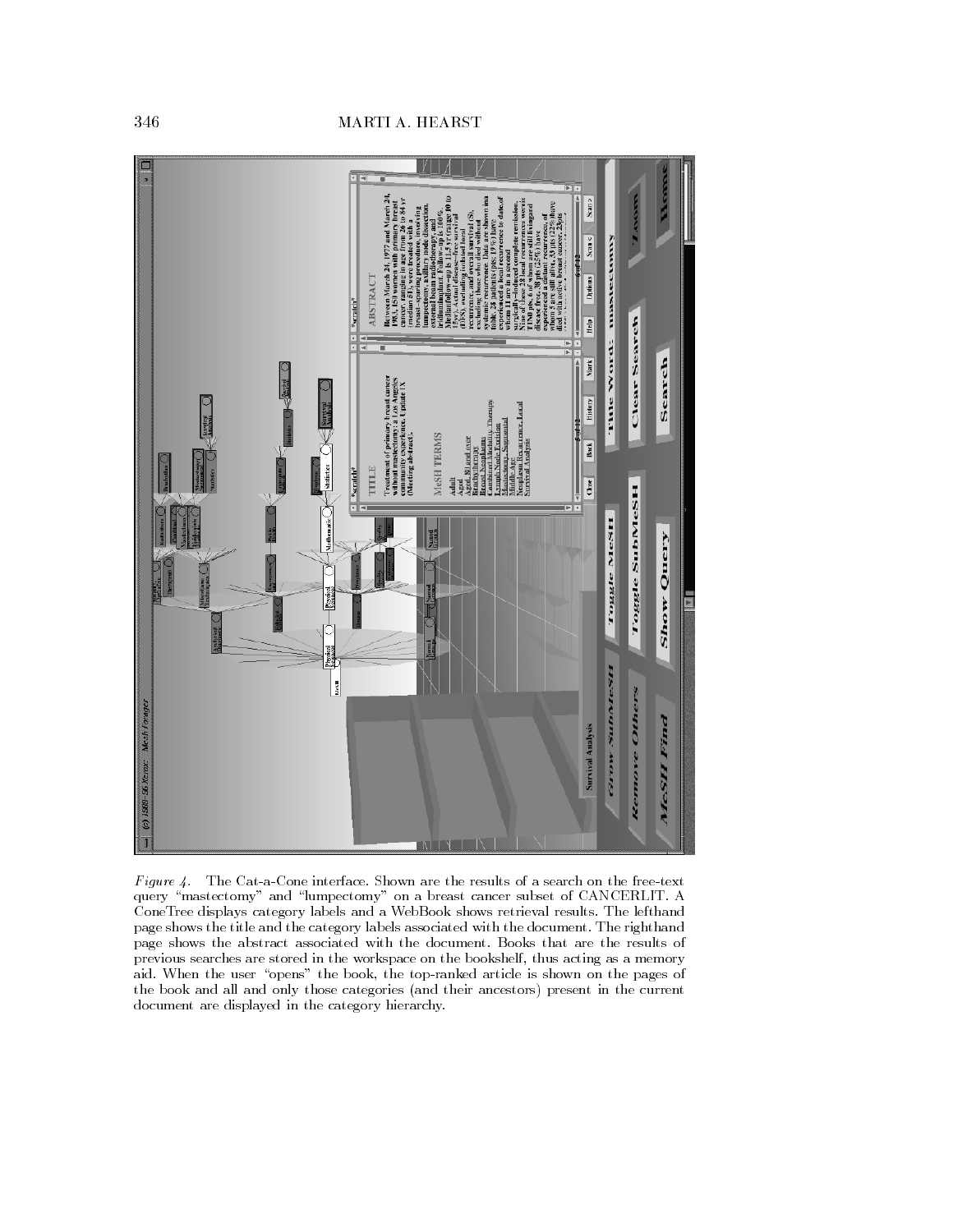Tree allows for the display of a very large category hierarchy all in one window. When the user selects a node, a subtree rotates so that the selected node and its ancestors on the path from that node to the root of the hierarchy are brought to the front and highlighted. Those categories that are farther away and less legible can be rotated to the foreground with a simple click on the leftmost (highest ancestor) category label. Thus the meaning of unfamiliar or ambiguous categories can be made clearer by display of their ancestors, siblings, and immediate descendants. Partially occluded categories can be found easily because the ordering is alphabetical within each level of the hierarchy.

The user can query on categories and/or free text, causing the system to retrieve documents containing those categories or words in their titles or abstracts. To achieve the separation between category labels and documents, the retrieval results are stored in a virtual book [4]. When the user "opens" the book, an article is shown on the facing pages of the book and all and only those categories (and their ancestors) present in the current document are displayed in the category hierarchy. When the user clicks on a category label on the lefthand page, the corresponding category label in the ConeTree is rotated to the foreground and the labels of its ancestors are highlighted. When the user "ruffles" through the pages of the book, the representation of the hierarchy adjusts accordingly. Often many category labels are shared among the book's retrieval results, so only a few offshoots of the hierarchy grow or are pruned as the user flips through the retrieved documents. The animation helps the user retain context, showing which parts of the category space differ from document to document.

The user can simultaneously view the category labels associated with the retrieved documents, and the documents themselves. This may lead to discovery of new, unanticipated relevant categories. For example, after a search on the category Mastectomy the system retrieves an article that has a link to Survival Analysis, a category which the user might not have known about in advance. The user can then decide to delve more deeply into this topic by issuing a search on this category label, other category labels, and free-text words. The book that holds retrieval results of this new query can in turn aid the user in finding new relevant category labels.

The interaction model used in the Cat-a-Cone is similar to that described by Agosti et al. [1]. These authors define a two-level architecture for linking documents and their "auxiliary data". However, the implementation and that used in a followup study [3] use a text-based interface which does not provide most of the affordances of this interface.

The animated graphical display is central to the power of the Cat-a-Cone, because it allows the users to see intersections of relevant category labels associated with documents, and to flip through many sets of re-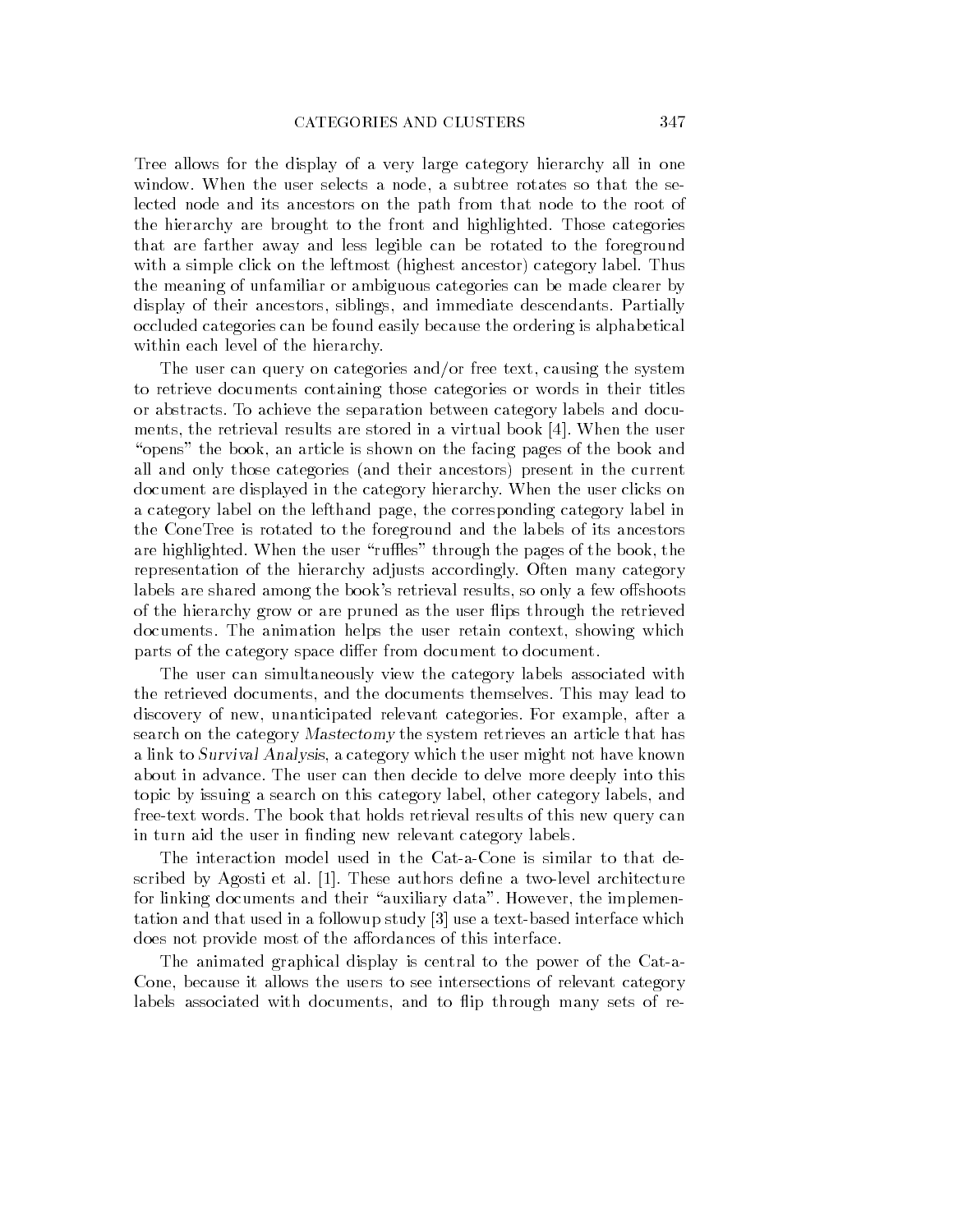lated category intersections quickly. The integration of search and browsing should help the user get a better handle on what categories are available and how they interact with one another, but this interface has not yet been evaluated in a user study. More details can be found elsewhere [24].

## 3.2.5. Organizing According to Selected Category Types

Another way to organize retrieved documents is according to which types of categories are known in advance to be important for a given query type. The DynaCat system [50] represents one way to do this. This approach begins with a set of query types known to be useful for a given user population and collection. One query type can encompass many different queries. For example, the query type "Treatment-Adverse Effects" covers queries such as "What are the complications of a mastectomy?" as well as "What are the side-effects of aspirin?" because mastectomy and aspirin are both treatments for medical problems. However, documents retrieved in response to a query on Adverse Effects of Mastectomy will be organized differently than those retrieved in response to a query on Adverse Effects of Aspirin, because these treatments can result in different kinds of adverse effects.

Documents are organized according to a set of *criteria* associated with each query type. The criteria specify the types of categories that are acceptable to use for organizing the documents. For example, the criteria associated with the "Treatment- Adverse Effects" query type require categories that can be classifed as being one or more of:

- Disease or Syndrome
- mental or Behavioral Dysfunction
- Pathologic Function
- neoplet to the second process of the second process of the second process of the second process of the second
- Injury or Poisoning
- Sign or Symptom or Symptom Symptom of Symptom Symptom Symptom Symptom Symptom Symptom Symptom Symptom Symptom Symptom Symptom Symptom Symptom Symptom Symptom Symptom Symptom Symptom Symptom Symptom Symptom Symptom Symptom

The Categorizer component of DynaCat uses information from the Metathesaurus to determine whether or not each MeSH category associated with a document satisfies the categorization criteria. Thus, if a document has been assigned a MeSH category that can be identied as a kind of Disease or Syndrome, that category is allowed to be used in the presentation of the documents. A category that has been assigned to a document but that does not meet the criteria for the query type is discarded.

Next, a component called the Organizer molds the remaining categories into a compact hierarchical structure. The hierarchy is generated by first merging synonymous categories (as determined by the Metathesaurus), and then constructing a MeSH-based ancestor tree for all the categories that remain. The algorithm applies heuristics to maintain a balance between the depth of the categorization and the number of documents within each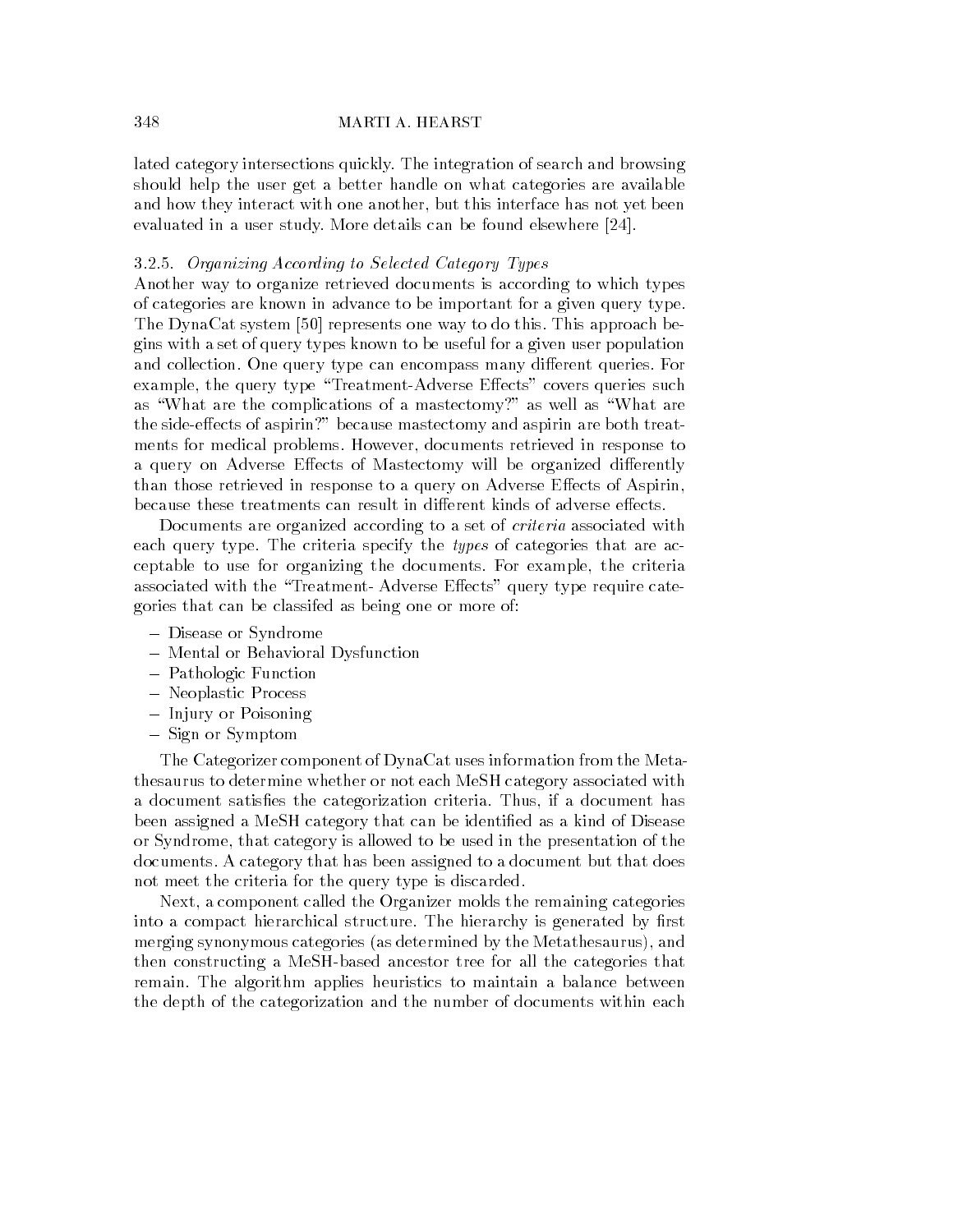category. The top nodes of the MeSH ancestor tree are used to name the top levels of the resulting organization.

Thus the algorithm selects only a subset of the category labels that might be assigned to the document to be used in the organization. It also arranges the display of category information into groupings that are more intuitive for a given query type than is found in the original category structure (in this case, MeSH).

Figure 5 shows an example of the results on the query "Adverse Effects" of Mastectomy" run on CANCERLIT. (This is a similar set of documents to those of Sections 3.2.4 and 4, but not identical.) A search engine retrieved 92 documents; of these, 80 documents were found to refer to diseases that can be adverse effects of a mastectomy, five pertain to bacterial diseases. three to cardiovascular diseases, one to a digestive system disease, and so on. Of the five articles associated with bacterial disease types, one is associated with infectious arthritis, one with Staphylococcal infections, and four with surgical wound infections. Note that one article, "Does surgical experience influence mastectomy complications?" has been classifed into two positions within the Bacterial Diseases category, both under Staphylococcal and Surgical Wound Infections. (User interface techniques such as highlight coloring could be used to indicate the different categorizations of the same document.)

This organization represents an improvement over simply listing the assigned categories. Documents are organized according to those category types that are known in advance to be important for the query type. Those less relevant categories are discarded. Additionally, documents are placed into manageable sized groups within the category hierarchy at what are intended to be intuitive levels of description for a typical user of the system.

The main disadvantage of this approach is that the query model may not address all user needs. In this kind of case, a solution like that offered by the Cat-a-Cone may be preferable.

## 3.3. RELATIONSHIP OF CATEGORIES TO AD HOC AND STANDING QUERIES

What is the relationship between categories as described here and ad hoc retrieval and filtering? It can be argued that information retrieval systems responding to ad hoc queries perform a kind of categorization [39]. When presented with an ad hoc query, an information retrieval system classies documents into one of two categories: relevant to the query, or not relevant. Or more precisely, documents are ranked according to how similar they are to the query and classication is determined by whether the document lies above or below a chosen threshold.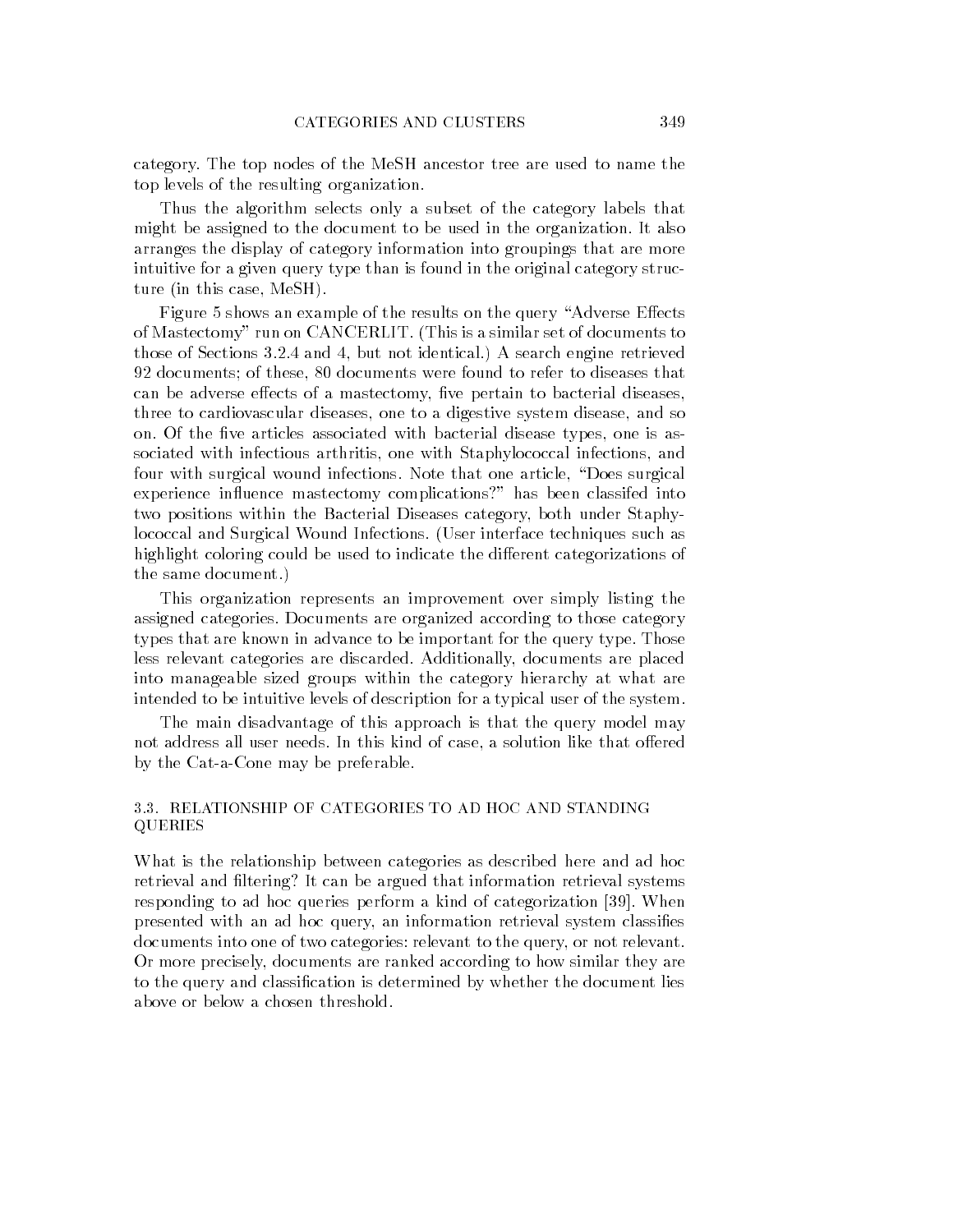

Figure 5. Results of the DynaCat algorithm organizing 92 documents returned on the query "Adverse Effects of Mastectomy." Reproduced with permission of W. Pratt.

Standing queries  $-$  those queries used in filtering and routing systems  $$ are even more category-like than ad hoc queries because standing queries represent topics that are known to be of interest to at least one user. Standing queries also typically have a training set associated them, and so a supervised categorization algorithm can be used for assignment [20, 27].

The critical difference between the kind categories described in this chapter and the kind of categories that are represented by ad hoc and standing queries is that the latter tend to consist of *combinations* of the former. A user can issue a search on a "primitive" category like "mastectomy" in a typical information access system, but such a query is so open-ended that it will return a plethora of documents that cannot be organized without additional information. By contrast, a more precise query consists of a combination of concepts, such as \recurrence of cancer after prophylactic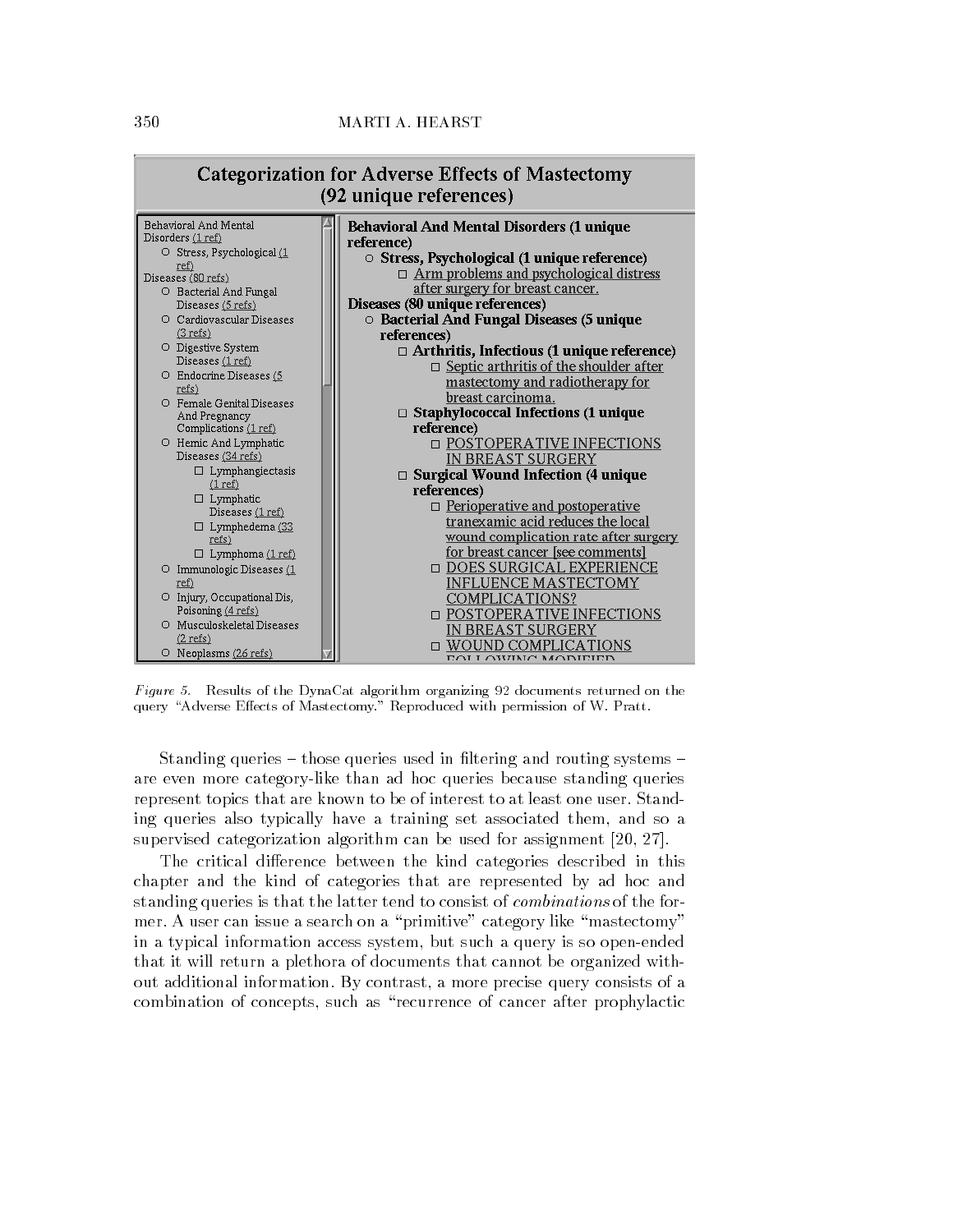mastectomy in women over 40". This query represents a combination of several primitive categories.

The RUBRIC system [48] requires the manual construction of an elaborate representation of concepts in order to identify a topic. Each component of a RUBRIC topic can be thought of as a definition for a category. These category definitions are combined to represented composite topics. Systems employing case-based reasoning also create representations consisting of combinations of many attribute-value pairs to represent a concept or case [32].

This opens the question of whether there is any utility to using the kind of \primitive" or simple categories described here, if they are not known in advance to correspond to a particular well-defined query.

One argument in favor of primitive categories is that more complex concepts are probably difficult to use for query specification. The user either has to know the appropriate concept in advance, or has to navigate a large representation of all possible complex categories, which as discussed above, can be difficult to do effectively. One solution is to use an interface like the Cat-a-Cone to helps the user understand the available categories and their role within a document collection.

These arguments suggest why primitive categories should be useful for query specification, but do not address organization of results. One reason to prefer multiple primitive categories in retrieval results over pre-defined composite ones is a greater flexibility in organization. This is seen in the DynaCat system in which the same category types can be used to organize documents in different ways for different queries. It is also seen in the clustering examples presented below, in which different higher-level themes are created depending on the combinations of features present in a document collection.

It finally remains to discuss why to use primitive categories rather than raw features, for both query specification and organization of retrieval results. If it is the case that a category is assigned only when it represents an important use of one or more features, it then better reflects the actual subject matter of the documents than would the raw features. For instance, if the word \mastectomy" is used in an article but that article is not assigned the category label Mastectomy, it can be assumed that the reference was unimportant to the main themes of the text. On the other hand, important concepts that are truly present can be missed  $-$  as seen in the prophylactic mastectomy example below  $-$  if the appropriate category does not exist in the category set. The DynaCat system makes use of category labels rather than free text features for its organization strategy, but it has not yet been shown whether or not this is better than trying to find an organization based on raw features alone. The answer depends of course on the category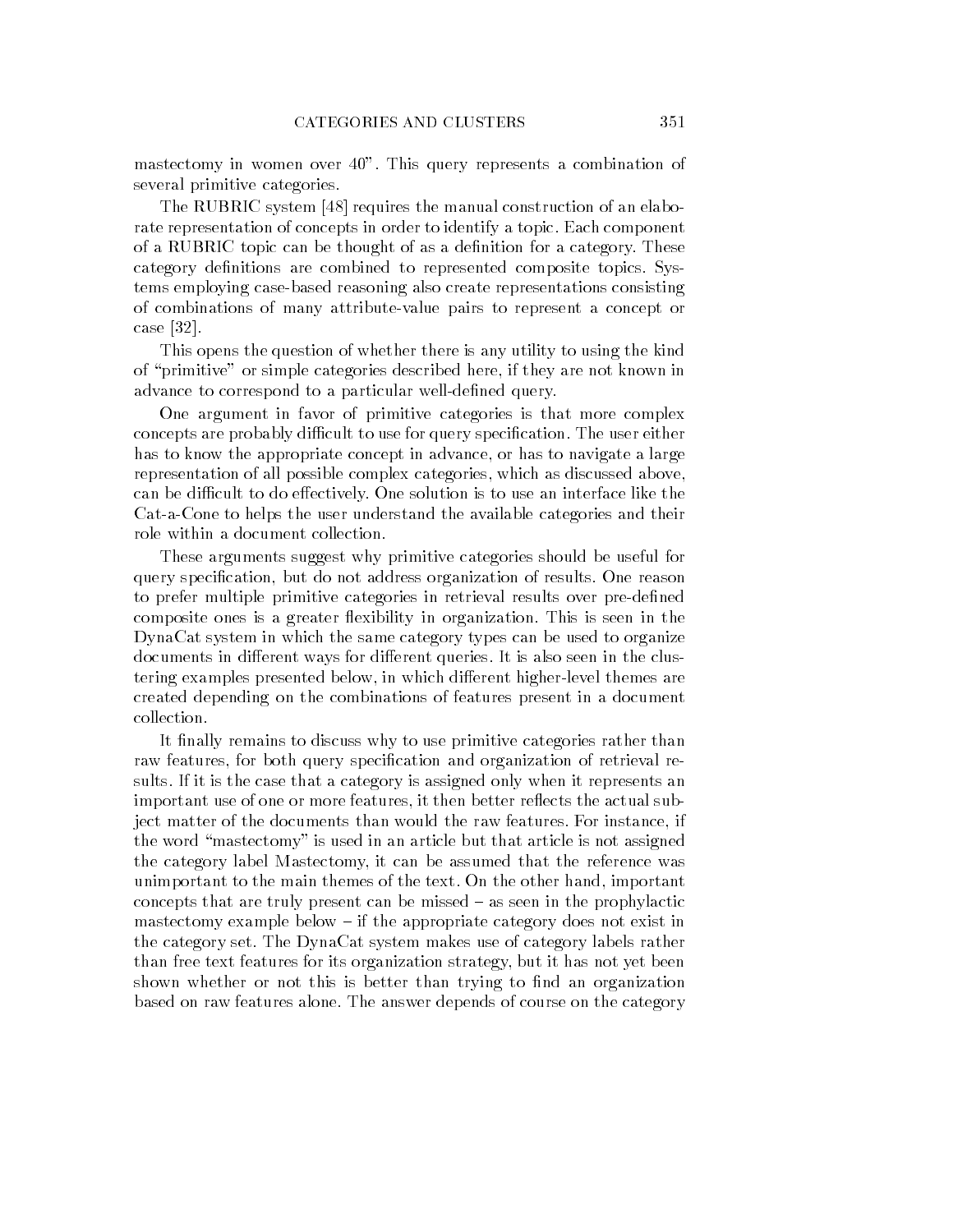set, the categorization algorithm, and the kinds of information considered to be important for a given query type.

## 4. Using Clusters to Organize Documents

A quite different approach to organizing retrieved documents is text clustering, in which document groups are formed according to associations among the documents' features. Clustering can organize documents according to themes, based on the contents they have in common. Clustering seems to help guide the user to promising subgroups of documents, and seems to help the user gain an understanding about the contents of the retrieved subcollection [21, 25].

The text clustering approach described here, called Scatter/Gather [13,  $11$ , is so named because it allows the user to "scatter" documents into clusters, then "gather" the contents of one or more clusters and "re-scatter" them to form new clusters. Each re-grouping process tends to change the themes formed by the clusters, because the documents in the full collection discuss a broader range of themes than those in a signicantly smaller subcollection.

Each cluster in Scatter/Gather is represented by a list of topical terms, that is, a list of automatically generated words that attempt show the gist of what the documents in the cluster are about. The user can also view the titles of the documents in each group. For the purposes of this discussion, the input to Scatter/Gather is the output of a standard vector-space search engine run on a given query [12].

## 4.1. TEXT CLUSTERING ALGORITHMS

Clustering is \the art of nding groups in data" as Kaufman and Rousseeuw put it [29]. There is not always a "correct" way to cluster a dataset, and there is no agreed upon method for assessing the quality of a clustering.

There are many ways to cluster, but most are variations on a few basic algorithms [63]. All clustering algorithms require a way of determining how similar (or how different) a pair of items is. In text clustering, documents are usually represented as vectors, where each entry in the vector corresponds to a weighted feature (where feature is a word, phrase, or other representation of text content). A common weighting scheme is the number of occurrences of the feature within the document, or this number downweighted by how often the feature occurs within the collection as a whole. Those features that do not appear in the document are represented by a zero value. Since the feature space is quite large and the vectors are usually sparse, it is often useful to reduce the feature space by omitting very common and very rare features. The similarity between two documents is a measure of the word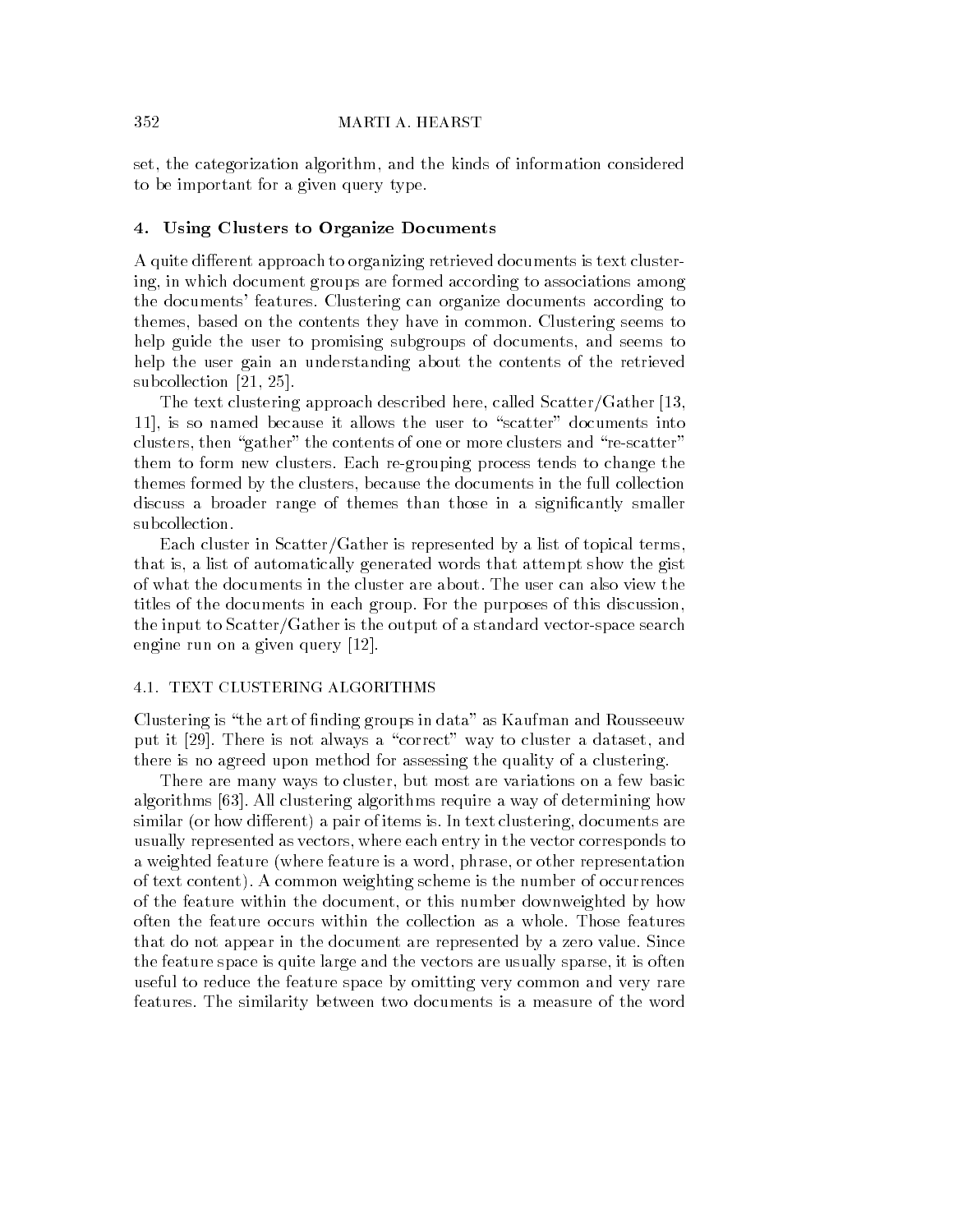overlap between them, and this is approximated by computing the cosine of the angle between these two sparse vectors. If both document vectors are normalized to unit length the cosine is simply the inner product of the two vectors. Other measures include the Dice and Jaccard coefficients, which are normalized word overlap counts [56].

With a similarity measure in hand, the collection of documents can then be clustered. The standard approach to clustering in information retrieval has been to partition a collection into a very large number of very small clusters, with the goal of mapping the query to the most similar cluster [55, 9, 62]. By contrast, Scatter/Gather shows only a few large clusters initially, allowing the user to refine the clusters dynamically by gathering the contents of one or more clusters and then re-scattering this subset. Since each re-clustering involves a different subset of documents, each reclustering can potentially create a different set of themes.

In one version of the Scatter/Gather clustering algorithm, k seeds are chosen (to represent the centers of the  $k$  resulting clusters), and each document is assigned to the cluster with the most similar seed. This procedure can be iterated: once every document has been assigned to a cluster, new seeds can be computed, one for each cluster, as the average of all the assigned documents in that cluster. The assignment process is repeated with these new seeds. This is a variation of the algorithm known as k-means [29].

There are many ways to choose the initial seeds. One method used by Scatter/Gather is to cluster in a bottom-up manner (using hierarchical agglomerative clustering), starting with  $n$  documents, comparing them according to pairwise similarity, and combining the two most similar documents or clusters into a new cluster at each step. This process continues until only k clusters remain. (For a large set of documents, for purposes of efficiency, a representative subset of documents can be selected randomly for this step.) These clusters' centroids (usually computed as the average of the weighted vectors) are then used as the seeds for the partitioning process. The topical terms for describing each cluster are derived from the highest weighted features from each cluster centroid. For more details about these algorithms, see [13, 11].

There is little agreement about which of many kinds of clustering algorithms work best for which tasks (except it has been shown several times that single-link clustering is inferior to other methods such as complete link for text clustering [63, 62]). This chapter does not examine the relative merits of different clustering algorithms; there is a large literature devoted to this topic [63].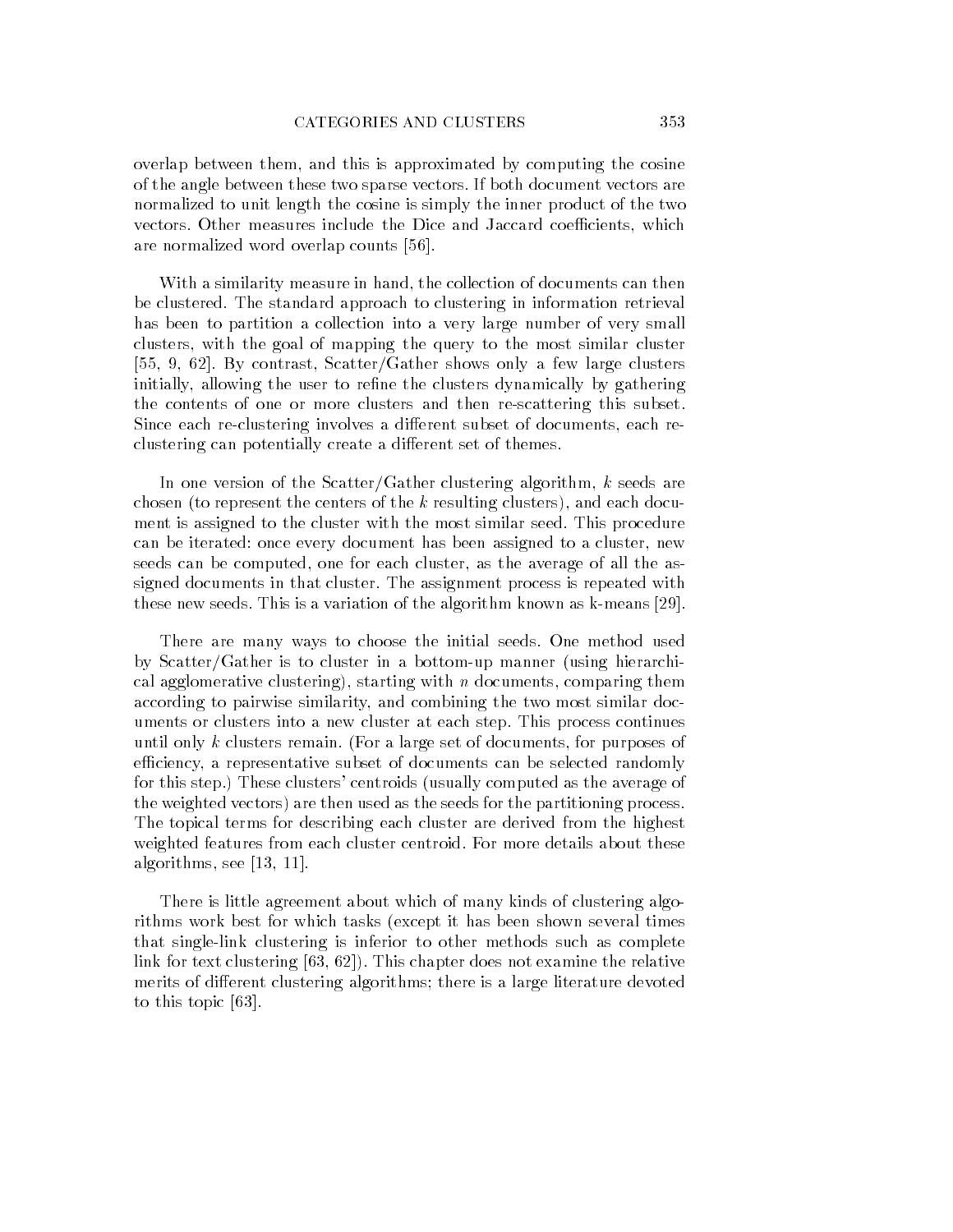## 4.2. CLUSTER EXAMPLE 1

Figure 6 shows an example of Scatter/Gather clustering on the top 250 documents brought back in response to a query on \mastectomy" on a subset of UANUERLIT that focuses on preast cancer. Th the examples shown here, clustering is based on the text of the titles, abstracts and MeSH category labels, but no other information (subheadings are not indexed); each word of a category label is treated as a feature just like those of the titles and abstracts. The contents of these clusters can be glossed (manually) as follows:

Cluster 1 discusses prophylactic mastectomy (performing a mastectomy as a preventive measure for patients who are at high risk of developing breast cancer).

Cluster 2 discusses prostheses and other aspects of reconstructive surgury.

Cluster 3 discusses the relative merits of conservative versus radical mastectomy.

Cluster 4 discusses various kinds of side effects of mastectomy and alternative kinds of surgeries.

Cluster 5 discusses the psychological aspects of the surgery, including body image and depression and other emotions.

Clustering has organized these documents according to overall themes.8 Cluster 1 is especially interesting because the clustering algorithm has placed documents into a theme of prophylactic mastectomy for which there is no corresponding MeSH category. (The subheading "prevention  $\&$  control" modifying Neoplasm does provide an indirect hint, but subheadings were not indexed in this data set.) Figure 7 shows in detail several articles drawn from this cluster. Thus, clustering can pull out themes that have not been identified by the categorization process.

Clustering is successful when a subset of documents is both self-similar and well-differentiated from other documents. Most likely the prophylactic cluster resulted because of the commonalities of features in the titles and abstracts, and the relative lack of these features in articles that ended up in other clusters. There are several features in the articles on prophylactic surgery that could have caused these documents to be grouped with other documents. For example, documents that discuss the danger of recurrence in general might have been grouped with documents that discuss recurrence

<sup>&</sup>lt;sup>7</sup>The examples in this section make use of medical text and so are not as easily interpretable to non-medical practitioners as clusters derived from more general text. More accessible examples can be found elsewhere [22, 25].

 ${}^{8}$ The five documents of Figure 2 (in the discussion of categories) were drawn from the five different clusters of Figure 6, and so are well-differentiated in subject matter.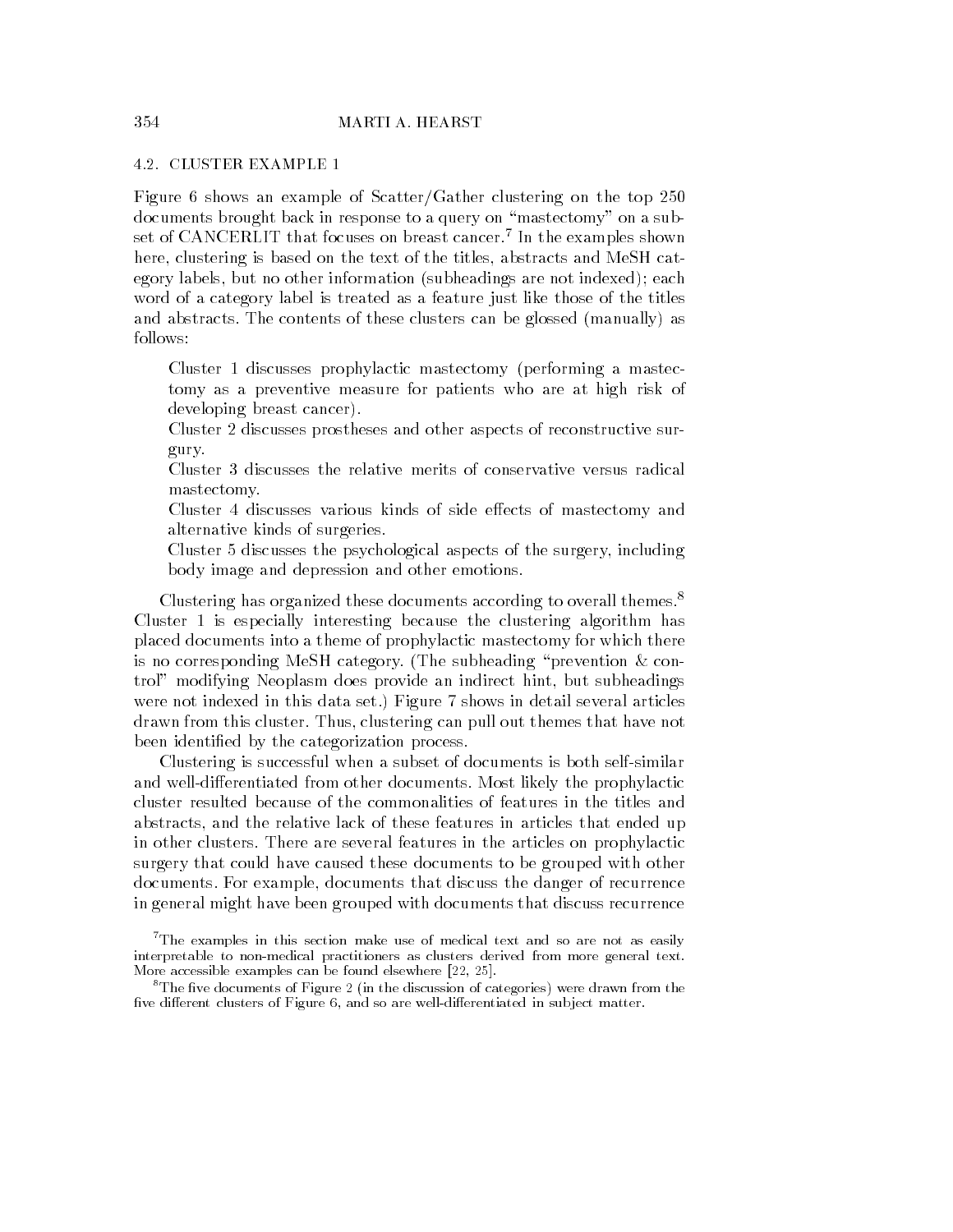| Cluster 1 Size: 26<br>prophylactic indication bilateral situ fibrocystic intraductal history data multiple      |
|-----------------------------------------------------------------------------------------------------------------|
| CANCER OF THE BREAST AFTER PROPHYLACTIC SUBCUTANEOUS MA                                                         |
| <b>FAILURE OF SUBCUTANEOUS MASTECTOMY TO PREVENT THE DEVEI</b>                                                  |
|                                                                                                                 |
| TOTAL MASTECTOMY: INDICATIONS AND TECHNIQUES                                                                    |
| PROPHYL A CTIC MASTECTOMY WHEN AND HOW?                                                                         |
| plastic prosthesis skin muscle silicone artificial nipple incision management desc<br>$\Box$ Cluster 2 Size: 41 |
| Breast reconstruction after mastectomy: experience after 10 yr and 1000 operation                               |
| ONE-STAGE SIMPLE MASTECTOMY WITH IMMEDIATE RECONSTRUCT                                                          |
| <b>JIMMEDIATE RECONSTRUCTIVE APPROACH IN NEOPLASTIC PATHOLO</b>                                                 |
| [CHANGING PATTERNS IN SURGERY OF BREAST CANCER]                                                                 |
| MODIEIED CVIM IMCICIONS EOD MA STECTOMV. THE MEED EOD DI A STI                                                  |
| survival node modality trial radiation lymphatic irradiation clinical randomized a<br>$\Box$ Cluster 3 Size: 98 |
| FIVE-YEAR RESULTS OF A RANDOMIZED CLINICAL TRIAL COMPARIN                                                       |
| Treatment of intraductal breast cancer: noncomedo type.                                                         |
| [LONG-TERM RESULTS OF THE RADICAL TREATMENT OF PATIENTS ]                                                       |
| BREAST CARCINOMA AND SURGICAL TREATMENT. RESULTS FROM R                                                         |
| report undergo retrospective wind chemotherapy survival day node infection prin<br>$\Box$ Cluster 4 Size: 54    |
| Definitive surgery for breast cancer performed on an outpatient basis.                                          |
| Wound complications in patients receiving adjuvant chemotherapy after mastecto                                  |
| [TREND TOWARDS CONSERVATIVE SURGERY FOR INTRADUCTAL CA                                                          |
| Recurrent breast cancer following immediate reconstruction with myocutaneous fl                                 |
| $\Box$ Cluster 5 Size: 31<br>psychological body image adaptation psychosocial diagnosis sexual adjustment at    |
| PSYCHOLOGICAL FACTORS IN THE CHOICE OF TREATMENT FOR BRE.                                                       |
| PSYCHOLOGICAL DISTRESS AFTER INITIAL TREATMENT FOR BREAS'                                                       |
| REDUCED PSYCHOLOGICAL MORBIDITY AFTER BREAST CONSERVAT                                                          |
| MASTECTOMY OR CONSERVATION FOR FARLY BREAST CANCER: PSY                                                         |
|                                                                                                                 |

Figure 6. Initial clustering on 250 documents brought back in response to a query on "mastectomy" on a breast cancer subset of CANCERLIT. With each cluster are shown the number of documents assigned to that cluster, the "topical terms" that have been automatically extracted from the cluster centroid, and the titles of some of the clusters' documents.

after prophylactic surgery, leaving those articles on prophylatic surgery that do not discuss recurrence to some other cluster.

Cluster 2 presents another example of a theme that is not found among the available category labels. This cluster contains articles discussing various aspects of breast reconstruction after mastectomy. This requires the folding together of several quite different types of categories. These include: kinds of reconstructive surgery (Plastic Surgery, Mammaplasty), kinds of prostheses (Articial Implants), outcome (Esthetics), techniques (Tissue Expanders, Surgical Flaps), and aspects of the procedure itself (Risk Fac-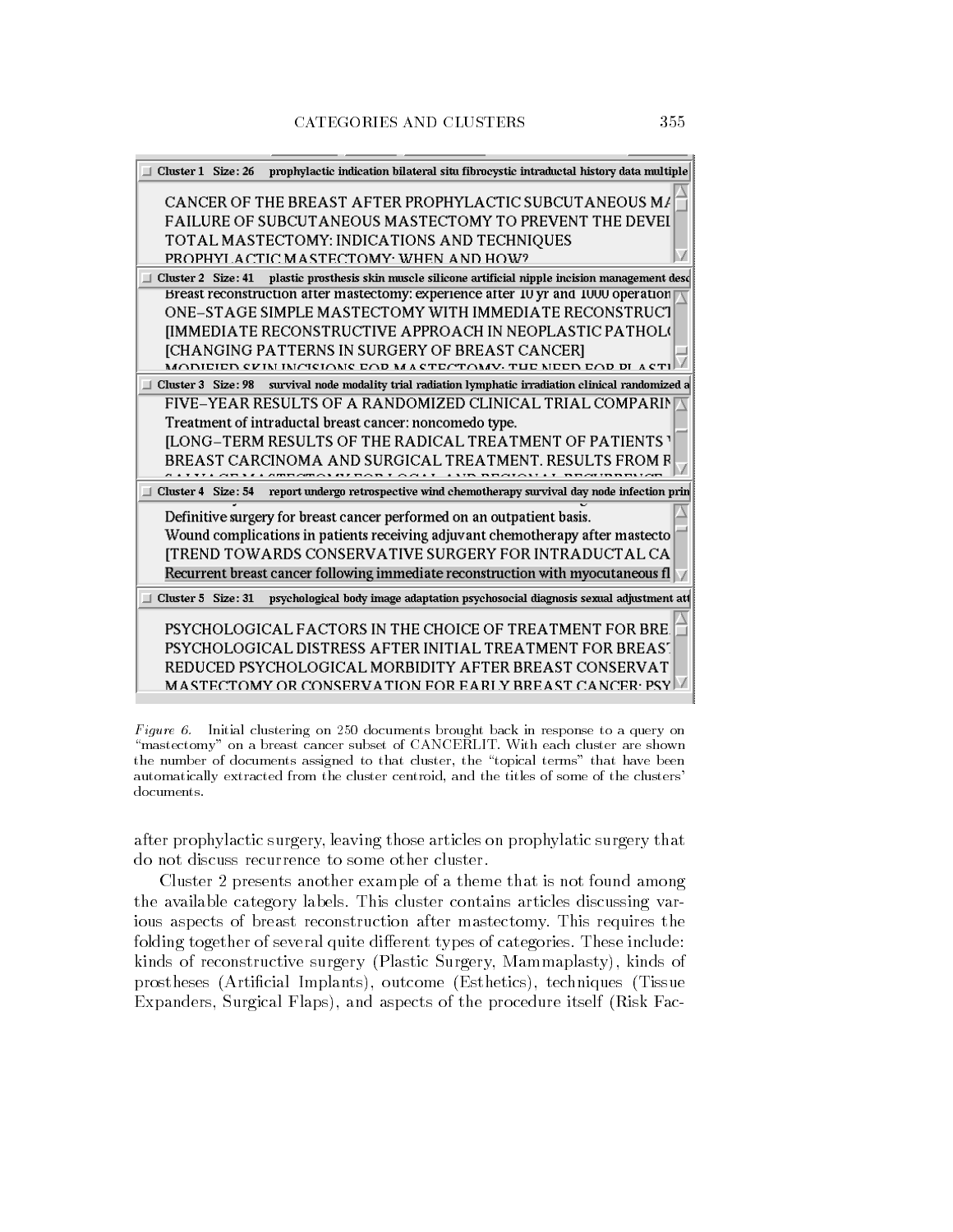# Cancer of the breast after prophylactic subcutaneous mastectomy

(Journal Article)

Adenocarcinoma, \*Breast Neoplasms - pathology - \*prevention & control  $=$  surgery, \*Fibrocystic Disease of Breast  $=$  \*surgery, \*Mastectomy, Middle Age, Risk

# Failure of subcutaneous mastectomy to prevent the development of breast cancer

(Journal Article)

Adenocarcinoma, Adult, \*Breast Neoplasms  $-$  pathology  $-$  \*prevention & control  $-$  surgery  $-$  pathology  $-$  surgery, Carcinoma, \*Carcinoma in  $Situ - pathology - *surgery, Intraductal Noninfiltrating *Carcinoma$  $=$  pathology  $=$  \*surgery, \*Fibrocystic Disease of Breast  $=$  pathology  $=$ \*surgery, \*Mastectomy  $-$  \*methods, Risk

## Prophylactic mastectomy: When and how?

(Monograph, Review; Tutorial, Review)

\*Breast Neoplasms  $-$  \*prevention & control  $-$  surgery, \*Mastectomy, Subcutaneous Mastectomy – prevention  $\&$  control, Multiple Primary Neoplasms, Risk Factors

## Prophylactic mastectomy for precancerous and high-risk lesions of the breast

(Journal Article) Adult, \*Breast Neoplasms - pathology - \*prevention & control surgery, \*Mastectomy  $-$  adverse effects  $-$  methods  $-$  psychology, Local Neoplasm Recurrence  $-$  pathology  $-$  surgery, Precancerous Conditions, Risk

## Prophylactic mastectomy with immediate reconstruction (Monograph)

\*Breast  $-$  \*surgery, \*Breast Neoplasms  $-$  \*prevention & control  $$  $surgery - surgery$ , Fibrocystic Disease of Breast, Artificial Implants, \*Mastectomy – prevention  $&$  control, Postoperative Complications, Risk Factors, Plastic \*Surgery, Wound Healing

Figure 7. The titles, publication type, and MeSH categories and subheadings assigned to five CANCERLIT articles about prophylactic mastectomy, grouped together in Cluster 1 of Figure 6.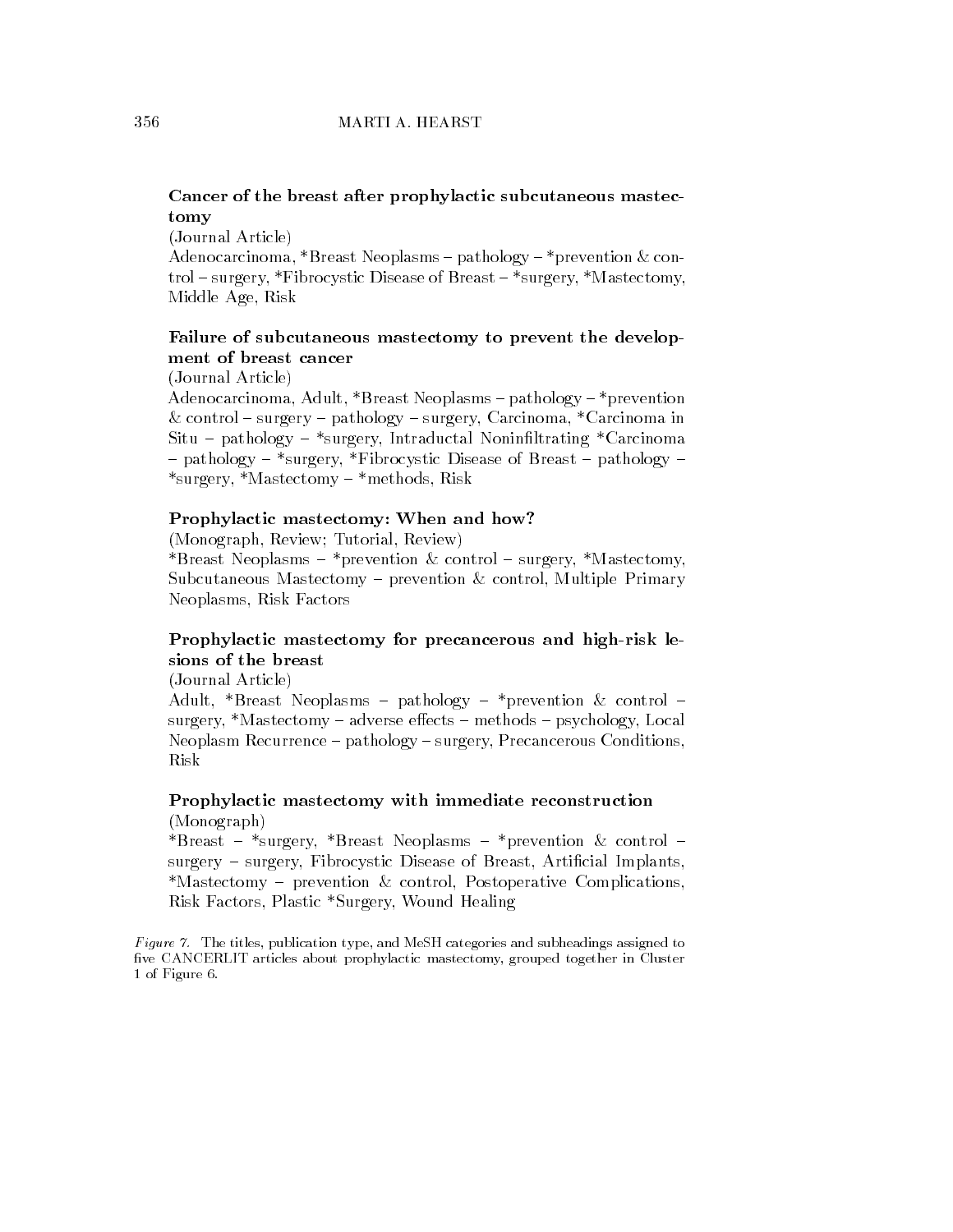| segmental woman adjuvant randomized conservation irradiation disease-free chemotherapy ti<br>Cluster 1 Size: 38      |  |  |  |
|----------------------------------------------------------------------------------------------------------------------|--|--|--|
| FIVE-YEAR RESULTS OF A RANDOMIZED CLINICAL TRIAL COMPARING TOTA!                                                     |  |  |  |
| FIVE-YEAR RESULTS OF A RANDOMIZED CLINICAL TRIAL COMPARING TOTA!                                                     |  |  |  |
| TEN-YEAR RESULTS OF A RANDOMIZED CLINICAL TRIAL COMPARING RADIC.                                                     |  |  |  |
| CHANGING ATTITUDES IN THE LOCAL MANAGEMENT OF BREAST CANCER                                                          |  |  |  |
|                                                                                                                      |  |  |  |
| CURRENT CONCEPTS IN THE OPERATIVE MANAGEMENT OF PRIMARY BREAST                                                       |  |  |  |
| CURRENT CONCEPTS IN THE OPERATIVE MANAGEMENT OF PRIMARY BREAST                                                       |  |  |  |
| WHAT HAVE WE LEARNT FROM THE TRADITIONAL SURGICAL APPROACH?                                                          |  |  |  |
| IA BETROSPECTIVE STHINY OF BECHBBENT BBEAST CANCER EOLI OWING BAD                                                    |  |  |  |
| Cluster 2 Size: 54<br>modify carcinoma axillary excision dissection adult extend type control case conservative unde |  |  |  |
| [TREATMENT SELECTION FOR STAGE I BREAST CANCER--REPORT OF 412 CAS                                                    |  |  |  |
| Five-year results of a randomized clinical trial comparing modified radical mastectomy and                           |  |  |  |
| Partial mastectomy without radiation is adequate treatment for patients with stages 0 and I ca                       |  |  |  |
| TEN–YEAR RESULTS OF A RANDOMIZED TRIAL COMPARING A CONSERVATIV                                                       |  |  |  |
| [INDICATIONS, TECHNIQUE, RESULTS AND VALUE OF MODIFIED RADICAL MAS                                                   |  |  |  |
| RESULTS OF CONSERVATIVE OPERATIONS FOR BREAST CANCER                                                                 |  |  |  |
| [Treatment of male breast cancer: an analysis of 41 cases]                                                           |  |  |  |
| ILOCAL BECUBBENCE EOLI OWING SUBGEBY EOR BREAST CANCER AND ITS BILL                                                  |  |  |  |
| Cluster 3 Size: 6 arm modify lymphedema edema irradiation dollar lumpectomy cent lesion incidence kaposi dev         |  |  |  |
|                                                                                                                      |  |  |  |
| POSTOPERATIVE LYMPHOEDEMA AFTER TREATMENT OF BREAST CANCER                                                           |  |  |  |
| Are modified radical mastectomies done for T1 breast cancers because of surgeon's advice or                          |  |  |  |
| [LYMPHEDEMA AND FUNCTION OF THE ARM AFTER MASTECTOMY FOR BREA                                                        |  |  |  |
| LUMPECTOMY VS MASTECTOMY. THE COSTS OF BREAST PRESERVATION FOR                                                       |  |  |  |
| Kaposi's sarcoma on a lymphedematous arm following radical mastectomy.                                               |  |  |  |
| [Saving the musculus pectoralis minor in radical mastectomy]                                                         |  |  |  |
|                                                                                                                      |  |  |  |
|                                                                                                                      |  |  |  |

Figure 8. Re-clustering on the 98 documents in Cluster 3 of Figure 6.

tors, Patient Care Planning) The word \reconstruction" occurs in many of the titles and abstracts, but no corresponding category exists in MeSH.

Scatter/Gather allows for iterative re-clustering. When Cluster 3 (the relative merits of radical vs. conservative mastectomy) is reclustered into 3 new groups, the subdivision appears as shown in Figure 8. It is common for the theme of the largest resulting subcluster to be similar to that of its originating cluster, and for the other subclusters to reveal different (although usually related) themes. Although the contents of this Figure's clusters are more difficult to interpret than those of Figure  $6$ , the second cluster can be glossed as discussing comparisons of radical and conservative approaches to mastectomy, the third cluster as discussing issues related to the lymph nodes (and muscles associated with the arm, which is where the lymph nodes are), and the first cluster consisting mainly of comparisons of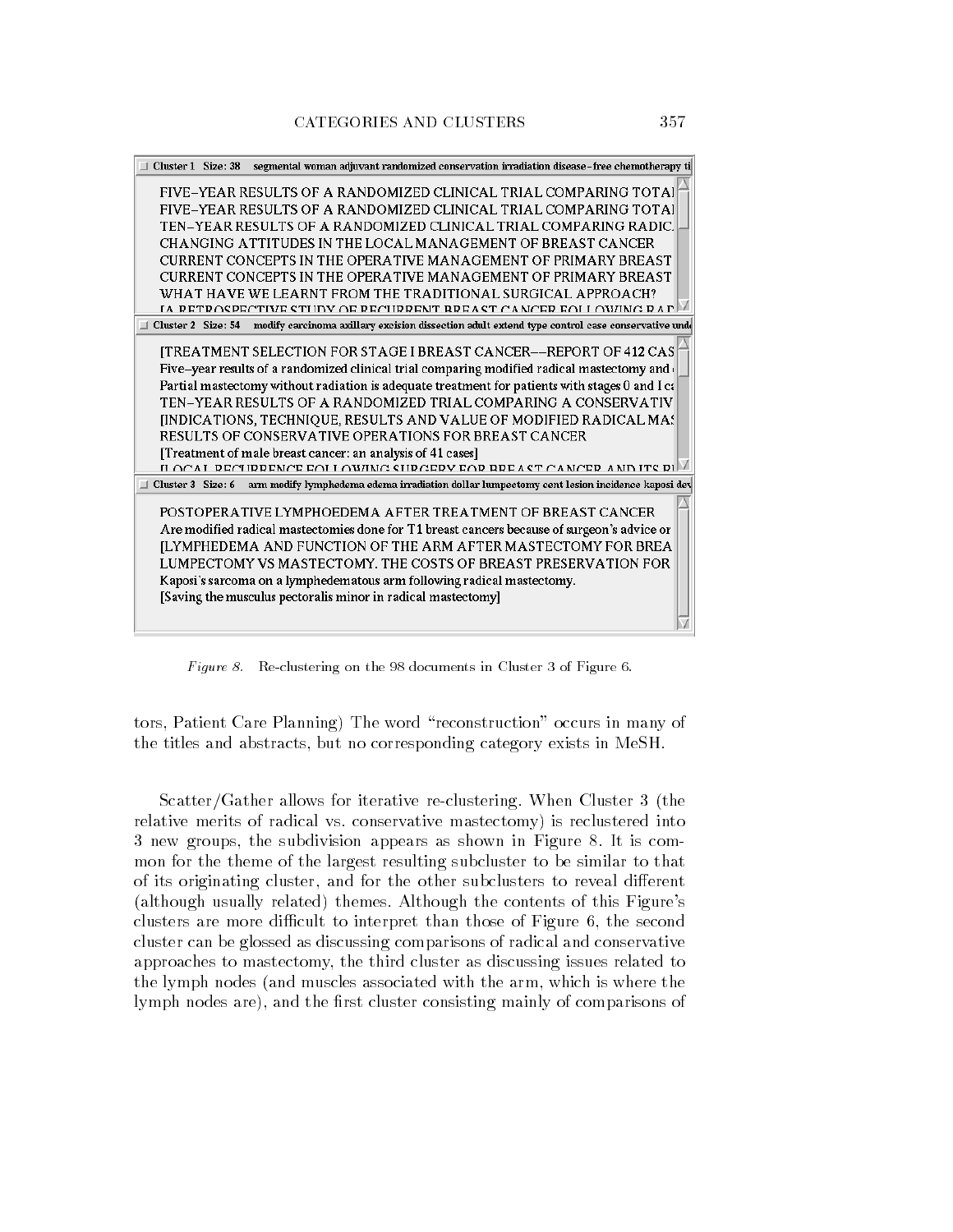various factors other than radical versus conservative surgery (although a few of this type are also found here).

### 4.3. CLUSTER EXAMPLE 2

Another example is shown in Figure 9. This time the query is on "implant" and "prosthesis", with four clusters shown for the top 250 retrieved documents. These can be (manually) glossed as:

Cluster 1 discusses the use of implants as a way to administer radiation dosages. (These are sometimes referred to as interstitial implants but there is no corresponding MeSH category for this concept.)

Cluster 2 discusses issues surrounding breast implants, other than those issues of Cluster 3.

Cluster 3 discusses complications, especially with respect to future diagnosis, following insertion of breast implants.

Cluster 4 discusses prostheses other than breast implants, such as those used to repair bones damaged by cancer.

The clustering has separated out two clusters that discuss aspects of implants and prostheses used for breast cancer, and two clusters on other kinds of implants and prostheses.

A user wanting more detail about the documents that discuss breast implants would be disappointed by reclustering Clusters 2 and 3. Figure 10 shows the reclustering of the 120 documents in Cluster 2 of Figure 9 into three new groups of nearly equal size. The system was not successful at finding readily interpretable cohesive subgroups among the documents. This may result because there are too many similarities among the documents to allow for differentiation. However, an inspection of the titles reveals that a valid division was possible according to procedure type: subcutaneous mastectomy vs. tissue expansion. Instead, documents about both kinds of procedures are placed in both of the first two clusters. There could also have been a third cluster that focused exclusively on risk factors associated with each type of surgery. The third cluster of Figure 10 is partially, but not fully, about risk factors in various circumstances.

A related situation is shown in Figure 11, which is a reclustering of the 78 documents in Cluster 3 of Figure 9. The algorithm was not able to separate the documents effectively; they may have too many features in common to allow this.

## 4.4. SOME CHARACTERISTICS OF CLUSTERING RETRIEVAL RESULTS

Using observations like those seen in the examples above, this subsection speculates about some of the characteristics of clustering on retrieval re-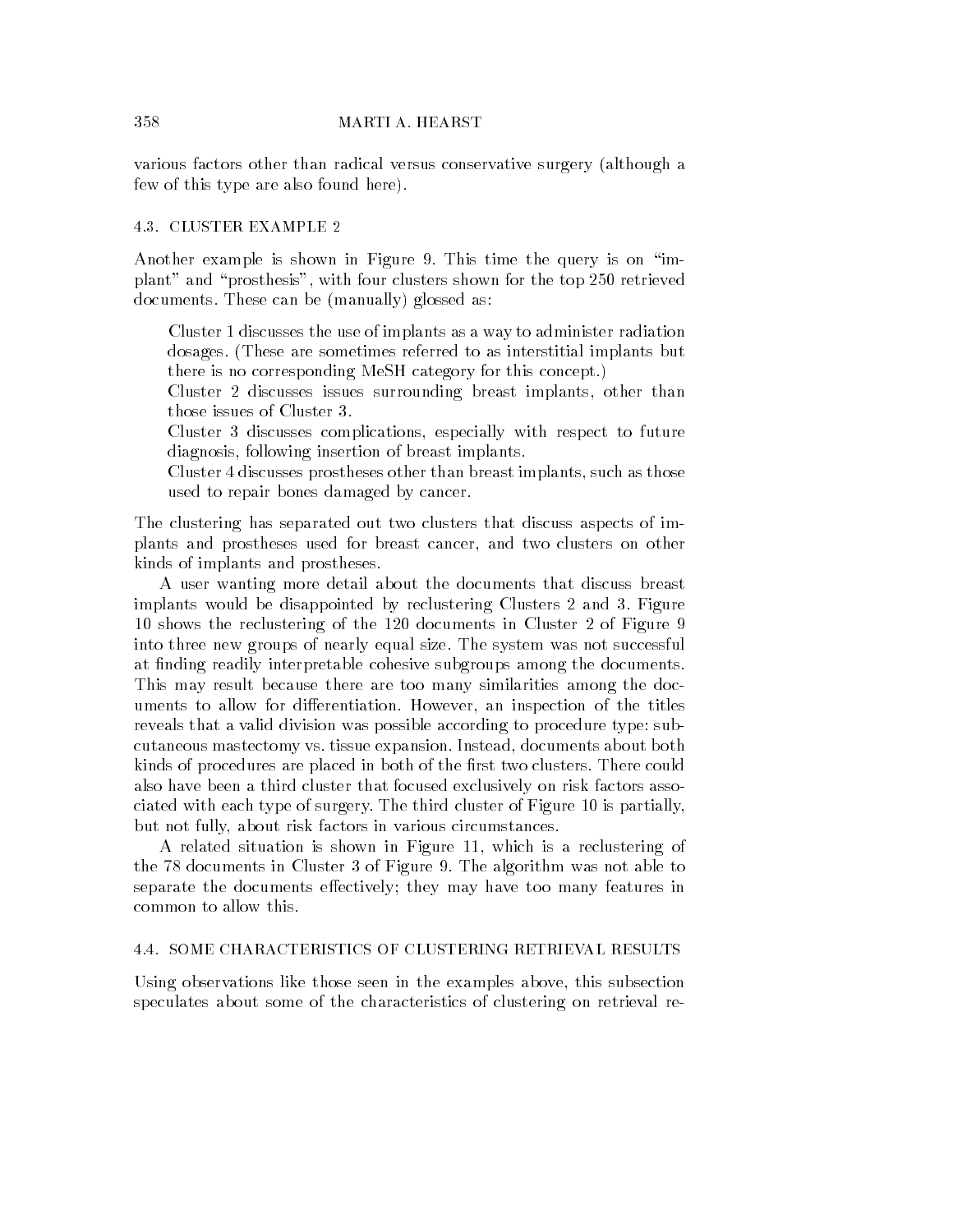| Cluster 1 Size: 27<br>dose irradiation interstitial brachytherapy radioisotope radiotherapy radiation dosage iridium h                                                                                                                                                                                                                                                                                                                         |  |
|------------------------------------------------------------------------------------------------------------------------------------------------------------------------------------------------------------------------------------------------------------------------------------------------------------------------------------------------------------------------------------------------------------------------------------------------|--|
| The use of iodine-125 seeds as a substitute for iridium-192 seeds in temporary interstitial brea<br>Influence of dose-rate and dose per fraction on clinical outcome of breast cancer treated by e<br>[Quality assurance of interstitial irradiation in the breast-conserving therapy of breast cance<br>RADIATION THERAPY AFTER BREAST AUGMENTATION OR RECONSTRUCTION<br>EVALUATION OF IRIDIUM-192 (IR-192) IMPLANTS IN THE CONSERVATIVE TRE. |  |
| reconstruction mastectomy flap surgical radical procedure expander factor dorsi latissimus n<br>Cluster 2 Size: 120                                                                                                                                                                                                                                                                                                                            |  |
| BREAST RECONSTRUCTION FOLLOWING MASTECTOMY<br>BREAST RECONSTRUCTION WITHOUT SKIN FLAPS<br>PLASTIC SURGICAL PROCEDURES RELATED TO BREAST DISEASE<br>BREAST RECONSTRUCTION WITH SUBMUSCULAR PROSTHESIS AFTER MODIFII<br><b>JOUR EXPERIENCE WITH RECONSTRUCTION OF THE BREAST]</b>                                                                                                                                                                |  |
| mammography augmentation disease gel present diagnosis augment mass image palpable deve<br>Cluster 3 Size: 78                                                                                                                                                                                                                                                                                                                                  |  |
| Imaging of breast cancer after augmentation mammoplasty.<br>BREAST CANCER DIAGNOSIS AND PROGNOSIS IN WOMEN FOLLOWING AUGMI<br>Squamous cell carcinoma following breast augmentation.<br>Breast implants, common complications, and concurrent breast disease.<br>ROENTGENOGRAPHIC EVALUATION OF THE AUGMENTED BREAST                                                                                                                           |  |
| bone fracture hip mouse cell femoral human leukemia metastasis kidney lung drug<br>Cluster 4 Size: 25                                                                                                                                                                                                                                                                                                                                          |  |
| METASTATIC BONE DISEASE. A STUDY OF THE SURGICAL TREATMENT OF 166<br>[TWENTY-YEAR RECORD OF OSTEOSYNTHESIS OF BONE METASTASES. ANAL'<br>[BONE METASTASES OF BREAST CANCER]<br>CANCER RISK AFTER MCKEE-FARRAR TOTAL HIP REPLACEMENT                                                                                                                                                                                                             |  |

Figure 9. Clustering of 250 documents on the query "implant prosthesis" on the breast cancer subset of CANCERLIT.

sults.

It seems that there is a balance between the heterogeneity of a document collection and the success of the clustering in identifying comprehensible themes. If a collection is extremely heterogeneous, then a small number of themes cannot characterize its contents well. If the collection is extremely homogeneous, then there are few axes upon which clustering can meaningfully differentiate the documents. In the cases in between, clustering seems quite useful for identifying comprehensible themes at different levels of detail. (Allen et al. [2] have made similar kinds of observations.) As the number of documents decreases (by iteratively re-gathering and re-scattering), the criteria upon which the clustering is done can become more arbitrary because the document space is large and sparsely populated, and only a few documents are available for similarity comparisons. The salient differences may not be picked up, and instead irrelevant differences in features may be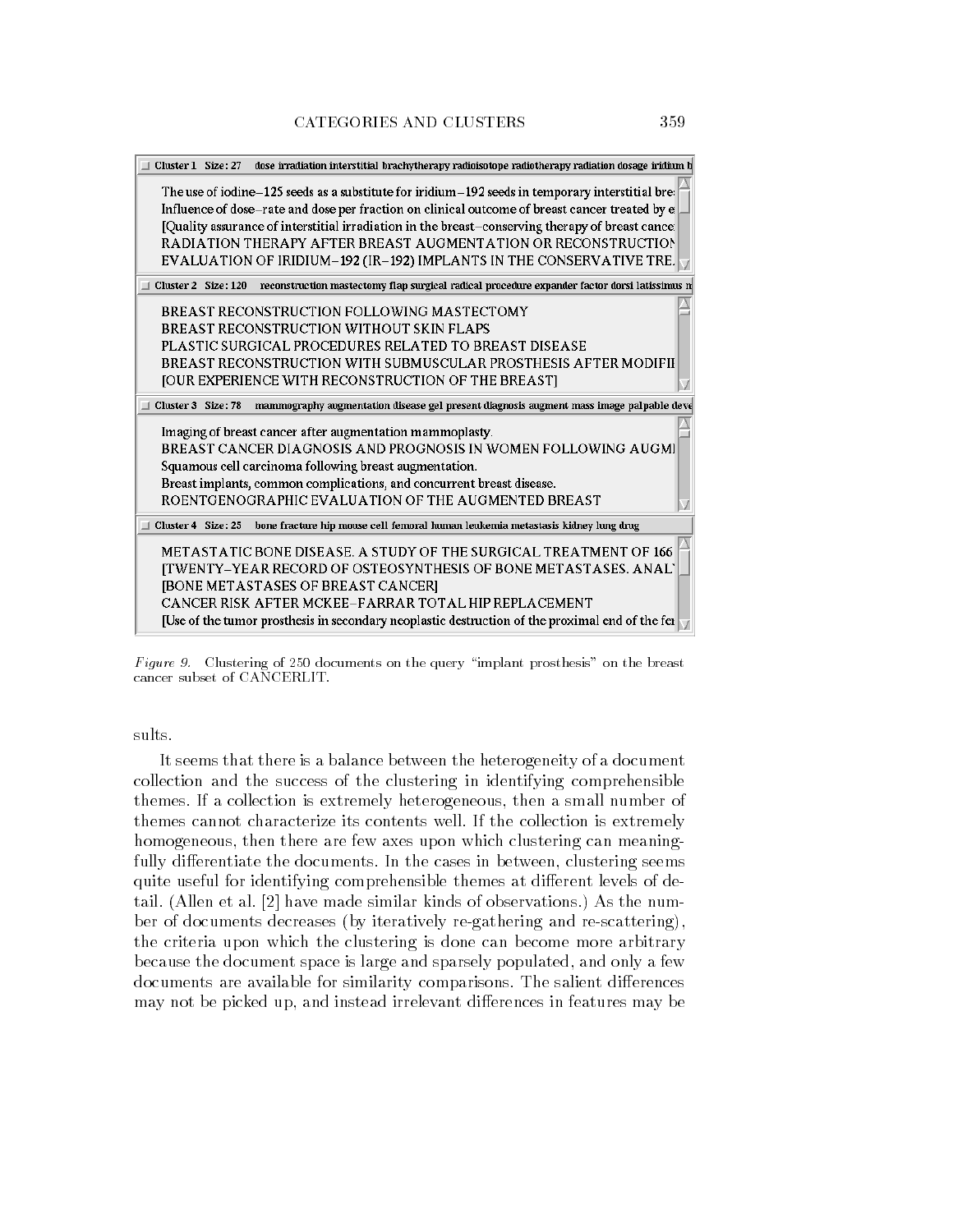| $\Box$ Cluster 1 Size: 15<br>disease pt management refs material describe prosthetic expansion adequate develop type pts                                                                                                                                      |
|---------------------------------------------------------------------------------------------------------------------------------------------------------------------------------------------------------------------------------------------------------------|
| UTILIZATION OF SOFT TISSUE EXPANSION IN BREAST RECONSTRUCTION                                                                                                                                                                                                 |
| REHABILITATION OF THE PATIENT WITH BREAST CANCER                                                                                                                                                                                                              |
|                                                                                                                                                                                                                                                               |
| Current controversies in the surgical management of breast cancer.<br>BREAST RECONSTRUCTION BY TISSUE EXPANSION                                                                                                                                               |
|                                                                                                                                                                                                                                                               |
| SUBCUTANEOUS MASTECTOMY, INDICATIONS AND TECHNIQUES                                                                                                                                                                                                           |
| IMMEDIATE RECONSTRUCTION AFTER MASTECTOMY: TEAM APPROACH                                                                                                                                                                                                      |
| Reconstructive surgery in operable breast cancer. Critical evaluation.                                                                                                                                                                                        |
| $\alpha$ (interfection of the property of the contract $\alpha$ and $\alpha$ is the contract of the contract of $\alpha$ is the contract of the contract of $\alpha$ is the contract of $\alpha$ is the contract of $\alpha$ is the contract of $\alpha$ is t |
| dorsi latissimus rectus expansion muscle abdominis myocutaneous transverse mammaplasty m<br>$\Box$ Cluster 2 Size: 66                                                                                                                                         |
| BREAST RECONSTRUCTION WITHOUT SKIN FLAPS                                                                                                                                                                                                                      |
| BREAST RECONSTRUCTION FOLLOWING MASTECTOMY                                                                                                                                                                                                                    |
| PLASTIC SURGICAL PROCEDURES RELATED TO BREAST DISEASE                                                                                                                                                                                                         |
| [OUR EXPERIENCE WITH RECONSTRUCTION OF THE BREAST]                                                                                                                                                                                                            |
| THE RESULT OF BREAST RECONSTRUCTION AFTER MASTECTOMY FOR BREAS                                                                                                                                                                                                |
| RECONSTRUCTIVE OPTIONS AFTER CANCER SURGERY OF THE BREAST                                                                                                                                                                                                     |
| Immediate breast reconstruction after mastectomy.                                                                                                                                                                                                             |
| RECONSTRUCTION OF THE RREAST                                                                                                                                                                                                                                  |
| carcinoma recurrence local month removal cosmetic risk wall primary stage indication report<br>Cluster 3 Size: 39                                                                                                                                             |
|                                                                                                                                                                                                                                                               |
| BREAST RECONSTRUCTION WITH SUBMUSCULAR PROSTHESIS AFTER MODIFII                                                                                                                                                                                               |
| [RATE OF LOCAL RECURRENCE AND SURVIVAL IN PATIENTS WITH BREAST RE                                                                                                                                                                                             |
| EARLY RESULTS OF SUBCUTANEOUS MASTECTOMY WITH IMMEDIATE SILICOI                                                                                                                                                                                               |
| LATE RESULTS FOLLOWING MASTECTOMY FOR CANCER AND BREAST RECON                                                                                                                                                                                                 |
| SUBCUTANEOUS MASTECTOMY FOR PRIMARY OPERABLE BREAST CANCER                                                                                                                                                                                                    |
| THE USE OF TISSUE EXPANDERS IN IMMEDIATE BREAST RECONSTRUCTION FO                                                                                                                                                                                             |
| Comparison of postoperative wound complications and early cancer recurrence between pation                                                                                                                                                                    |
| RREAST RECONSTRUCTION EQUI QWING MASTECTOMY                                                                                                                                                                                                                   |

Figure 10. Re-clustering on the 120 documents in Cluster 2 of Figure 9.

the basis upon which the clustering is done.

In some cases, clustering seems useful for helping users filter *out* sets of documents that are clearly not relevant and should be ignored [21]. Clustering on heterogeneous text can have other interesting effects as well. One such behavior is the organization of documents according to their structure or genre. In one case, clustering was applied to a set of documents written predominantly in English, but including a smattering of Russian articles. In the initial clustering, the Russian documents grouped together, independent of topic. Similarly, a set of web documents with a strongly formatted style tends to group together to the exclusion of documents that discuss similar topics but have different formatting. The extent to which behavior like this can be predicted needs to be investigated. It seems likely that adjusting clustering algorithms to take structural information and other kinds of meta-data into account should lead to better control of results like these.

In some cases a better clustering might result from allowing documents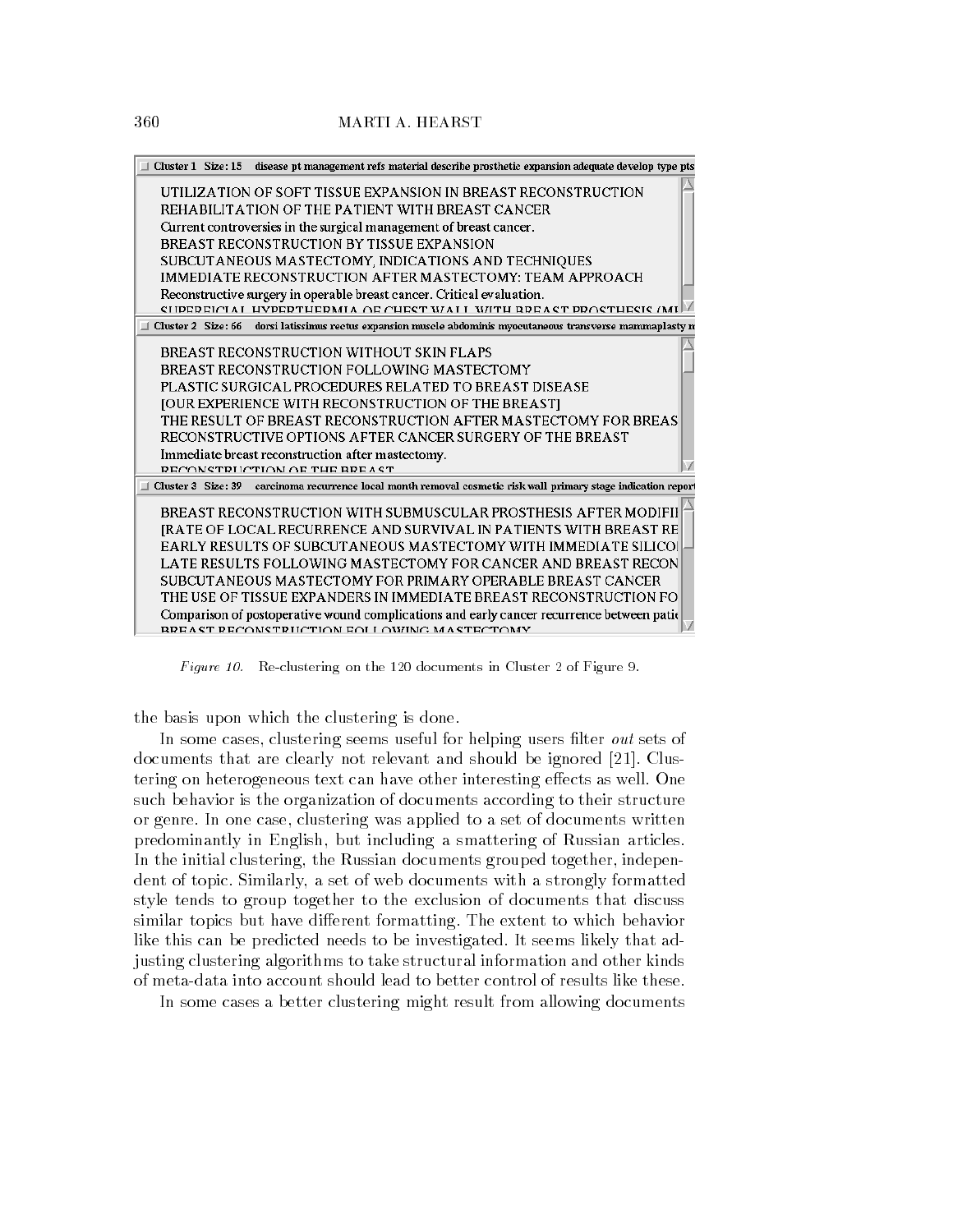| Cluster 1 Size: 5                | shell material saline fill oil microcalcifications peanut mammographic visualization filler radio                                                                                                                                                                                                                                                      |
|----------------------------------|--------------------------------------------------------------------------------------------------------------------------------------------------------------------------------------------------------------------------------------------------------------------------------------------------------------------------------------------------------|
|                                  | THE EFFECT OF BREAST IMPLANTS ON THE RADIOGRAPHIC DETECTION OF MI<br>EFFECT OF BREAST IMPLANTS ON THE MAMMOGRAPHIC DETECTION OF MICR<br>BIOCOMPATIBILITY OF RADIOLUCENT BREAST IMPLANTS<br>An in vivo study of the effect of various breast implant filler materials on mammography.<br>Changes in photon dose distributions due to breast prostheses. |
| Cluster 2 Size: 71               | patient cancer woman age carcinoma middle present undergo complication adult surgery year                                                                                                                                                                                                                                                              |
|                                  | Breast cancer diagnosis and survival in women with and without breast implants.                                                                                                                                                                                                                                                                        |
|                                  | Mammography: breast implants types, complications, and adjacent breast pathology.                                                                                                                                                                                                                                                                      |
|                                  | THE EFFECT OF SILICONE–GEL–FILLED IMPLANTS ON MAMMOGRAPHY                                                                                                                                                                                                                                                                                              |
|                                  | AUGMENTATION MAMMOPLASTY (AM) WITH SILICONE GEL–FILLED (SGF) IM                                                                                                                                                                                                                                                                                        |
|                                  | XEROMAMMOGRAPHY AFTER AUGMENTATION MAMMOPLASTY                                                                                                                                                                                                                                                                                                         |
|                                  | [MAMMOGRAPHY AND ECHOGRAPHY IN THE STUDY OF BREAST PROSTHESIS]                                                                                                                                                                                                                                                                                         |
|                                  | Silicone controversy: a survey of women with breast cancer and silicone implants [see comme                                                                                                                                                                                                                                                            |
|                                  | Health risks of failed silicone gel breast implants: a 30-year clinical experience.                                                                                                                                                                                                                                                                    |
| Cluster 3 Size: 2                | cystosarcoma contraceptive phylloides device describe girl contraception excision silicon oral                                                                                                                                                                                                                                                         |
| Teen contraception in the 1990s. | CYSTOSARCOMA PHYLLOIDES TREATED BY EXCISION AND IMMEDIATE RECO!                                                                                                                                                                                                                                                                                        |

Figure 11. Re-clustering on the 78 documents in Cluster 3 of Figure 9.

to appear in more than one cluster, that is, by using \fuzzy" clustering [29]. Another possibility is to use the information about overlap between cluster members' features to re-weight terms in order to create a better clustering.

## 4.5. APPLYING CLUSTERING TO AD HOC QUERIES

Experimental work has found that Scatter/Gather-style clustering can group together those documents relevant to a query, placing most of the relevant documents into one or two clusters [25]. This may happen because those combinations of features that best match the query will usually be in most abundance, and so provide fodder for the formation of strong clusters. A ranking algorithm such as vector space [56] attempts to order documents according to how well their content matches the combination of features present in the query. However, ranking algorithms retrieve documents that contain only subsets of the features in the query, and ranking algorithms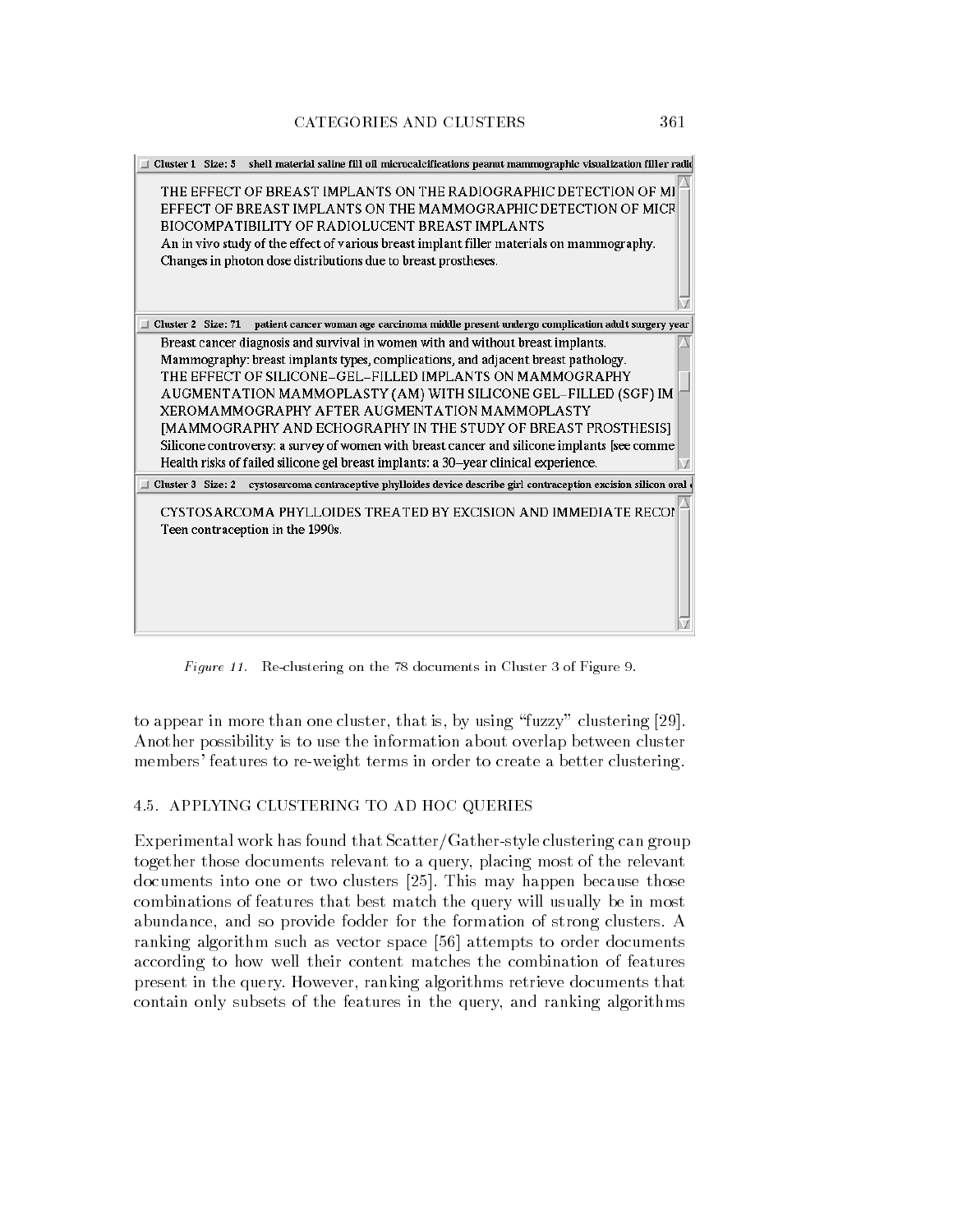usually do not exclude documents containing many irrelevant features. This could account for the fact that many of the retrieved documents do not cluster well with those documents in the clusters containing bulk of the relevant documents.

In one set of experiments, for each of 49 queries (taken from the TREC collection [19]), the 250 top-ranked documents were retrieved and clustered into five clusters. On average 60-100% of the relevant documents appeared in the "best cluster" (that cluster with the highest proportion of relevant documents) and roughly 80-100% appeared in the two best clusters, on average [25]. Furthermore, the results of ranking the best cluster (that cluster that has the highest proportion of relevant documents) is often better, in terms of precision and recall, than the original ranking before the clustering was done [25].

These results suggest that if users can determine which cluster has the most relevant documents, clustering should be useful for helping direct a user to a relevant subset of the retrieval results [21].

### **4.6. GRAPHICAL DISPLAYS OF TEXT CLUSTERS**

Several techniques map documents from their high-dimensional representation in document space into a 2D graphical representation. In most of these techniques, each document is represented as a small glyph. The functions for transforming the data into the lower dimensional space differ, but the net effect is that documents are placed at one point in a scatter-plot-like representation of the space, and users are expected to detect themes or clusters in the arrangement of the glyphs. These systems include BEAD [7], ThemeScapes [64], and the Galaxy of News [52].

An interactive clustering system very similar to Scatter/Gather has been developed that displays groups of documents graphically as rings of glyphs that represent documents, rather than showing their titles [26]. Other work [2, 45] has used dendograms to display hierarchically clustered documents. However, preliminary evidence suggests that for naive users, titles are more helpful than graphics in labeling cluster contents [31].

Kohonen's unsupervised feature map algorithm has been used to create maps that graphically characterize the overall content of a document collection or subcollection [42, 41, 8]. The regions of the 2D map vary in size and shape corresponding to how frequently their corresponding themes occur in the collection. Regions are characterized by single words or phrases, and adjacency of regions is meant to reflect semantic relatedness of the themes within the collection. If a document is strongly associated with the region according to the training of the feature map, its title can be viewed via a pop-up window over that region. Documents can also be associated with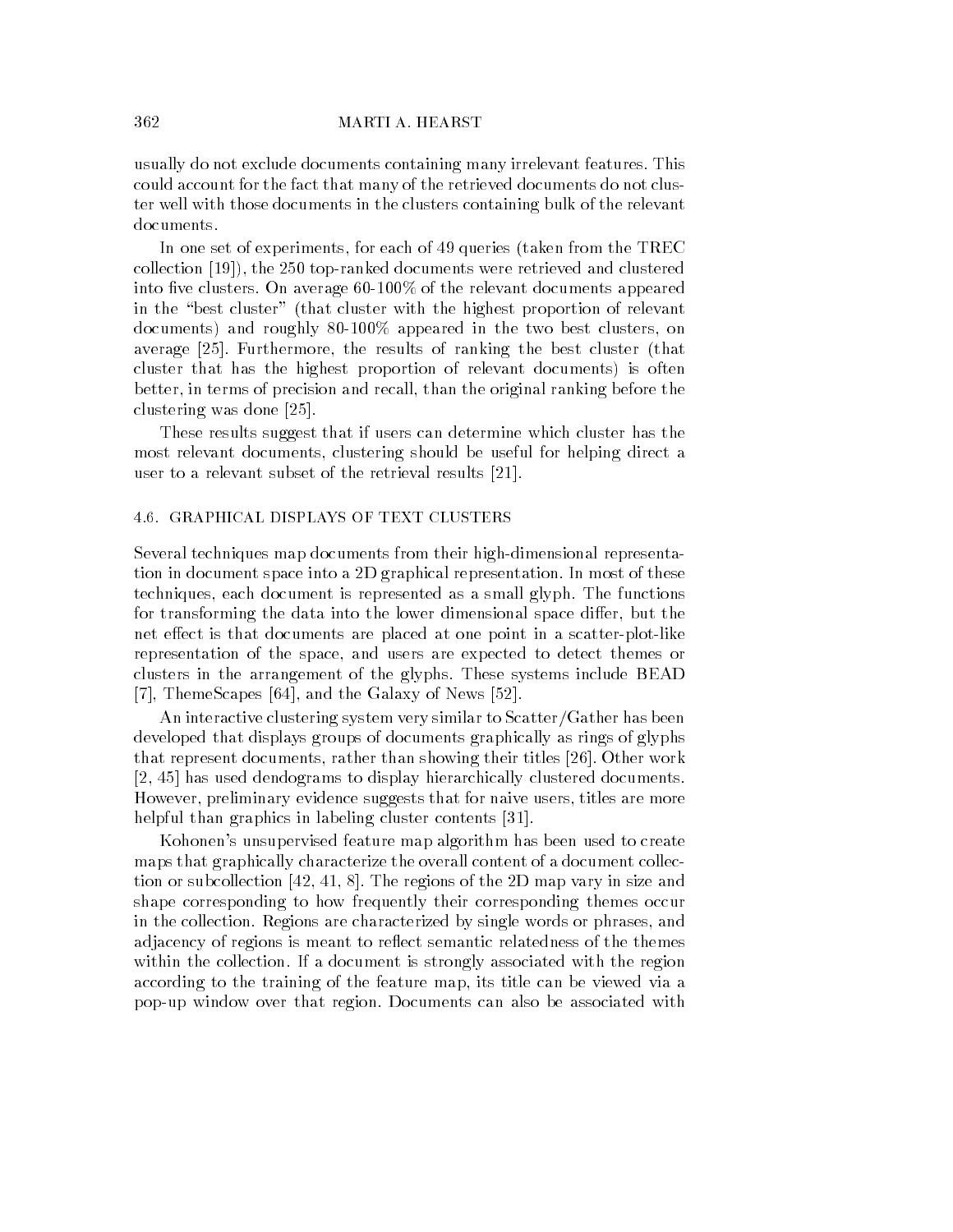more than one region.

Since the Kohonen map display makes use of an unsupervised clustering algorithm, it has some of the same strengths and weaknesses as illustrated for Scatter/Gather. Main themes are identified, but those themes are not necessarily the ones of interest to users. Furthermore, because documents' content consists of multiple themes, the classifications can be difficult to interpret. Finally, since documents often should belong to more than one cluster, it can be difficult to guess correctly where documents on a particular confluence of topics might appear in the map. An additional potential drawback of such maps is that if they are large users have trouble scanning them to find particular topics  $[8]$ .

### 5. Relationships between Categories and Clusters

What is the relationship between the results of clustering and assignments from a category hierarchy? Is it reasonable to assume that a hierarchical clustering of a collection of documents should yield a structure that looks very much like a human-generated taxonomy? Is this even desirable? We do not have evidence at this time about whether users are better off seeing clusters or groups of categories, whether users can recover well from confusing clusterings, whether the arbitrary element of clustering outweighs the potential usefulness of its ability to find strong themes. For the purposes of grouping heterogeneous documents and trying to find common themes, anecdotal evidence suggests clustering is useful.

## 5.1. SUPERVISED VS. UNSUPERVISED ALGORITHMS

A characteristic of clustering is that it often uncovers the main theme that characterize a collection. If users instead are interested in less-popular or less-dominating themes, their interests can be hidden by an unsupervised method such as clustering. For example, if users want documents grouped according to surgery type, regardless of other factors, unsupervised methods offer no guarantees of producing such results. However, if many documents are assigned to a given surgery type, clustering can be invoked on this subset of documents to find trends among them.

One problem with clustering as described above is its ignorance about which features are best to cluster on in a given context. An advantage of unsupervised algorithms is their ability to work in the absence of domain knowledge, but this lack of information can of course lead to lesser quality results than a domain-savvy supervised approach may achieve.

This issue has not been widely discussed in the text categorization literature. When it is discussed more generally, it is in terms of a distinction between supervised and unsupervised *algorithms*, as opposed to the differ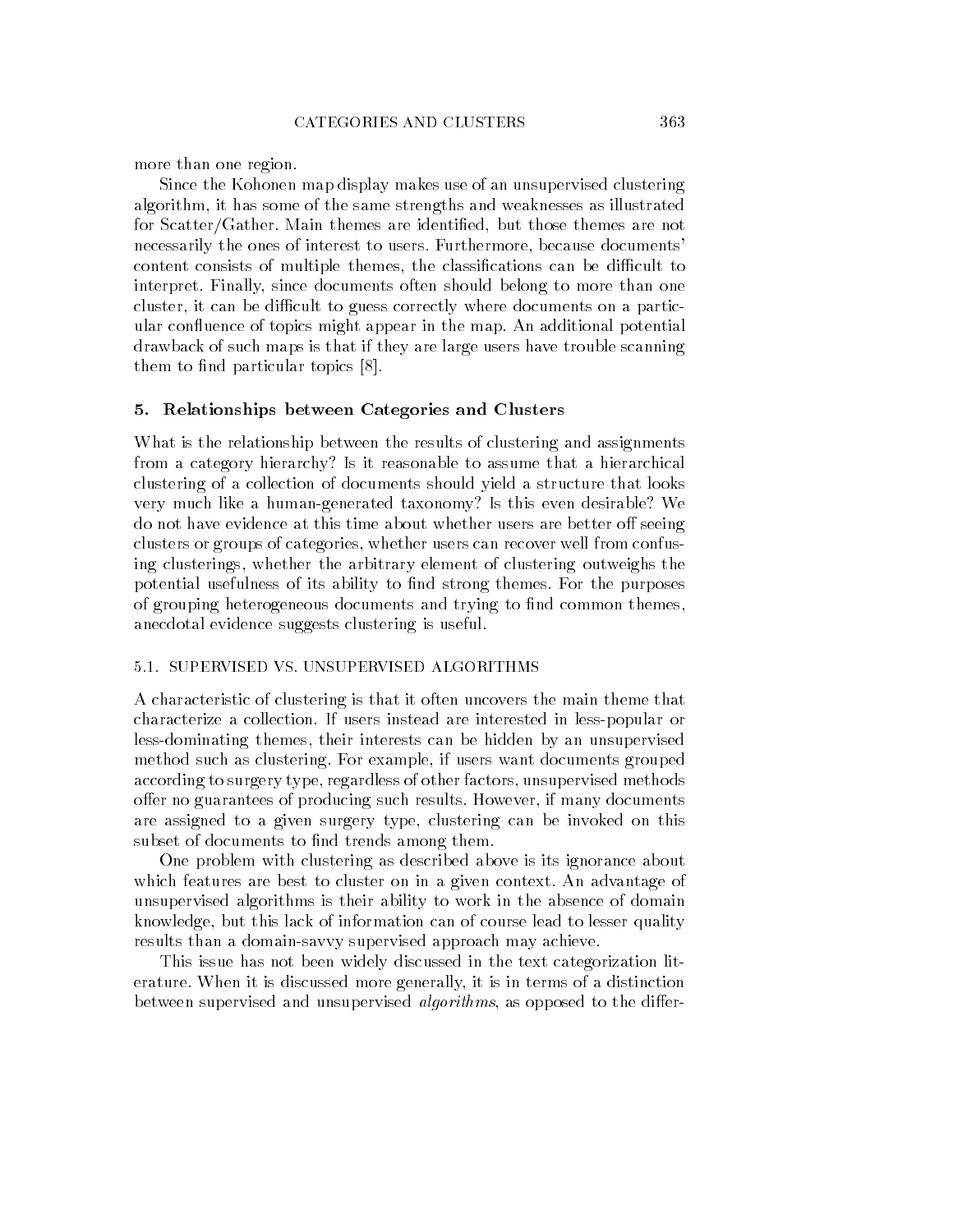ence in the kinds of *results* produced. One exception is found in an excerpt from a recent paper on recognizing gesture types in discourse, in which the authors write [6]:

Two well-understood approaches to the problem of data classification are the supervised and unsupervised families of algorithms. Supervised algorithms assume a priori knowledge of classes which the data is hypothesized to contain. The data is presented to the algorithm along with the classes and the algorithm finds the best fit of the data to each of the classes. Unsupervised algorithms start with an estimate of the number of classes and automatically identify clusters within the data.

We adopt the unsupervised approach ... One benefit of the unsupervised approach is that it is relatively objective. However, the emergent clusters do not necessarily correspond to established gesture types commonly referred to in discourse research literature ... In view of this, we do not attempt to relate the results to existing discourse theories; we leave this task for future research.

These authors recognize that the clusters obtained, although reflecting dominant aspects of the data, may not correspond to classications that are a priori meaningful.

Assuming that documents' contents are comprised of multiple category labels, clustering places documents into an organization that can be interpreted as a "slice" through the category set. That slice is determined by the makeup of the documents being compared, and may or may not correspond to a grouping of categories that would be considered meaningful by human interpreters.

To illustrate this idea, and further explore the question of what kinds of relationships can hold between categorization and clustering, a category hierarchy is sketched in Figure 12. There are three main subhierarchies which can be assigned to general categories such as Diseases, Treatments, and Outcomes. The category represented at each node is a specialization of its parent.

In the figure, three documents have been retrieved in response to a query and each document has a meaning that is a composite of a set of concepts. The concepts associated with the meaning are captured to some extent, but not entirely, by the categories drawn from this category hierarchy and assigned to the document. Dark circles indicate where the categories that have been assigned to each document fall within the hierarchy.

The figure illustrates three of the many different assignment scenarios that can occur. Part (a) shows the situation in which all of the categories fall within one subtree for all three documents. This suggests that a clustering algorithm run on this data should group documents according to one category, e.g., Diseases. This also portrays a situation in which a single category would be sufficient for characterizing a set of documents, without need for clustering. However, if there were a large number of such documents it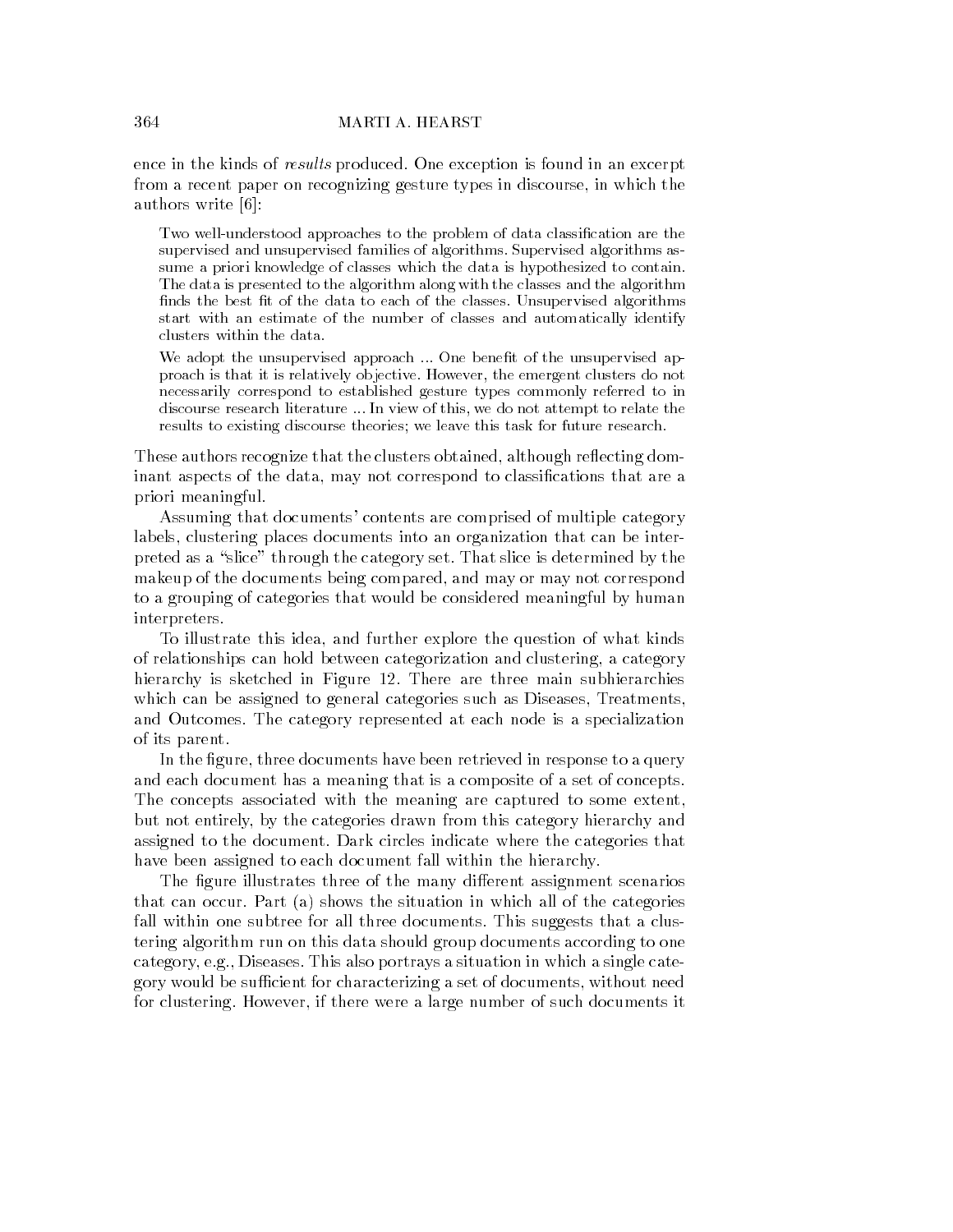

Figure 12. Three scenarios for the distribution across a category hierarchy of the categories assigned to three documents.

might be difficult to refine their organization (as seen in the inability to further subdivide the clusters in Figure 10 and Figure 11) .

Part (b) shows a case in which the categories are distributed in three distinct places for each document: in a subtree of Disease, a subtree of Treatment, and a subtree of Outcome. This implies that there is a common theme, (such as that seen in the reconstruction cluster of Figure 6), and that clustering should pick up on the theme that is comprised of one of each of the main concepts.

Part (c) shows a case in which the category labels are distributed irregularly across the hierarchies, and so the clustering algorithm may well have trouble finding a common theme among these documents. However, another factor can come into play: clustering can take advantage of features outside those used for existing category labels. In a situation like (c),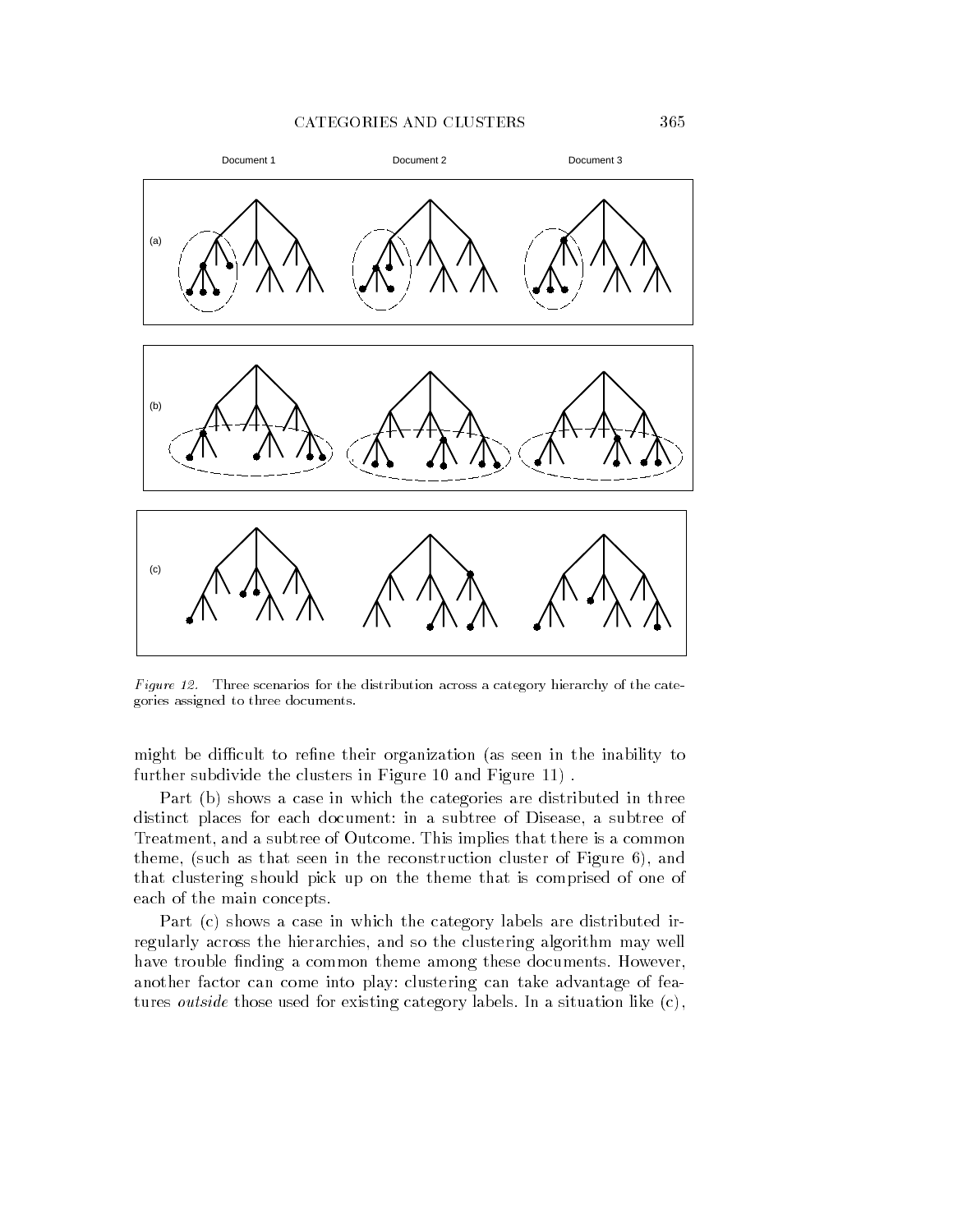even if a pattern cannot be found within the category hierarchy, there may be strongly co-occuring free text features among the documents, thus suggesting a coherent grouping (such as seen in the prophylactic mastectomy cluster of Figure 6).

If categories are viewed as building blocks from which to create compound concepts, then clustering sometimes does a good job of identifying those compound concepts. Certain unsupervised machine learning techniques, such as COBWEB [15] and UNIMEM [38], build concepts that are confluences of features. The structures that these algorithms create are retained to be used later for making inferences about a data set. The algorithms' authors assign first-class taxonomic status to the resulting organization of information, but it is probably better to think of their results as a characterization of the main tendencies of the data.

Clustering can impose a higher-order categorization on documents which would not fit well into a simple category. For example, the article entitled \Ten year results of a randomized trial comparing a conservative treatment to mastectomy in early breast cancer" in the clustering example of Figure 6 is grouped in Cluster 3 with other documents that compare conservative with more radical procedures. This document could alternatively have been placed into a different kind of group, depending on the other documents being compared against it. For example, it might have been paired with articles about 10 year cancer studies, as opposed to 5 year or 20 year studies. Or it may have been grouped with articles discussing techniques for treating early breast cancer versus late cases. This point can be restated as saying that clustering provides a simple answer to the question of how to organize documents that have been assigned many diverse categories.

Clustering is probably best used as a kind of exploratory data analysis tool. It can help find trends and summarize regularities, and identify documents that are similar to one another. If found useful enough, regularities discovered by clustering that do not have category status might be suggested as new categories. In the medical examples presented here, there seems to be a need a category of type "prophylactic surgery", and another of type "recurrence of disease". These concepts cross-cut the existing MeSH taxonomy.

### 5.2. COMPARING DYNACAT TO CLUSTERING

There are several important differences between the results obtained by DynaCat (see subsection 3.2.5) and clustering. First, in DynaCat, only those category types that are applicable to the documents actually retrieved are shown, whereas clustering might focus on a set of categories or features that are not important to the user. Second, the hierarchy created by Dy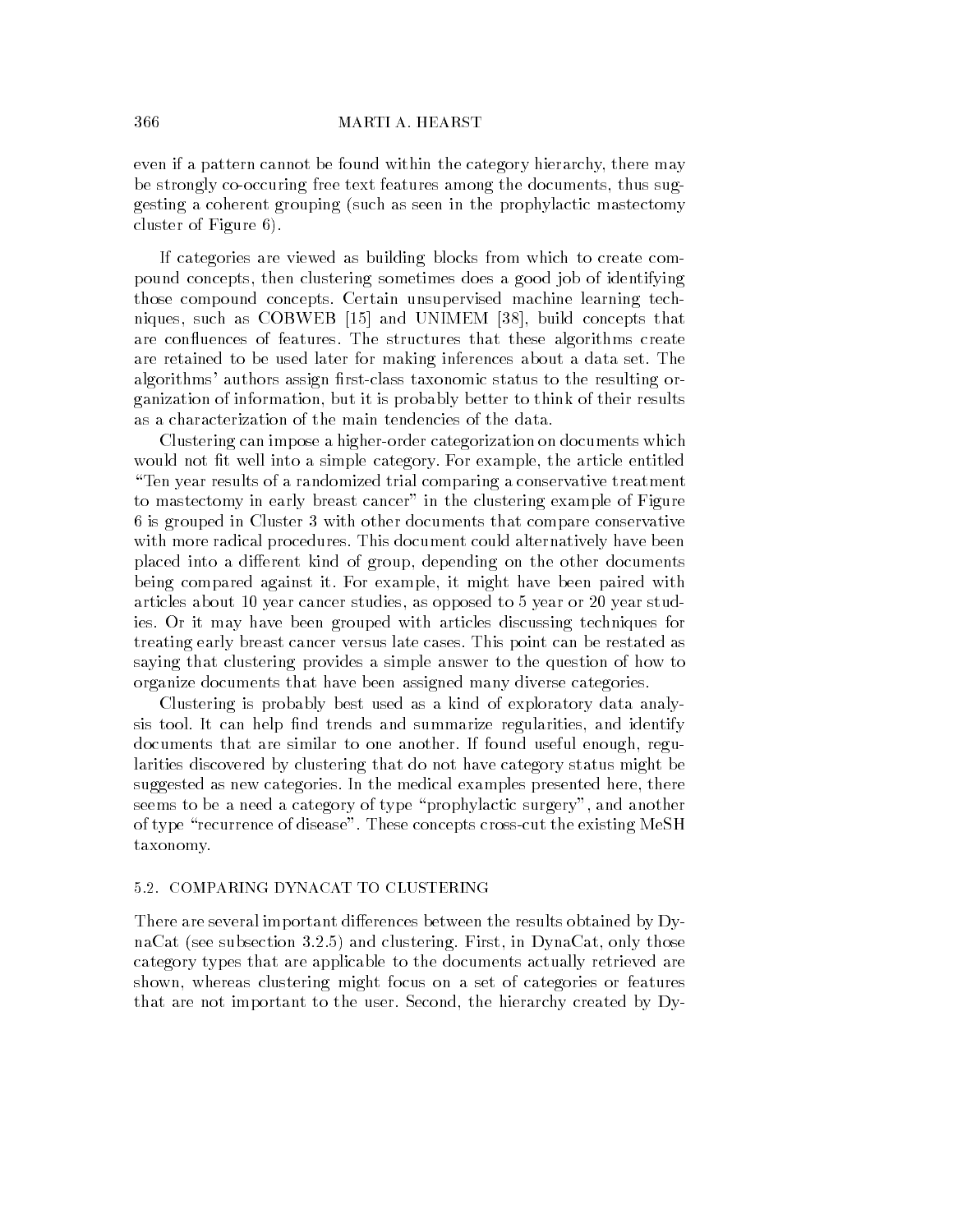naCat reflects the hierarchical structure of the information being shown, as opposed to iterative clustering, where each refinement of the clusters shows different themes, but not necessarily subthemes of the previous themes. Third, as opposed to standard clustering, Dynacat places articles in more than one category if more than one is applicable.

Despite these strengths, DynaCat does not solve all the problems associated with organizing retrieval results. If none of the query types correspond to the user's request then another technique must be used. Clustering can show themes corresponding to overall similarities among documents, but DynaCat restricts similarity to whether or not particular categories are shared. For example, clustering might show that a common theme of prophylactic surgery runs through a set of documents. If not known to be relevant for the given query type, this regularity would not be captured by the DynaCat display. On the other hand, such an unanticipated theme may well not be of interest to the user for which the DynaCat is designed.

## 5.3. USING RESULTS OF CLUSTERING AS A CATEGORY HIERARCHY

In early work in information retrieval, clustering was suggested both for reasons of efficiency  $-$  since matching against centroids might be more efficient than matching against the entire collection  $[63]$  - and as a way to categorize or classify documents. Salton and his coworkers did early experimentation with document clustering, viewing clustering as classication of documents in analogy to bibliographic sub ject headings. Salton wrote [55]:

In a traditional library environment, answers to information retrieval requests are not usually obtained by conducting a search throughout an entire document collection. Instead, the items are classified first into subject areas, and a search is restricted to items within a few chosen subject classes. The same device can also be used in a mechanized system by constructing groups of related documents and confining the search to certain groups only.

Thus the classifications were intended to reflect an external reality about how to group the documents as well as what kinds of queries would be received.

Perhaps as a consequence, clustering experiments have almost always assumed the clustering is done over the entire collection in advance, independent of the user's query. Van Rijsbergen explicitly voiced this assumption [61] (Ch. 3):

Another good example of the difference between experimental and operational implementations of a classification is the permanence of the cluster representatives. In experiments we often want to vary the cluster representatives at search time. ... Of course, were we to design an operational classication, the cluster representatives would be constructed once and for all at cluster time.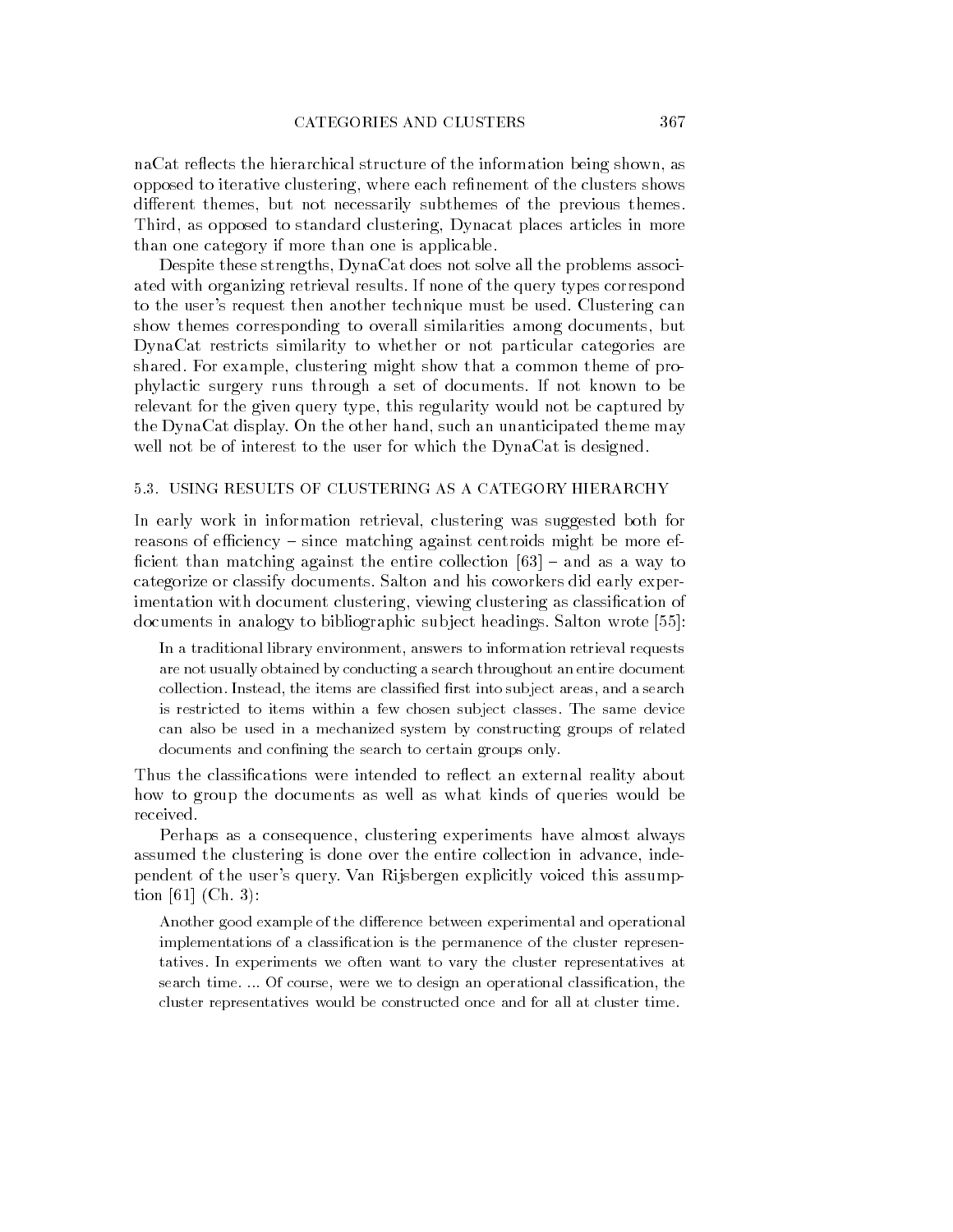He continued by emphasizing the importance of maintaining the same cluster structure as new documents are added to the collection.

If every possible query corresponds exactly to a predefined category, then there is no need for special organization of retrieval results. If clustering can reveal a structure in which there is a node that corresponds to every potential query, then the problem simply becomes that of finding the node that corresponds to the user's query. However, it does not seem likely that the organization imposed by a static clustering will be able to match all possible incoming queries. Experimental results seem to verify this: experiments in which an entire collection is organized into a static cluster hierarchy consisting of large numbers of small clusters do not find improvements in precision and recall over ranking without clustering [9, 62, 63]. However, as discussed in Section 4, dynamic clustering of retrieval results can produce improvements over ranking alone.

Some researchers use clustering to improve supervised categorization. Larson [36] uses what he calls classication clustering to expand the feature set for a categorization algorithm. The titles of documents that have been assigned to the same category are clustered, and the resulting features used to classify new incoming documents. Iwayama and Tokunaga [28] use clustering to group documents in an attempt to improve over standard k-nearest-neighbors (although they do not achieve improvements in this way).

## 6. Conclusions

This chapter has explored the relationship between text categories and clusters for organization of retrieval results for information access interfaces. Some strengths and weaknesses of each are summarized below:

Advantages of category labels:

- Interpretable
- Capture, in a sense, summary information or especially important information about a document
- Can describe multiple facets of a document's content
- Domain dependent, and so descriptive of a collection's content

Disadvantages of category labels:

- Do not scale well (for organizing documents: if there are many documents assigned a given category, or too many categories for each document)
- Domain dependent, and so costly to acquire
- Might not align with a user's interests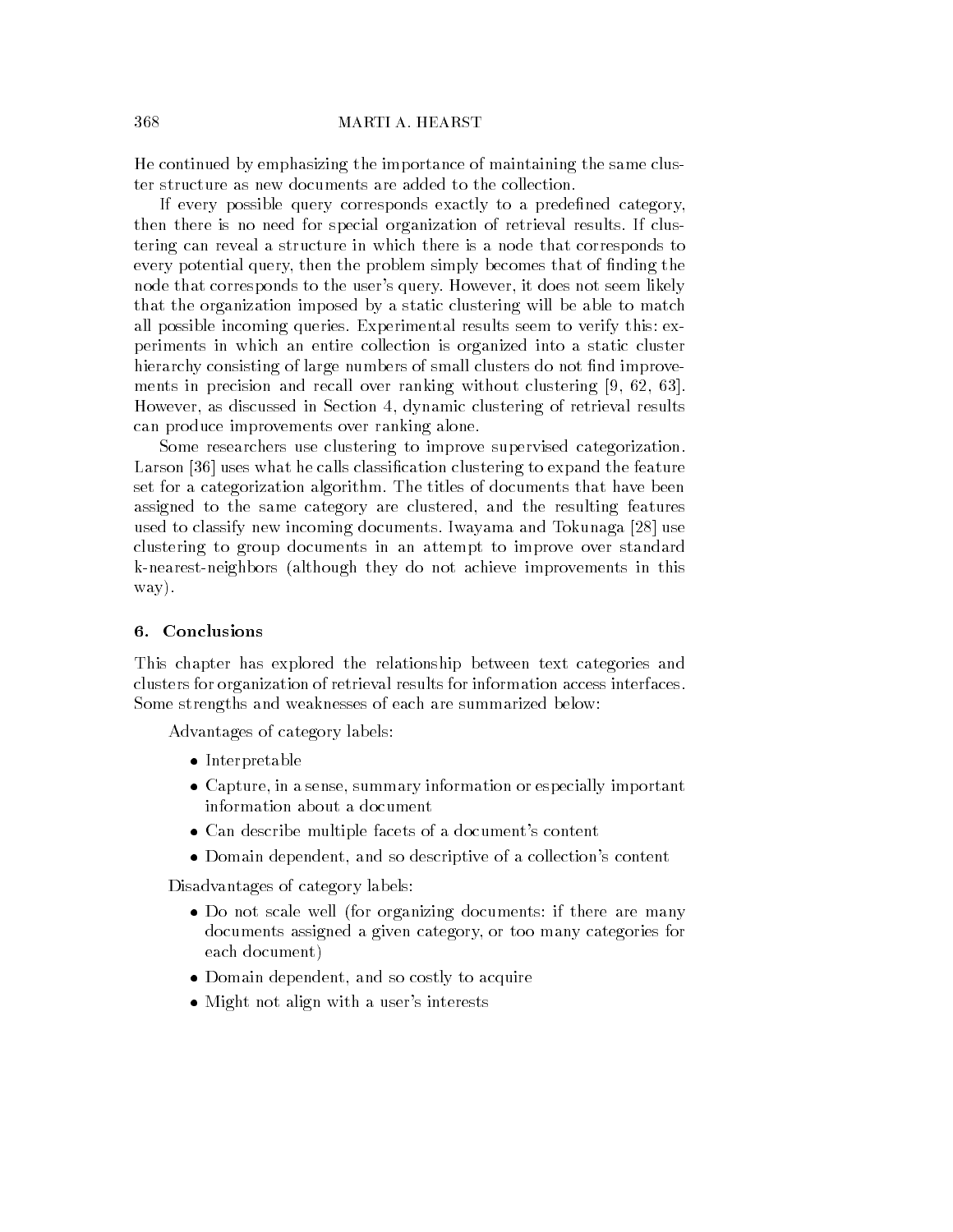Advantages of clustering:

- Identies meaningful themes that might not otherwise be discov-
- Themes are data driven, correspond to what is important about those documents in particular
- Seems to dierentiate well in somewhat heterogenous collections
- Scales well semantically (can have interative renement of clusters if they are not too homogeneous or too heterogeneous) although not effective on a very small number of documents
- Domain independent

Disadvantages of clustering:

- High variability in quality of results
- Only one view of the many possible meaningful organizations
- Not eective at dierentiating homogeneous documents
- Requires interpretation
- Might not align with a user's interests

An extension to the ideas presented here is to cluster on category labels rather than free text items. That is, let categories be the features upon which clustering is done. Clustering can also be done on category labels and free text features combined, since categories do not necessarily capture all of the information needed for discovering themes in document sets. An iterative cycle of clustering on all features, then organizing by category subsets, and then reclustering on a subset of organized documents, might be the best approach.

Our understanding of the role of user interfaces for information access is in its infancy. In defining criteria for success and evaluating the achievement of those criteria, we have to, for the moment, rely mainly on good intuitions and applicable results from other realms of human-computer interaction. These include notions of striving for simplicity and intuitiveness of design, making use of intermediate results to support an iterative problem-solving process, and providing useful context [37].

Information retrieval is a complex task. Support for organizing retrieval results is one important capability, but by no means solves the entire problem. This capability must be combined with others to create an effective information access system.

#### Acknowledgements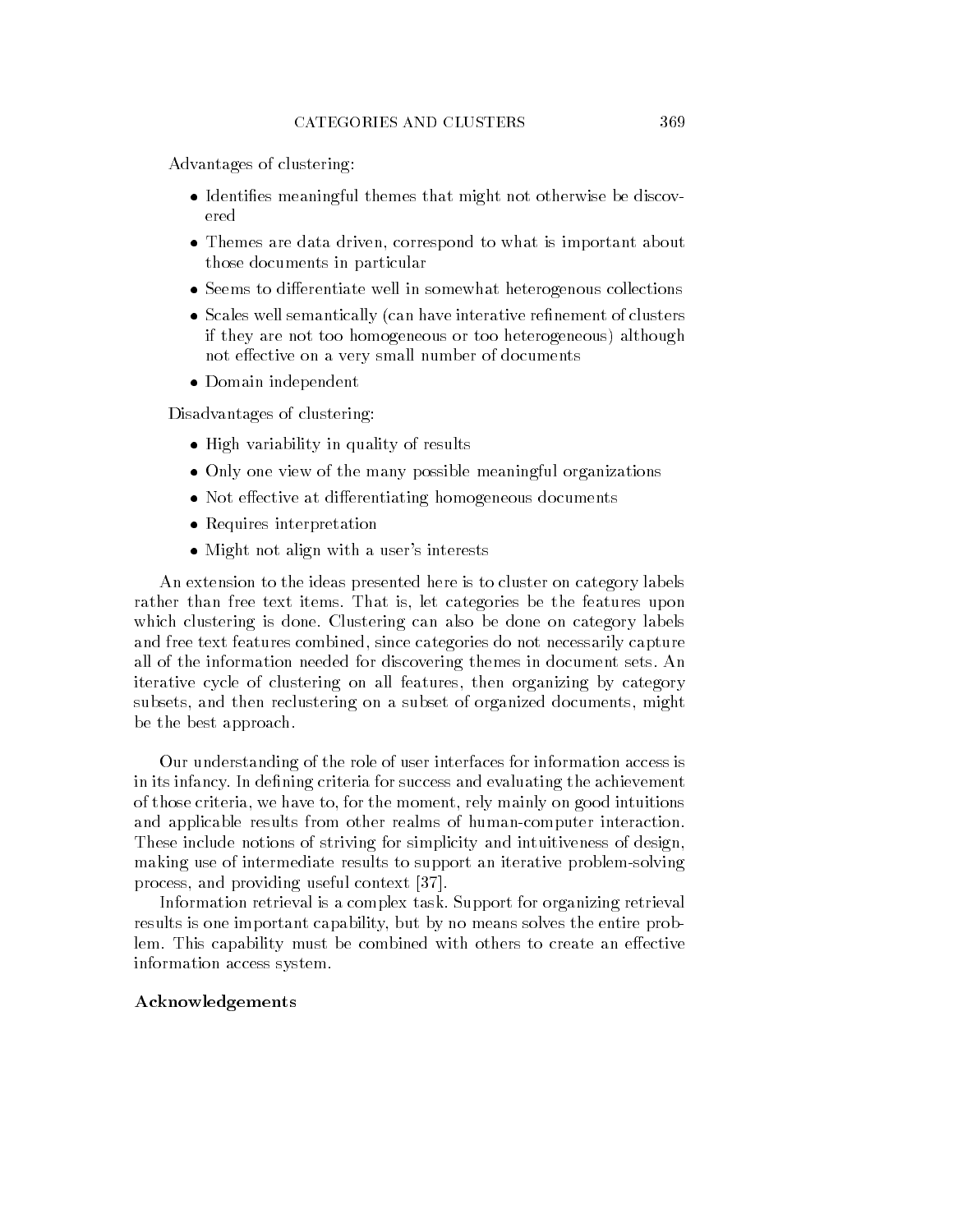This work has beneted greatly from discussions with Mehran Sahami, Wanda Pratt, and Jan Pedersen. Thanks also to Tomek Strzalkowski for his patience and encouragement.

#### References

- 1. M. Agosti, G. Gradenigo, and P.G. Marchetti. A hypertext environment for interacting with large textual databases. Information Processing & Management, 28(3):371{387, 1992.
- 2. Robert B. Allen, Pascal Obry, and Michael Littman. An interface for navigating clustered document sets returned by queries. In Proceedings of ACM COOCS: Conference on Organizational Computing Systems, Milpitis, CA, November 1993.
- 3. N. Belkin, P. G. Marchetti, and C. Cool. Braque design of an interface to support user interaction in information retrieval. Information Processing and Management,  $29(3):325{-}344, 1993.$
- 4. Stuart K. Card, George G. Robertson, and William York. The webbook and the web forager: An information workspace for the world-wide web. In Proceedings of the ACM SIGCHI Conference on Human Factors in Computing Systems, Vancouver, Canada, April 1996.
- 5. Claudio Carpineto and Giovanni Romano. Information retrieval through hybrid navigation of lattice representations. International Journal of Human-Computer  $Studies, 45(5):553–578, 1996.$
- 6. Michael A. Casey and Joshua S. Wachman. Unsupervised cross-modal analysis of professional monologue discourse. In Proceedings of the Workshop on the Integration of Gesture and Language in Speech, Wilmington, DE, 1996.
- 7. Matthew Chalmers and Paul Chitson. Bead: Exploration in information visualization. In Proceedings of the 15th Annual International ACM/SIGIR Conference, pages 330-337, Copenhagen, Denmark, 1992.
- $8<sup>1</sup>$ 8. Hsinchen Chen, Andrea L. Houston, Robin R. Sewell, and Bruce R. Schatz. Internet browsing and searching: User evaluations of category map and concept space techniques. Journal of the American Society for Information Sciences (JASIS), 1997. To appear.
- 9. W. Bruce Croft. Clustering large files of documents using the single link method. Journal of the American Society for Information Science, 28:341-344, 1977.
- 10. W. Bruce Croft, Robert Cook, and Dean Wilder. Providing government information  $10.$ on the internet: Experiences with THOMAS. In Proceedings of Digital Libraries '95, pages 19-24, Austin, TX, June 1995.
- 11. Douglass R. Cutting, David Karger, and Jan Pedersen. Constant interaction-time Scatter/Gather browsing of very large document collections. In Proceedings of the 16th Annual International ACM/SIGIR Conference, pages 126-135, Pittsburgh, PA, 1993.
- 12. Douglass R. Cutting, Jan O. Pedersen, and Per-Kristian Halvorsen. An ob jectoriented architecture for text retrieval. In Conference Proceedings of RIAO'91, Intelligent Text and Image Handling, Barcelona, Spain, pages 285-298, April 1991. Also available as Xerox PARC technical report SSL-90-83.
- 13. Douglass R. Cutting, Jan O. Pedersen, David Karger, and John W. Tukey. Scatter/Gather: A cluster-based approach to browsing large document collections. In Proceedings of the 15th Annual International ACM/SIGIR Conference, pages 318-329, Copenhagen, Denmark, 1992.
- Karen M. Drabenstott and Marjorie S. Weller. The exact-display approach for online catalog subject searching. Information Processing and Management,  $32(6)$ :719-745, 1996.
- 15. Douglas H. Fisher. Knowledge acquisition via incremental conceptual clustering.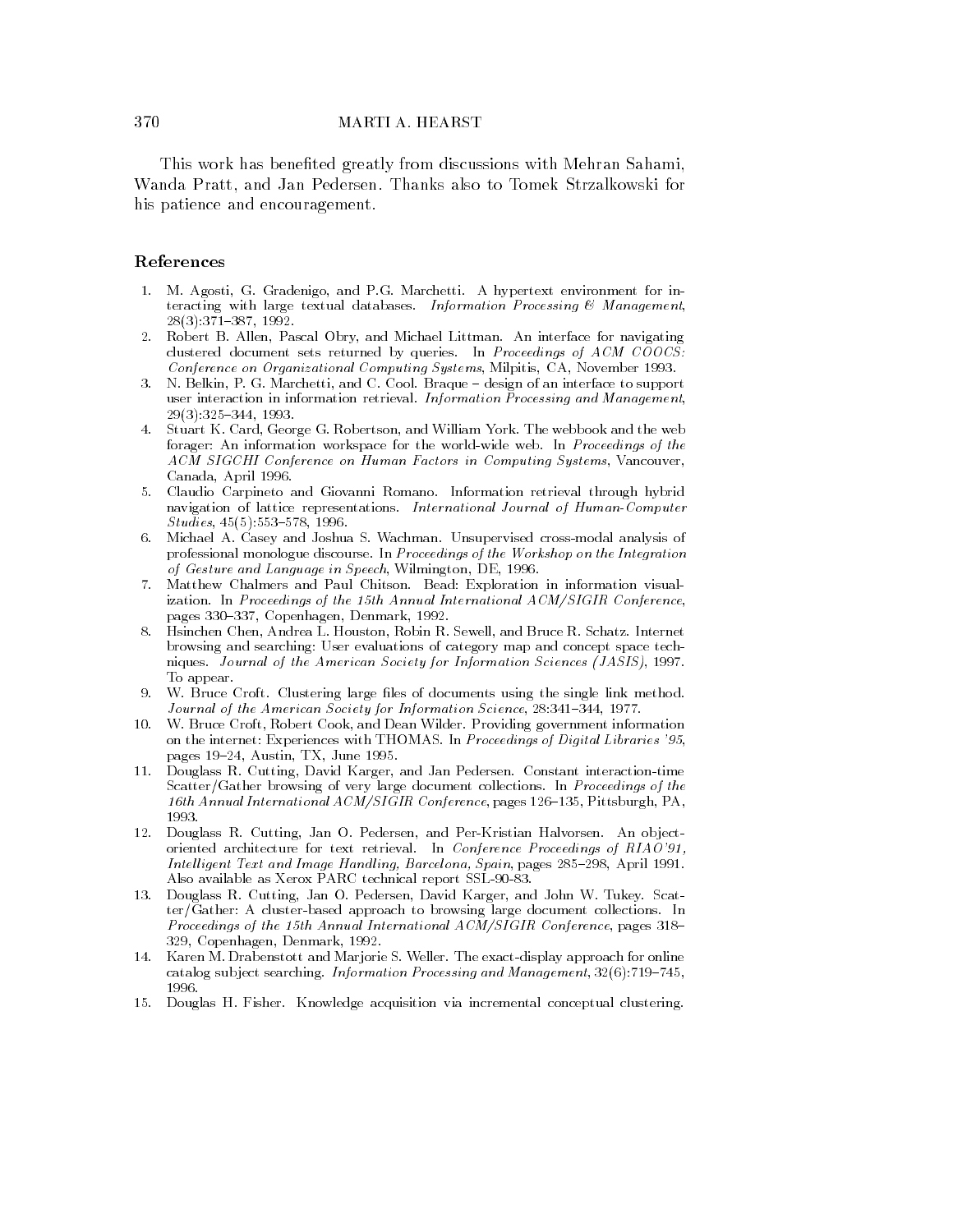$Machine Learning, 2:139–172, 1987.$ 

- 16. Richard H. Fowler, Wendy A. L. Fowler, and Bradley A. Wilson. Integrating query, thesaurus, and documents through a common visual representation. In Proceedings of the 14th Annual International  $ACM/SIGIR$  Conference, pages 142-151, Chicago, 1991
- 17. Edward A. Fox. Deborah Hix. Lucy T. Nowell. Dennis J. Brueni. William C. Wake. 17. Edward A. Fox, Deborah Hix, Lucy T. Nowell, Dennis J. Brueni, William C. Wake, Lenwwod S. Heath, and Durgesh Rao. Users, user interfaces, and objects: Envision, a digital library. Journal of the American Society for Information Science, 44(8):480-491, 1993.
- 18. George W. Furnas. Generalized fisheve views. In Proceedings of the ACM SIGCHI Conference on Human Factors in Computing Systems, pages 16-23. ACM, April 1986
- 19. Donna Harman. Overview of the first Text REtrieval Conference. In Proceedings of the 16th Annual International  $ACM/SIGIR$  Conference, pages 36-48, Pittsburgh, PA. 1993. PA, 1993.
- 20. Phillip J. Hayes. Intelligent high-volume text processing using shallow, domainspecific techniques. In Paul S. Jacobs, editor,  $Text-Based Intelligent Systems: Cur$ rent Research and Practice in Information Extraction and Retrieval, pages 227-242. Lawrence Erlbaum Associates, 1992.
- 21. Marti Hearst, Jan Pedersen, Peter Pirolli, Hinrich Schuetze, Gregory Grefenstette, and David Hull. Four TREC-4 Tracks: the Xerox site report. In Donna Harman, editor, Proceedings of the Fourth Text Retrieval Conference TREC-4. National Institute of Standards and Technology Special Publication, 1996. (to appear).
- 22. Marti A. Hearst, , David Karger, and Jan O. Pedersen. Scatter/gather as a tool for the navigation of retrieval results. In Robin Burke, editor, Working Notes of the AAAI Fall Symposium on AI Applications in Knowledge Navigation and Retrieval, Cambridge, MA, November 1995. AAAI.
- 23. Marti A. Hearst. Tilebars: Visualization of term distribution information in full text information access. In Proceedings of the ACM SIGCHI Conference on Human Factors in Computing Systems, Denver, CO, May 1995.
- 24. Marti A. Hearst and Chandu Karadi. Cat-a-cone: An interactive interface for specifying searches and viewing retrieval results using a large category hierarchy. In Proceedings of the 20th Annual International ACM/SIGIR Conference, Philadelphia, PA, 1997.
- $2.5$ 25. Marti A. Hearst and Jan O. Pedersen. Reexamining the cluster hypothesis: Scatter/gather on retrieval results. In Proceedings of the 19th Annual International ACM/SIGIR Conference, pages 76-84, Zurich, Switzerland, 1996.
- 26. 26. Stephen Human. Acquaintance: Language-independent document categorization by n-grams. In Donna Harman, editor, Proceedings of the Fourth Text Retrieval Conference TREC-4. National Institute of Standards and Technology Special Publication, 1996.
- 27. David A. Hull, Jan O. Pedersen, and Hinrich Schutze. Method combination for document filtering. In Proceedings of the 19th Annual International ACM/SIGIR  $Conference$ , pages 279–287, Zurich, Switzerland, 1996.
- 28. M. Iwayama and T. Tokunaga. Cluster-based text categorization: a comparison of 28 category search strategies. In Proceedings of the 18th International ACM SIGIR Conference on Research and Development in Information Retrieval, pages 273-280, Seattle, WA, 1995.
- 29. Leonard Kaufman and Peter J. Rousseeuw. Finding Groups in Data. John Wiley & Sons. 1990.  $\sim$  Sons, 1990. In the second contract of the second contract of the second contract of the second contract of
- 30 Judith L. Klavans and Philip Resnik. The Balancing Act: Combining Symbolic and Statistical Approaches to Language. MIT Press, 1996.
- $31.$ 31. Adrienee J. Kleiboemer, Manette B. Lazear, and Jan O. Pedersen. Tailoring a retrieval system for naive users. In Proceedings of the Fifth Annual Symposium on Document Analysis and Information Retrieval (SDAIR), Las Vegas, NV, 1996.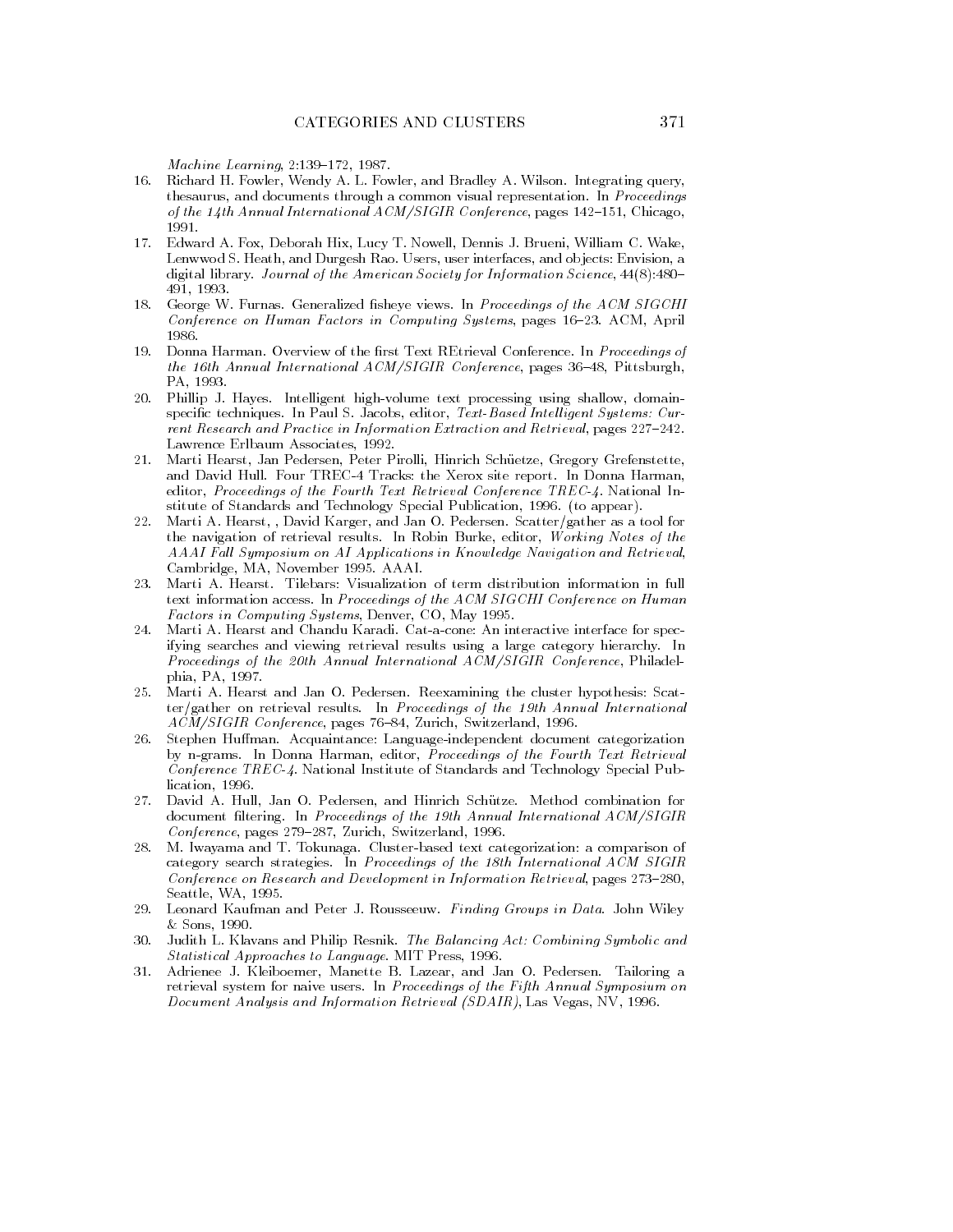- 32. Janet L. Kolodner. Case-based Reasoning. Morgan Kaufmann Publishers, 1993.
- 33 Robert R. Korfhage. To see or not to see  $-$  is that the query? In Proceedings of the  $14th$  Annual International  $ACM/SIGIR$  Conference, pages 134-141, Chicago, 1991.
- 34. Carl Lagoze. The warwick framework: A container architecture for diverse sets of metadata. July 1996.
- George Lakoff. Women, Fire, and Dangerous Things. University of Chicago Press, 35. Chicago, IL, 1987.
- 36. Ray R. Larson. Experiments in automatic library of congress classification. Journal of the American Society for Information Science,  $43(2):130-148$ , 1992.
- 37 Brenda Laurel, editor. The Art of human-computer interface design. Addison-Wesley Pub. Co., Reading, MA, 1990.
- 38. Michael Lebowitz. Experiments with incremental concept formation: Unimem. Machine Learning, 2:103-138, 1987.
- 39. David D. Lewis. Text Representation for Intelligent Text Retrieval: A Classication-Oriented View. In Paul S. Jacobs, editor, Text-Based Intelligent Systems: Current Research and Practice in Information Extraction and Retrieval, pages 179-198. Lawrence Erlbaum Associates, 1992.
- $40.$ David D. Lewis and Philip J. Hayes. Special issue on text categorization. Transactions of Office Information Systems,  $12(3)$ , 1994.
- 41. Xia Lin. Map displays for information retrieval. Journal of the American Society for Information Science,  $48(1)$ :  $40–54$ , 1997.
- 42. Xia Lin, Dagobert Soergel, and Gary Marchionini. A self-organizing semantic map for information retrieval. In Proceedings of the 14th Annual International ACM/SIGIR Conference, pages 262-269, Chicago, 1991.
- 43. Henry J. Lowe and G. Octo Barnett. Understanding and using the medical subject headings (MeSH) vocabulary to perform literature searches. Journal of the American Medical Association  $(JAMA)$ , 271(4):1103-1108, 1994.
- 44. X. Allan Lu and Robert B. Keefer. Query expansion/reduction and its impact 44. on retrieval effectiveness. In Donna Harman, editor, Proceedings of the Third Text Retrieval Conference TREC-3, pages 231-239. National Institute of Standards and Technology Special Publication 500-225, 1995.
- 45. Y. S. Maarek and A.J. Wecker. The librarian's assistant: Automatically assembling books into dynamic bookshelves. In Proceedings of RIAO '94; Intelligent Multimedia Information Retrieval Systems and Management, October 1994.
- 46 Udi Manber and Sun Wu. GLIMPSE: a tool to search through entire file systems. In Proceedings of the Winter 1994 USENIX Conference, pages 23-31, San Francisco, CA, 1994.
- 47. Karen Markey, Pauline Atherton, and Claudia Newton. An analysis of controlled 47. vocabulary and free text search statements in online searches. Online Review, 4:225-236, 1982.
- 48. B. McCune, R. Tong, J.S. Dean, and D. Shapiro. Rubric: A system for rule-based information retrieval. IEEE Transactions on Software Engineering, 11(9), 1985.
- 49. Jan O. Pedersen. Computational aids for query improvement. In H. P. Frei and P. Schauble, editors, Hypermedia. Proceedings of the International Hypermedia '93 Conference, Zurich, Switzerland, March 1993. American Statistical Association.
- $50 -$ Wanda Pratt. Dynamic organization of search results using the umls. In American Medical Informatics Association Fall Symposium, 1997. To appear.
- 51. R. Rao and S. K. Card. The table lens: Merging graphical and symbolic representations in an interactive focus+context visualization for tabular information. In Proceedings of the ACM SIGCHI Conference on Human Factors in Computing Systems. ACM, April 1994.
- $52<sub>2</sub>$ 52. Earl Rennison. Galaxy of news: An approach to visualizing and understanding expansive news landscapes. In Proceedings of UIST 94, ACM Symposium on User Interface Software and Technology, pages 3–12, New York, 1994.
- 53. George C. Robertson, Stuart K. Card, and Jock D. MacKinlay. Information visual-